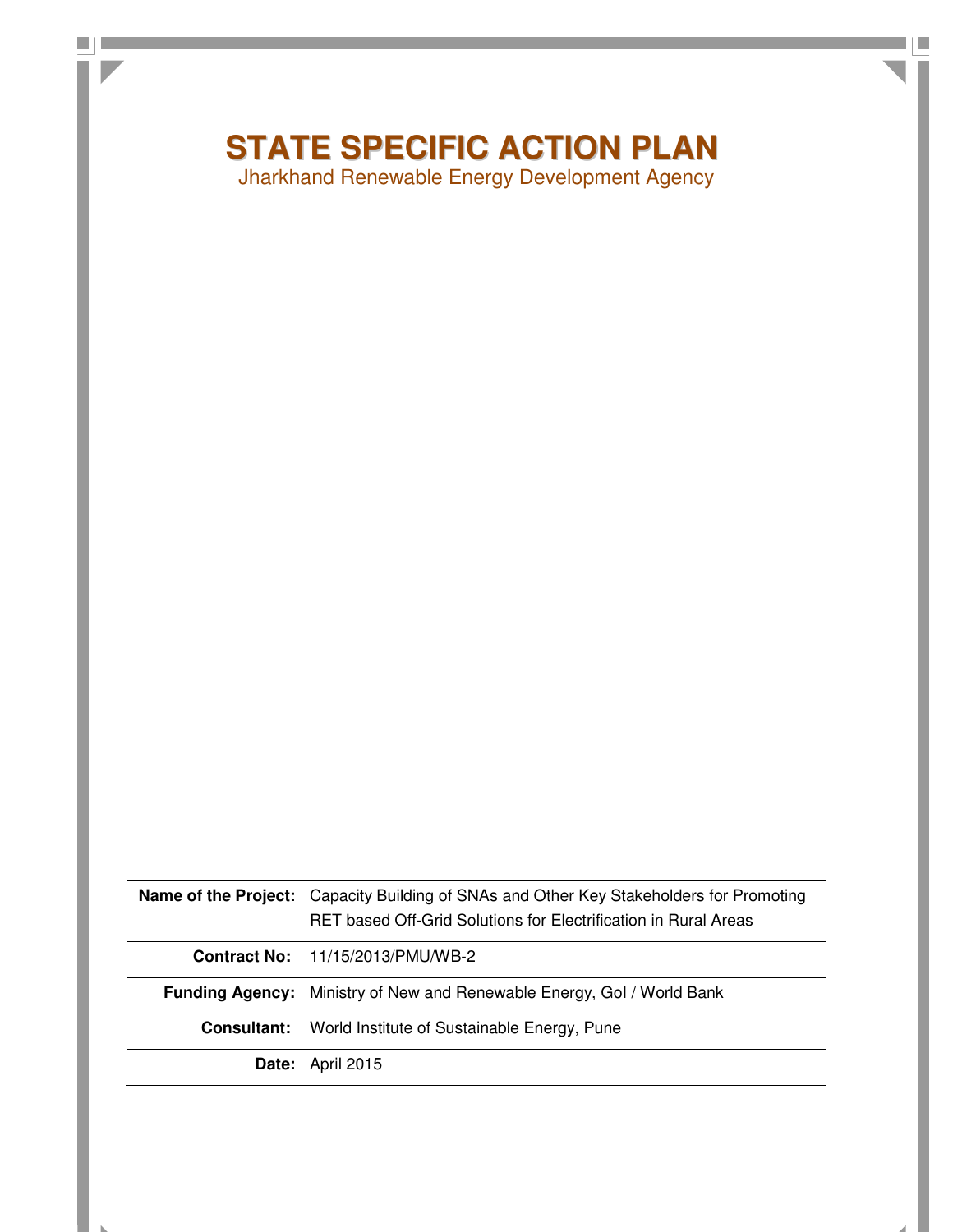## EXECUTIVE SUMMARY

The State Nodal Agencies (SNAs) originally were responsible for implementing the Ministry of New and Renewable Energy (MNRE) sponsored subsidy-driven renewable energy programs /schemes, mostly centered on stand-alone renewable energy devices such as solar home lighting systems, bio-gas plants, etc. Therefore, the SNAs were structured and equipped to handle RE-based off-grid programs mostly using stand-alone RE devices / systems by distribution of subsidies/grants received from MNRE. With the change in policy scenario, MNRE wants SNAs to enhance their capabilities for taking on bigger responsibilities and perform their role in up-scaling of off-grid RE programs with the help of private entrepreneurs with sustainable market approaches. The key barriers for up-scaling and large-scale commercialization of RE-based-off-grid programs for energy access as identified by MNRE are the weak institutional and individual capacities of the SNAs.

To overcome this, MNRE and the World Bank has commissioned SNA capacity building study, wherein the consultant is required to undertake a study on capacity building of SNAs and other key stakeholders to enhance their understanding and vision in implementing RET based off-grid programs with the help of private entrepreneurs. WISE has been awarded the work of capacity building of SNAs in the states of 1) Uttar Pradesh 2) Bihar 3) Jharkhand and 4) West Bengal. The study has been broadly divided into two parts – Stage 1 and Stage 2. During Stage 1 of the study, the consultant is required to prepare state specific action plans (SSAP) for each of the states awarded for study. While preparing the SSAP, the consultant has to look into the key functional areas of the SNA, namely (i) program planning and program implementation (ii) organization structure and human resource (iii) financial management and governance structure (iv) policy and regulatory framework. The scope of work under Stage 2 involves actual implementation of the short-term interventions proposed in the SSAPs. Stage 2 of study involves holding minimum of two combined skill up-gradation and training programs for the personnel of 4 states and other stakeholders to meet the requirement of skilled manpower for the development of rural energy access projects followed by a concluding workshop at the end of the study.

As part of the study, the consultant had made visits to the SNA and interacted with the key officials. Necessary information and supporting documents were collected from the SNA to know the present state of working in the key functional areas and program implementation practices followed. Subsequent to the visit, the consultant had reviewed the functioning of the SNA in the key functional areas by examining the data collected from the SNA. Wherever necessary, more information / clarifications were sought from the designated officers of the SNA. A diagnostic review report has been prepared for the SNA identifying the gaps/ short comings in the key functional areas of the SNA. Based on the diagnostic review report, a state specific action plan (SSAP) has been prepared. Following interventions / measures have been suggested in the key functional areas of the SNA so as to enhance capacities of the SNA, and adequately prepare it for scaling up RET based off-grid programs in the state.

#### **PROJECT PLANNING AND PROJECT IMPLEMENTATION**

 JREDA needs to impart necessary training to its staff to undertake renewable energy potential assessment / mapping the potential areas for implementation of various RET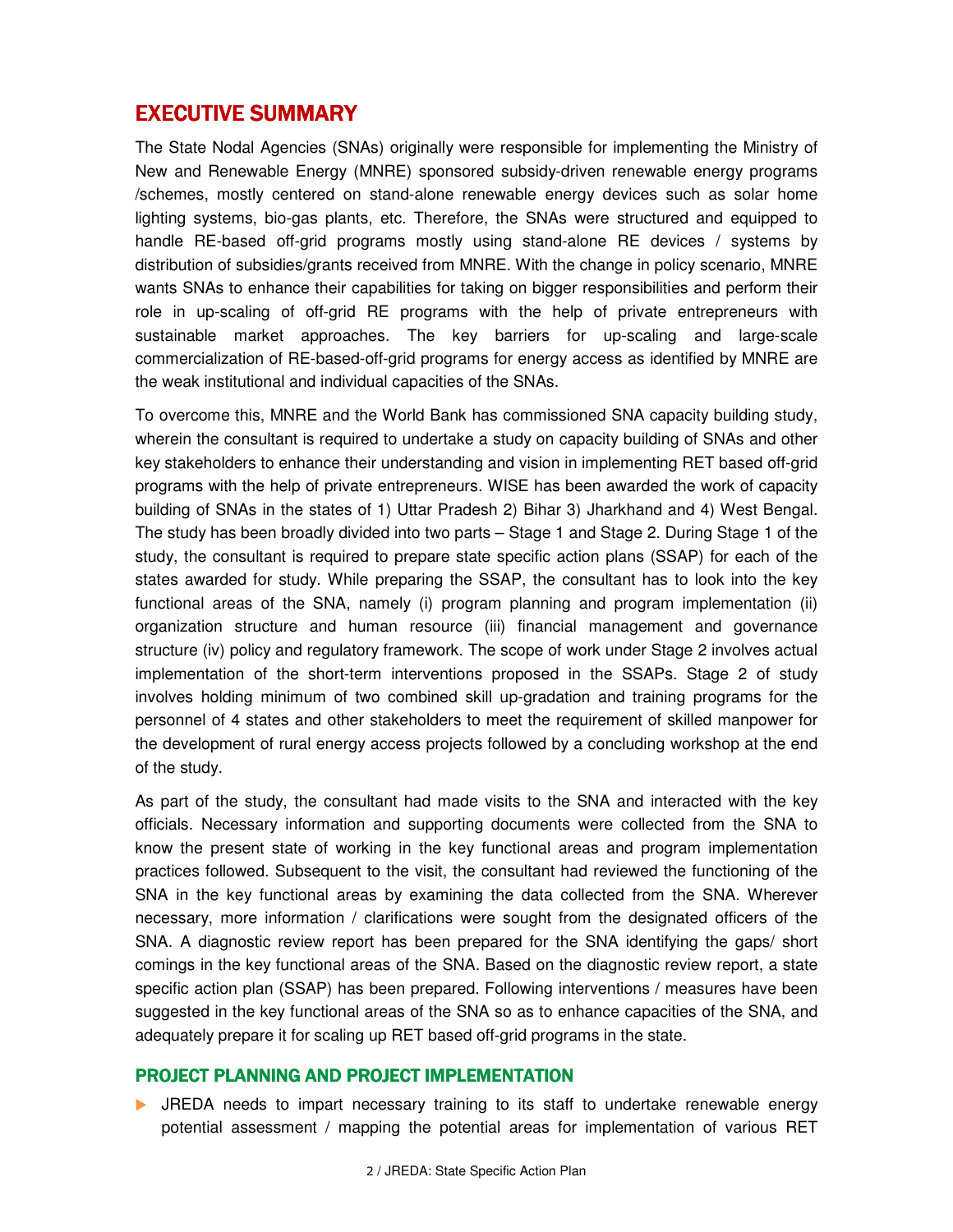based off-grid systems / solutions across the districts / regions in the state. The necessary application software like PV-syst, GIS tools, METEONORM database should be made available to the staff by the SNA.

- JREDA should take the initiative in developing web-based online Grievance Redressal System for recording complaints from the beneficiaries about the RET based off-grid systems / application installed by the SNAs through a toll free telephone number which is further integrated with web-based complaint management system. This mechanism shall ensure both recording of the complaints and timely action for rectification of the fault / problem noticed in the RET based systems/ applications. The data stored in the online system can be further analyzed to know how efficiently a particular RE based off-grid system / application is working on the field. Such a user-friendly online interface created for end users /beneficiaries to communicate with the implementing agency will bridge the communication gap, and build confidence in the end users about the RET based off-grid applications.
- **The consultant has designed the web-based Online Complaint Registration and Grievance** Redressal System for JREDA. The detailed design and process flow diagram for the application is provided in **Annexure 1** of this report. The consultant proposed to support JREDA in implementing this intervention in Phase II of the project.
- The SNA shall set up an accreditation program for all off-grid renewable energy manufacturers, system integrators, developers, and O&M services providers, consultants, etc., from the state so as to create a database and ensure the adherence to the requisite regulations.
- The SNA shall involve engineering colleges / polytechnic institutes from the state in conducting the testing of the RET based system/equipments on regular basis to ensure adherence to standards specified in the tenders floated for various works.
- $\blacktriangleright$  The consultant has developed a training module / program structure for conducting training on O&M of solar PV based off-grid systems / applications in the field for the technicians and field staff of SNA. This will facilitate the non-technical staff of SNA to equip themselves with the technology and the O&M of small off-grid PV systems. The detailed program contents of the training module are enclosed as **Annexure 2** of this report.
- JREDA should formulate strategies for effective operation and maintenance of RET based off-grid systems / projects by involving local NGOs, self help groups (SHGs), etc. The local people need to be trained to look after the operation and maintenance of RET based off-grid systems / solutions installed in their area, open supply outlets for spare parts in the rural areas. This will facilitate the O&M of RET systems, as well help to propagate the information at the grassroots level.
- SNA website should include information related to past projects which can be made available to the public. The mechanism for monitoring of such a system is also required to be developed.
- A reference document giving details of standard guidelines for preparation of feasibility report / DPR study for mini-grid projects, etc., should be prepared. This document should outline the standard methodology for site survey, RE potential assessment, demand survey, socio-economic survey, selection of RE technology and sizing of mini-grid power plant, design of power distribution network and techno-economic viability check for such projects.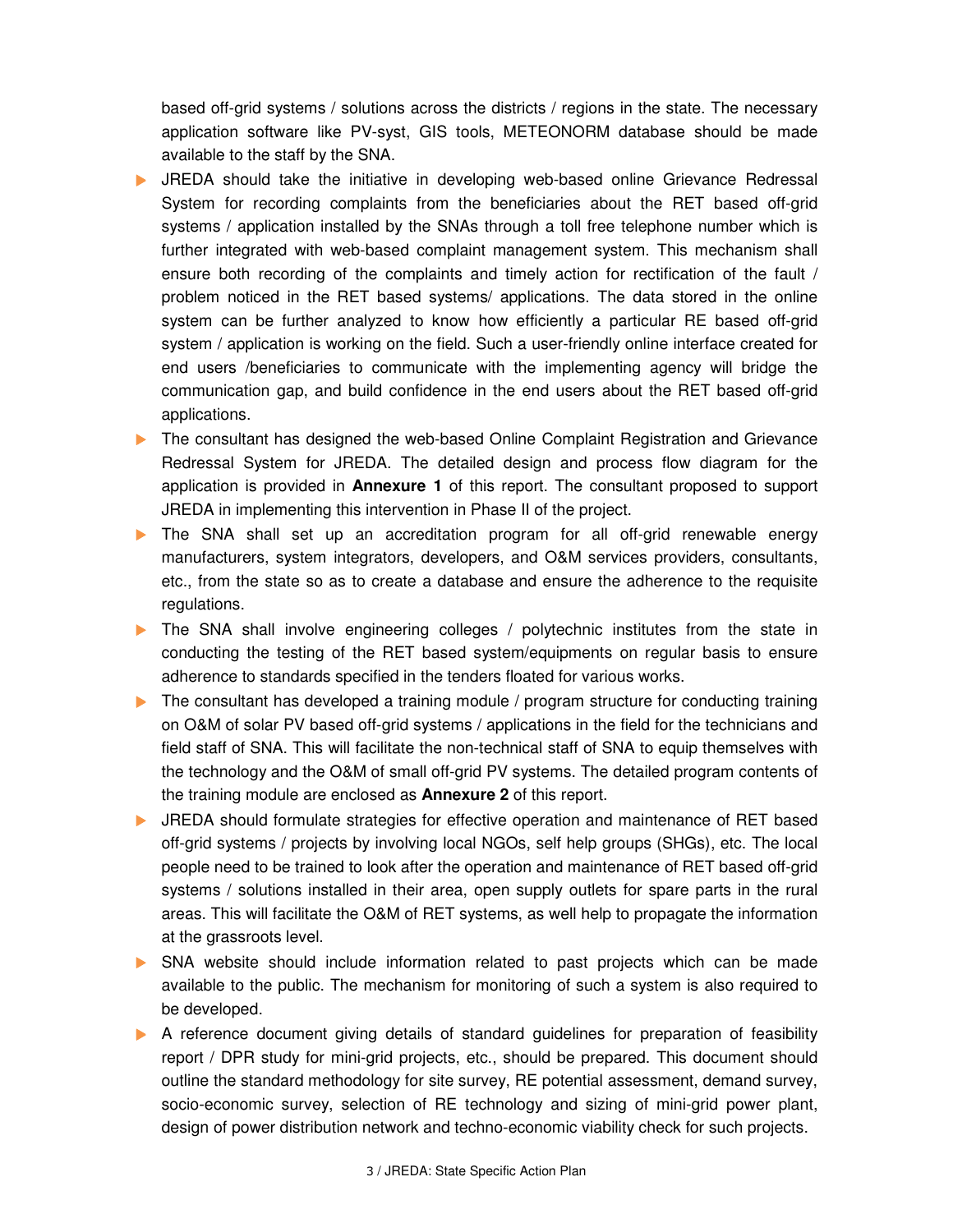## ORGANIZATION STRUCTURE AND HUMAN RESOURCE

- The consultant has suggested restructuring of the organization by keeping in mind the various RET based programs being implemented by the SNA at present. Attempt has been made to bring technology specific / programs of similar nature under one head which will be looked after by the in-charge project officer. The proposed restructuring of the organization, when adopted shall bring simplicity in program implementation and ultimately result in scaling up of RET based programs in the state. The consultant has studied the existing structure of JREDA along with its proposal submitted to the state government, and finally proposed a revised structure for JREDA.
- At present there is no clear written job responsibility defined for each staff. The consultant has proposed a brief job responsibility against the proposed manpower in the revised organogram.
- $\triangleright$  The SNA do not have technical staff on its pay roll; the present technical staff working in the SNA is on deputation. Therefore the SNA needs to recruit fresh manpower on priority.

## FINANCIAL MANAGEMENT AND GOVERNANCE STRUCTURE

- The state government may levy and collect a 'Green Cess' of 3 to 10 paise per unit on electricity consumed by industrial and commercial users to create a state-level clean energy fund for promoting RE. This fund can partly be utilized by the SNA for meeting its plan and non-plan expenditures, and partly for creating the common infrastructure. The consultant shall assess the potential of creation of Green Cess in the state. The detailed note in this regard is prepared as **Annexure 3.**
- A Citizens' Charter represents the commitment of the organization towards standardized, high-quality and timely service delivery. At present, JREDA does not have any such document in place. It is proposed that the SNA should have its own Citizens' Charter and the same should be published on its website. The detailed note in this regard is prepared as **Annexure 4.**
- At present, the SNA is dependent on the state and the central funds for plan and non-plan expenses. The delay in such cash flows hampers the operations of the SNA. Further, the present functioning of the SNA does not include any revenue generation activities for funding its operations. Hence, in order to ensure long-term financial sustainability of the organization, the SNA should start revenue generation activities by investing in gridconnected power projects. JREDA can set up MW-scale solar power projects to ensure continuous revenue to meet its non-plan expenses. The detailed note for preparation of DPR for setting up of captive solar power projects is prepared as **Annexure 5.**
- **IF JREDA** should have its own MIS for effective implementation and monitoring progress of its activities by the senior staff.

#### POLICY AND REGULATORY FRAMEWORK

The SNA can take initiative and file a petition before SERC for issue of draft regulations on operation of RE based mini-grid projects in DISCOM franchisee mode as per model guidelines issued by the Forum of Regulators. The SNA can also petition for tariff determination of RET based mini-grid projects in the state. This will bring clarity on operation of the project in case of extension of centralized grid to such project areas.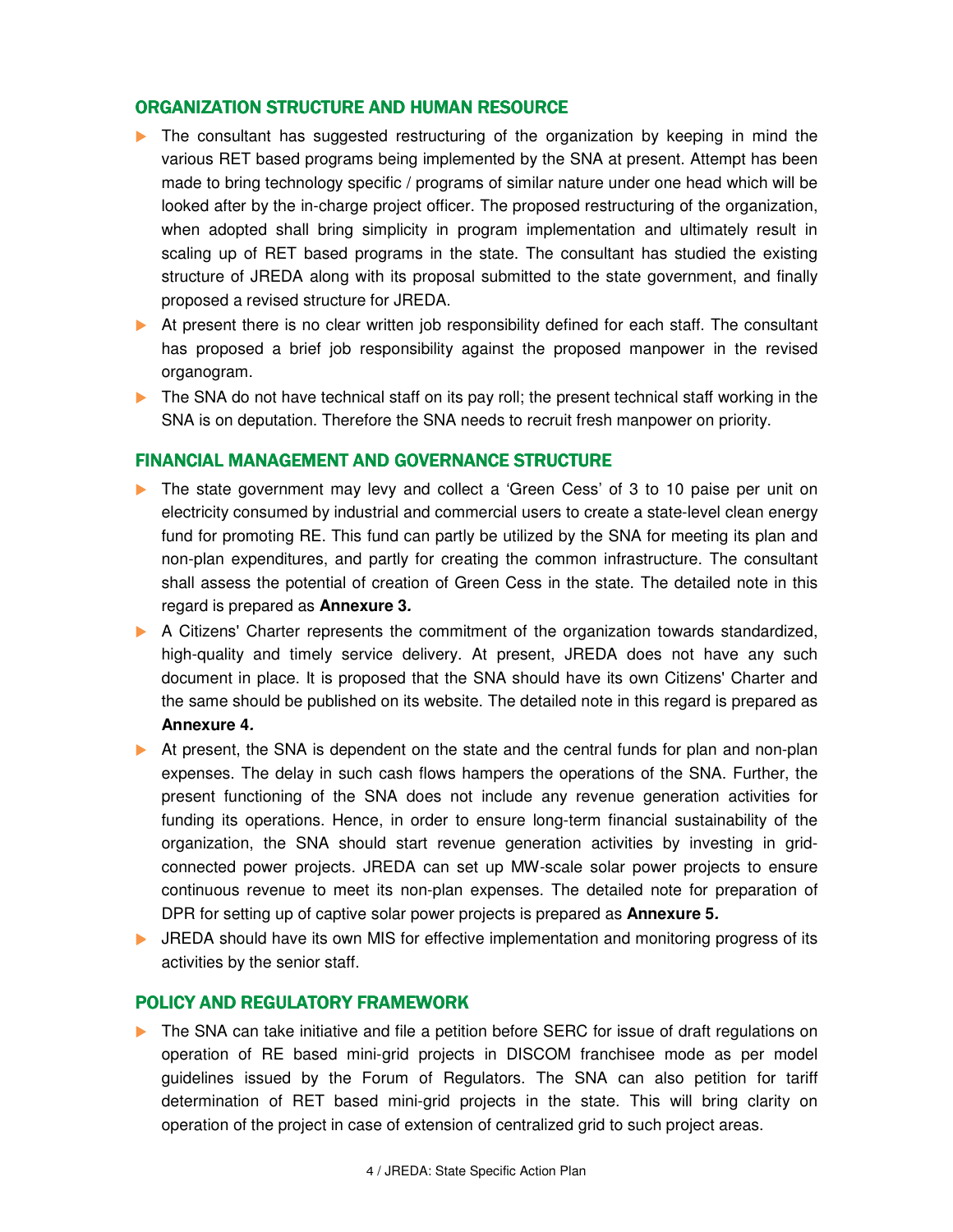After studying the status of unelectrified households, and after assessing the quantum of financial incentive that could be made available from the state government, an annual capacity addition plan and financial incentive policy can be drafted. The proposed five year plan (2012-17) and the financial provisions requested from the state government can be included in the off-grid RET policy. This will help the stakeholders to understand the target and the availability of financial incentives for implementation of off-grid RETS based system in the state. The stakeholders can then synchronize their plans and efforts toward achieving the same.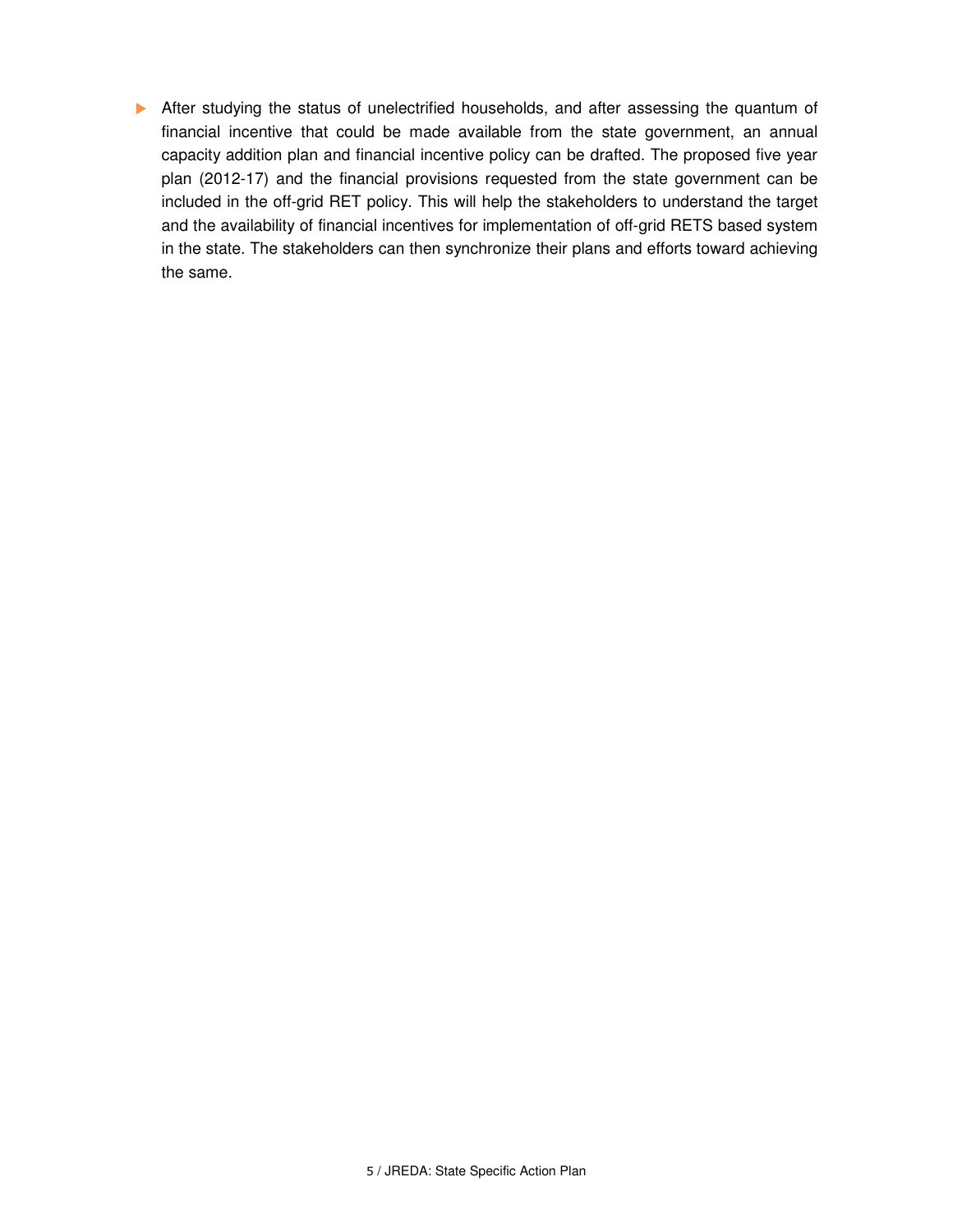## **CONTENTS**

| $\mathbf{1}$            | <b>Introduction</b>                                                                                                                                                  | $\overline{7}$  |
|-------------------------|----------------------------------------------------------------------------------------------------------------------------------------------------------------------|-----------------|
| 1.1                     | About the State                                                                                                                                                      | $\overline{7}$  |
| 1.2                     | Scope of Work                                                                                                                                                        | 8               |
| 1.3                     | Approach and Methodology                                                                                                                                             | 9               |
| 2 <sup>1</sup>          | <b>Project Planning and Project Implementation</b>                                                                                                                   | 11              |
| 2.1                     | Diagnostic Review and Identification of Critical Gaps                                                                                                                | 12              |
| 2.2                     | Suggested Interventions and Action Plan                                                                                                                              | 12 <sup>2</sup> |
| 3                       | <b>Organization Structure and Human Resource</b>                                                                                                                     | 14              |
| 3.1                     | Diagnostic Review and Identification of Critical Gaps                                                                                                                | 15              |
| 3.2                     | Suggested Interventions and Action Plan                                                                                                                              | 16              |
| $\overline{\mathbf{4}}$ | <b>Policy and Regulatory Framework</b>                                                                                                                               | 33              |
| 4.1                     | Diagnostic Review and Identification of Critical Gaps                                                                                                                | 34              |
| 4.2                     | Suggested Interventions and Action Plan                                                                                                                              | 34              |
| 5                       | <b>Financial Management and Governance Structure</b>                                                                                                                 | 35              |
| 5.1                     | Diagnostic Review and Identification of Critical Gaps                                                                                                                | 35              |
| 5.2                     | Suggested Interventions and Action Plan                                                                                                                              | 36              |
|                         | <b>Enclosures</b>                                                                                                                                                    | 38              |
| 1                       | Design of Web based Online Complaint Registration and Grievance Redressal<br>System for the SNA                                                                      | 38              |
| $\overline{2}$          | Training Module, Program Structure, Content of Course Material and a Manual for C<br>onducting O&M of Solar PV Based Off-Grid Systems / Applications in the<br>Field | 43              |
| 3                       | A case for creation of Green Energy Fund for promotion of RET based projects<br>in Jharkhand                                                                         | 49              |
| 4                       | Drafting of Citizens Charter                                                                                                                                         | 53              |
| 5                       | Development of DPR for setting up of own solar power project                                                                                                         | 54              |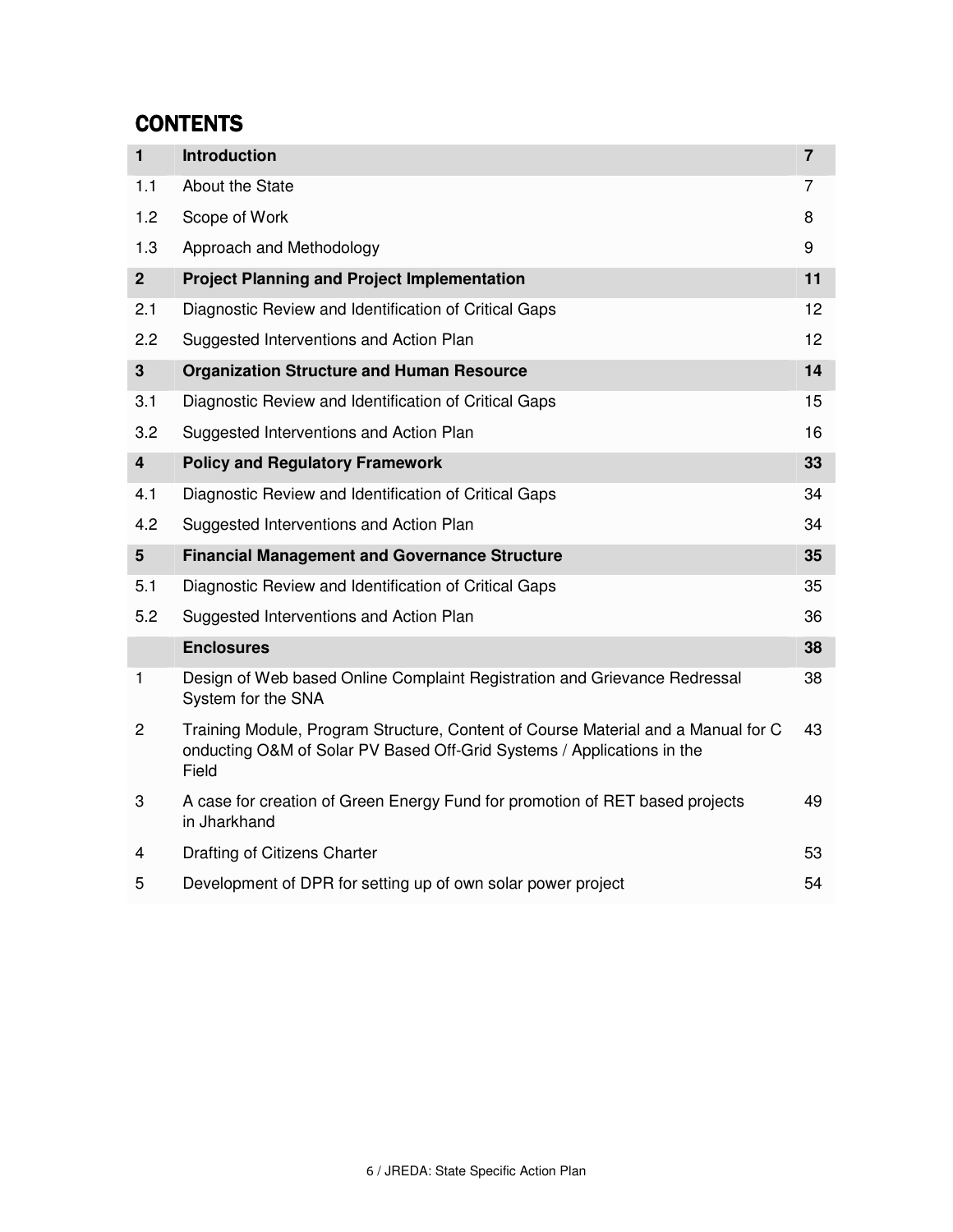## 1 INTRODUCTION

## 1.1 ABOUT THE STATE

Jharkhand is a state in eastern India having rich natural resources. The state was formed on 15 November 2000 after bifurcating Bihar and became the 28th State in India. The state has 24 districts and 29,492 revenue villages. The state has a population of 32.96 million. 75% of its population lives in rural areas, and the rest in urban areas. Agriculture is the main source of employment in the state. 28% of the state's population comprises of tribal people,12% scheduled castes, and others make up the rest 60%. The state has been at the centre of the Naxalite insurgencies.

#### **Resources**

About 30% of the total geographic area of the state falls under forests, comprising forest tracks of Chota Nagpur Plateau and Santhal Pargana. This region is hilly and thickly wooded, and not suitable for agriculture. Of the total forest area, 18% is reserved forest, 79% is protected and remaining 3% is unclassified.

Jharkhand is rich in natural resources which include iron ore and coal. The iron ores are located in Chiria in Singbhum District, and coal resources are spread over Jharia, Bokaro, Rajmahal, Hazaribagh and Chatra districts. Apart from the above resources, the state has good resource availability of limestone in Palamau, Hazaribagh, Singbhum and Ranchi districts.

#### **State Energy Scenario**

The total installed power generation capacity of the state as on 31.12.2014 is of 2589.86 MW including the central allocation. Most of these projects are based on coal except 20.05 MW which comes from renewable energy mainly from solar and small hydro power (SHP). The detailed capacity and allocation is as follows:

| <b>Sector</b>  | <b>Thermal</b> |      |               | <b>Nuclear</b> | Hydro | <b>RES</b> | Total |         |
|----------------|----------------|------|---------------|----------------|-------|------------|-------|---------|
|                | Coal           | Gas  | <b>Diesel</b> | Total          |       |            |       |         |
| <b>State</b>   | 1190.00        | 0.00 | 0.00          | 1190.00        | 0.00  | 130.00     | 4.05  | 1324.05 |
| <b>Private</b> | 900.00         | 0.00 | 0.00          | 900.00         | 0.00  | 0.00       | 16.00 | 916.00  |
| Central        | 268.88         | 0.00 | 0.00          | 268.88         | 0.00  | 70.93      | 0.00  | 339.81  |
| <b>Total</b>   | 2358.88        | 0.00 | 0.00          | 2358.88        | 0.00  | 200.93     | 20.05 | 2579.86 |

**Table 1** Installed and allocated power generation capacity (in MW) for the state of Jharkhand

(**Ref:** CEA website) (As on 31.12.2014)

#### **Electrification Status**

The village electrification data as per CEA and the household electrification as per the 2011 Census data are as follows:

- ▶ Number of Villages Electrified : 27,167 (as on July 2014)
- Number of Un-electrified Villages: 1298 (0.004%) (as on July 2014)
- 
- ▶ Number of Households : 61.81 lakhs (as per census 2011)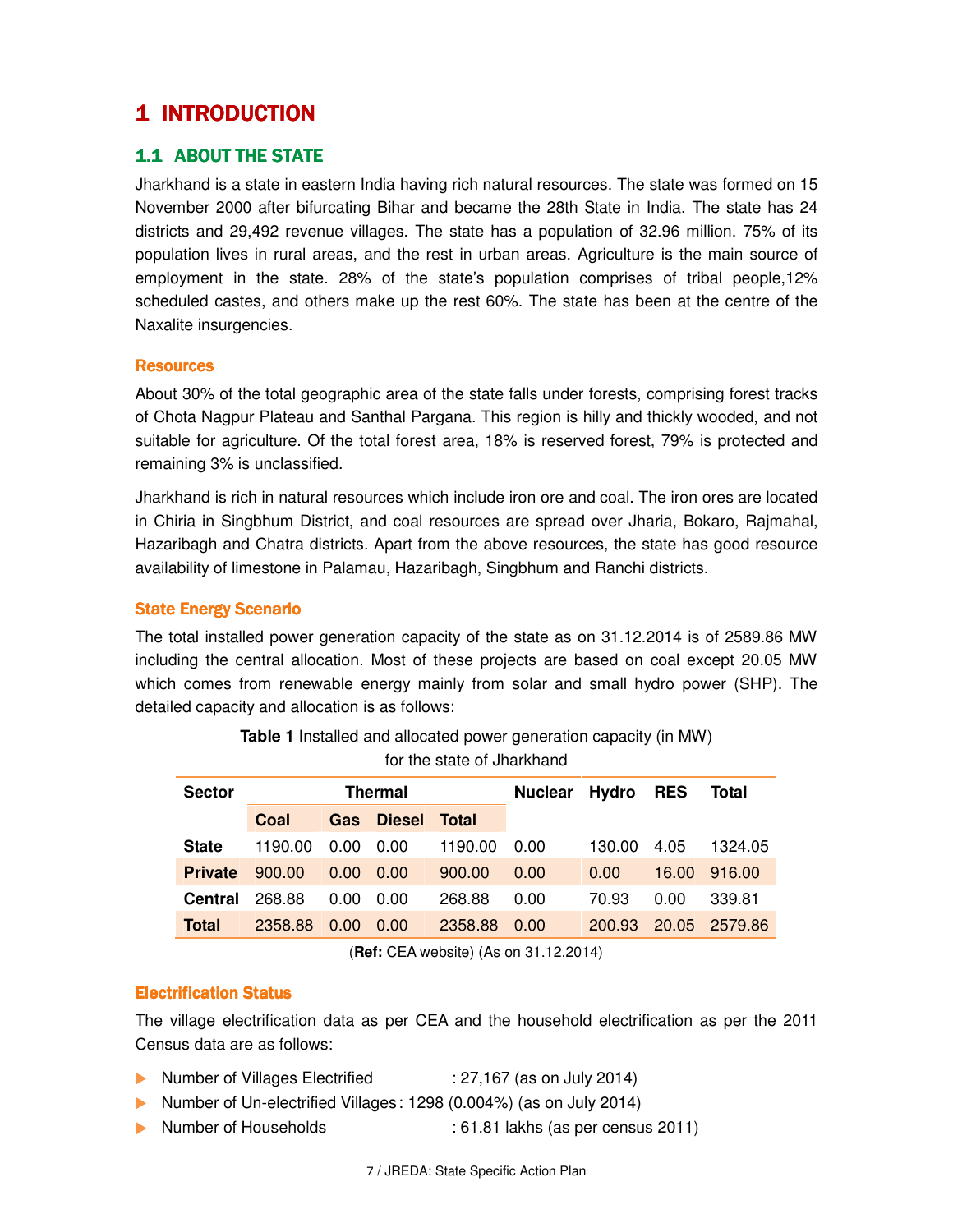- ▶ Number of Households Electrified : 28.30 lakhs (45.8%) (as per census 2011)
- ▶ Number of un-electrified Households : 33.49 lakhs (54.2%) (as per census 2011)

It can be seen from the above data that around 54% of households do not have access to electricity. However, some of these may be covered under the Rajiv Gandhi Grameen Vidyutikaran Yojana (RGGVY) scheme. However, there the number of un-electrified household is still huge, and these can be electrified through locally available renewable energy sources.

#### **State RE potential**

Jharkhand has around 8,560 MW of power generation potential from renewable energy sources. As against this potential, only 20.05 MW capacity RE projects have been installed so far. The renewable energy resource-specific potential and installed capacity for the state of Jharkhand is given in the following table:

| Sr. No | <b>Renewable Energy Resource</b> | <b>Potential</b> | <b>Installed Capacity</b> |
|--------|----------------------------------|------------------|---------------------------|
|        | Wind                             | 91               | Nil                       |
| 2      | Solar                            | 18,180           | 16                        |
| 3      | <b>Biomass</b>                   | 67               | <b>Nil</b>                |
| 4      | Bagasse co-generation            | NА               | Nil                       |
| 5      | <b>Municipal Solid Waste</b>     | 14               | Nil                       |
| 6      | Small Hydro Power                | 208              | 4.05                      |
|        | Geothermal                       | <b>NA</b>        | <b>Nil</b>                |
|        | Total                            | 18,560           | 20.05                     |

**Table 2** Jharkhand State Renewable Energy Potential and Installed Capacity (in MW)

Of the available RE sources, solar is the prominent one, while small potential exists for biomass and hydro resources. Apart from these resources, there is a good potential for geothermal energy in the state. In Jharkhand, thermal springs are found in Tatta-Jarom of Palamau district and Surajkund, Duari, Bagodar of Hazaribag district. The thermal springs found in Hazaribag district are grouped in the Damodar valley graben geothermal province. The geothermal resource potential has not been assessed so far.

As far as the electrification of un-electrified households is concerned, solar has a good potential for use in small community-based distributed micro-grid based power projects or individual household-based power plants.

## 1.2 SCOPE OF WORK

WISE has been awarded the work of capacity building of SNAs in 'Block A' states comprising 1) Uttar Pradesh 2) Bihar 3) Jharkhand and 4) West Bengal. The scope of the work as agreed between MNRE and WISE, as given under the Request for Proposal (RFP) and the contract signed between MNRE and WISE is elaborated below: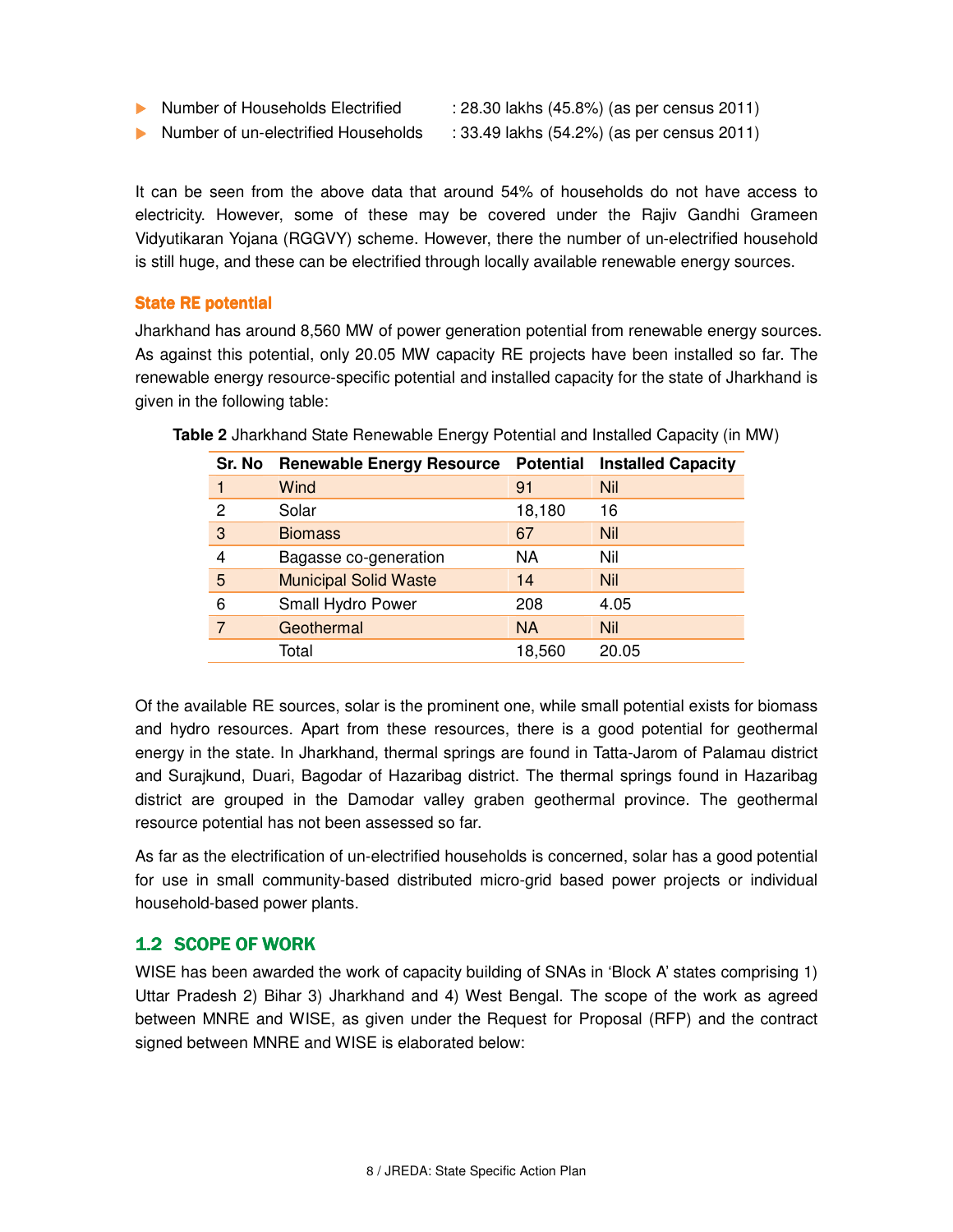#### Stage-I: Preparation of State Specific Action Plan (SSAP)

- Undertake diagnostic review of 4 states i.e. Uttar Pradesh, Bihar, Jharkhand and West Bengal.
- Sensitize the SNA management and state government on the critical issues that may exist in various functional areas, specifically governance structure, autonomy, available skills, etc.
- Identify priority areas for capacity building and institutional strengthening.
- Develop a State Specific Action Plan (SSAP) for the four states.

#### Stage – II: Implementation of the State Specific Action Plan (SSAP)

- **Implementing a maximum of three short term interventions on organizational strengthening** for the states which would be identified as quick wins from the previous stage.
- Holding minimum of two combined skill up-gradation and training programs for the personnel of 4 states and other stakeholders to meet the requirement of skilled manpower for the development of rural energy access projects.
- Holding final workshop in each state.

#### 1.3 APPROACH AND METHODOLOGY

The precise objective of MNRE behind commissioning this study is to **undertake capacity building of SNAs and prepare them for promoting RET based Off-grid solutions for electrification in rural areas in more innovative ways**. Traditionally, in India, the rural electrification program has been based predominantly on extension of centralized grid through RGGVY scheme. However, progress in household electrification under RGGVY has remained slow due to high cost of grid extension to remote areas, low paying capacity of the consumers, and limited electricity demand in such areas. It is therefore advisable to extend the central grid only where it makes economic sense; alternatively following two off-grid RE options are advisable:

- **Promote off-grid RE based energy access solutions for electrification of rural areas like** solar home lighting in sparsely populated areas with weak demand potential.
- **Promote RE based decentralized distributed generation and supply projects (mini-grids) in** villages outside the reach of central grid where agriculture/commercial demand can come up in the future.

The consultant had therefore focused attention on the areas mentioned in (i) and (ii) above, while collecting the data as well as developing the diagnostic review report of the SNA. The State Specific Action Plan (SSAP) being developed by the consultant shall be directed towards capacity building of individual officials together with **strengthening of the institution for effective scaling up of the off-grid energy / electricity access projects.**

#### Methodology

As part of the study, the consultant visited the SNA for data collection and interacted with the key officials of SNA. The consultant had earlier designed the questionnaire / data collection format for collecting the data on the key functional areas of the SNA viz organization structure and HR, project planning and project implementation, financial management and governance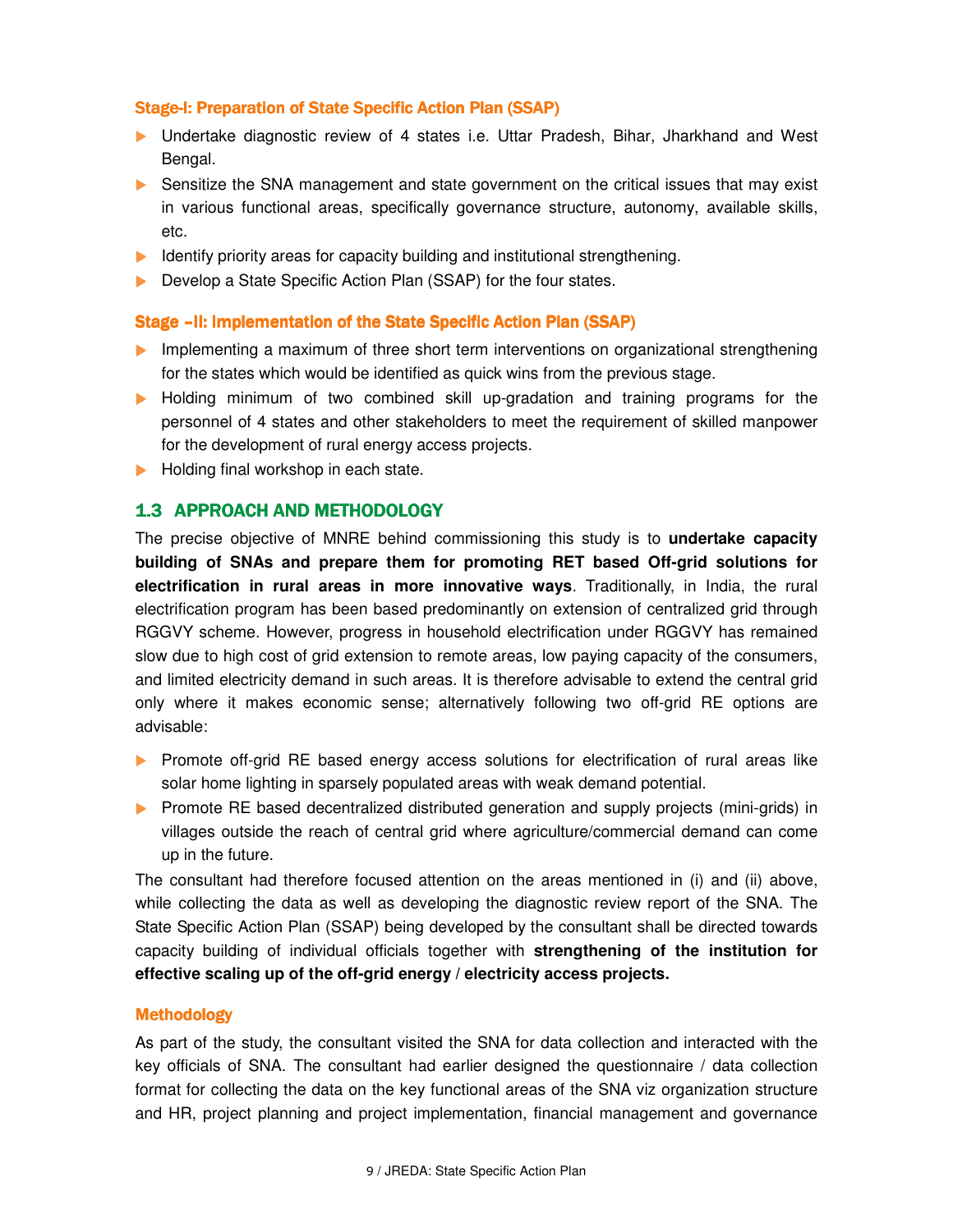structure, and policy and regulatory framework prevailing in the state. Prior to visiting the JREDA office (15-17 December 2014), the consultant circulated the questionnaire. The Project Director of JREDA designated as the nodal officer for this study helped the WISE team in collecting the requisite data / information. During the visit, discussions were held with the Director and other key technical staff of JREDA to look after the implementation of different RE programs. Information was collected along with supporting documents on key functional areas with respect to the RE programs being managed by JREDA, with special focus on RET based off-grid programs for electricity / energy access.

#### Preparation of Diagnostic review Report

Subsequent to the visit to the SNA, the consultant reviewed the functioning of the SNA in the key functional areas by examining the data collected. Wherever necessary, more information / clarifications were sought from the designated officers of the SNA over telephone. The consultant had critically examined the present organization structure, human resources, project planning and project implementation procedures followed, financial management and governance structure, and policy and regulatory framework that prevails in the state from the point of view of promotion of RET based off-grid solutions / systems in rural areas. A diagnostic review report was developed highlighting the gaps/ shortcomings noticed in the key functional areas of SNA which the consultant felt are directly or indirectly hampering the scaling up of RET based off-grid RE programs in the state.

#### **Preparation of State Specific Action Plan**

The State Specific Action Plan (SSAP) has been prepared to overcome the gaps / issues identified in the diagnostic review analysis. The SSAP clearly specifies the suggestions / interventions required to overcome the issues / gaps identified in the key functional areas of the SNA. The draft SSAP will be presented before the SNA for incorporating their suggestions before finalizing it. Three short-term interventions from the SSAP will be selected for implementation after taking the consent of MNRE and the SNA. The consultant shall help the SNA in implementing the three short-term interventions.

#### **Training Program and concluding workshop**

The consultant will organize two training programs for capacity building of the SNAs and other key stakeholders. The concluding workshop will be organized at the end of the project to share the findings and experience.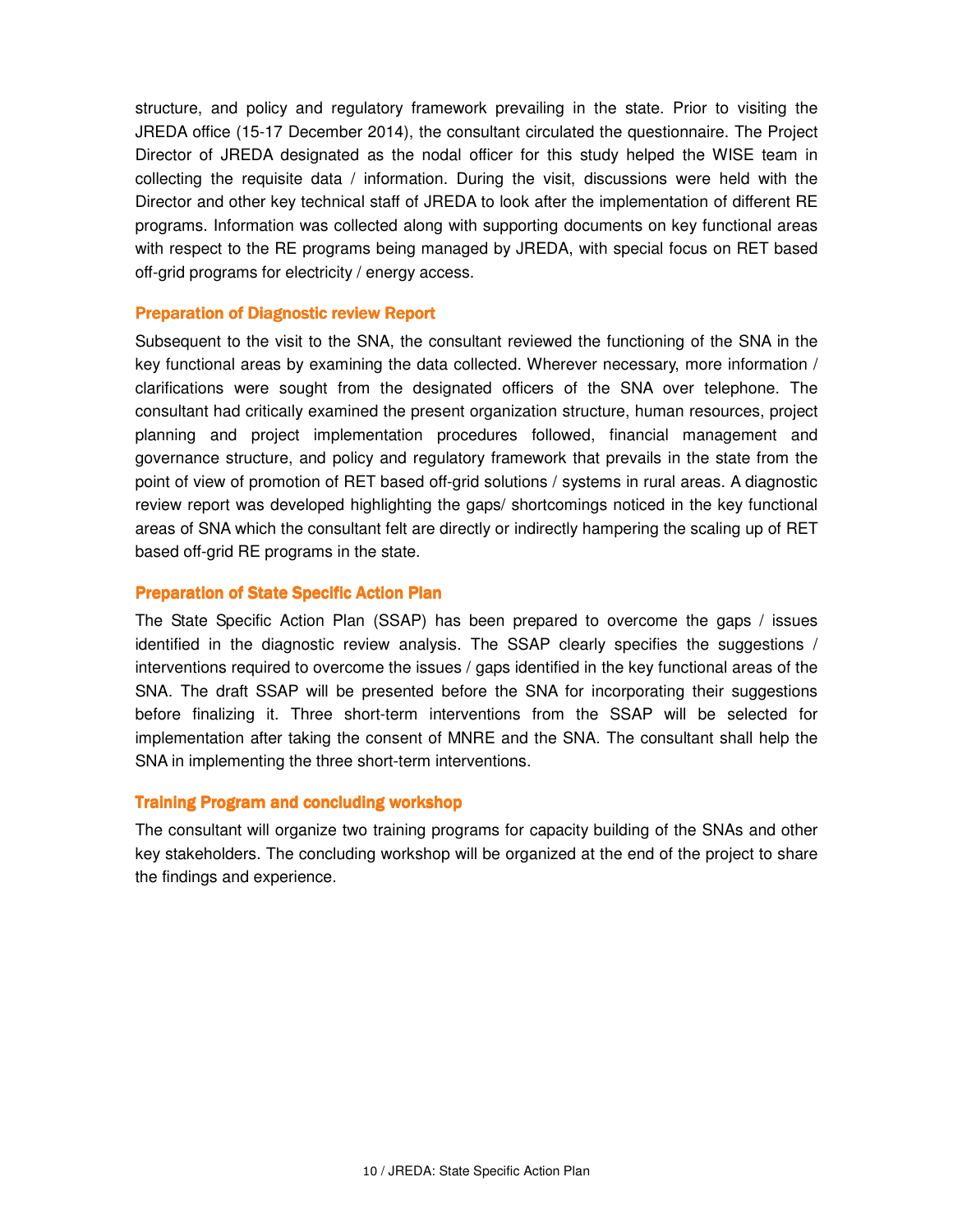## 2. PROJECT PLANNING AND PROJECT IMPLEMENTATION

JREDA is implementing renewable energy based projects and programmes sponsored/supported by MNRE, state government through the state budget, MP/MLA funds and funds from different state government departments. At present, there are few grid-connected solar PV projects in the state, and the SNA is exploring the possibilities of setting up more such projects. JREDA has identified some of the potential small hydro sites, and these are being considered for development through private participation.

JREDA is more active in implementing RE based off-grid projects in the state, especially solar PV based off-grid systems / applications. The off-grid programmes implemented by JREDA include solar street lights, solar lanterns, solar home lighting systems, solar stand-alone power plants, solar based charging stations, etc.

JREDA is following the MNRE-approved standard technical specifications at the time of bidding. The SNA does not prepare program-specific tender document for calling bids for implementation of different RET based off-grid programs. They have a standard tender format and the same is modified appropriately as per the requirement. The SNA implements RET based programs on behalf of other state government departments by utilizing funds available with respective departments. While implementing such programs, JREDA invites tenders, evaluates the same, issues Letter of Intent and monitors the implementation work. At present, JREDA receives funds from the Education Department, Health Department, Forest Department, District Collectors, MLA/MP funds, District Dairy Development Officers, GAD Budget (Police), District Jails, Government Schools, etc., for implementation of various RET based off-grid programs/schemes in the state. The tenders are structured so as to ensure five years of operation and maintenance by equipment suppliers. The technical staff and field technicians of JREDA visit and undertake periodic verification of the RE installations on sample basis. JREDA also conducts third party verification and monitoring of the system's performance through separate contracts.

JREDA has identified around 68 potential sites for installation of small hydro projects in the state, out of which only eight sites were found techno-economically feasible. JREDA has invited tenders for development of these small hydro power projects through private sector participation.

The Bureau of Energy Efficiency (BEE) has appointed JREDA as the designated agency to implement energy efficiency projects and programmes in the state. An Executive Engineer who is in-charge of the administrative department is also made responsible for implementation of energy conservation programmes in the state. Apart from the in-charge Executive Engineer, JREDA does not have any other technical staff to look after the state's energy conservation activities. BEE is extending financial support to the SNA for recruitment of additional manpower for effective implementation of the programs run by the BEE. For deputing technical staff with financial assistance from BEE, JREDA had invited tenders for supply of manpower for executing the work of energy conservation in the state. However, the selected bidder failed to supply the requisite manpower services to JREDA, and hence the technical staff is not available for implementation of the EC/EE activities.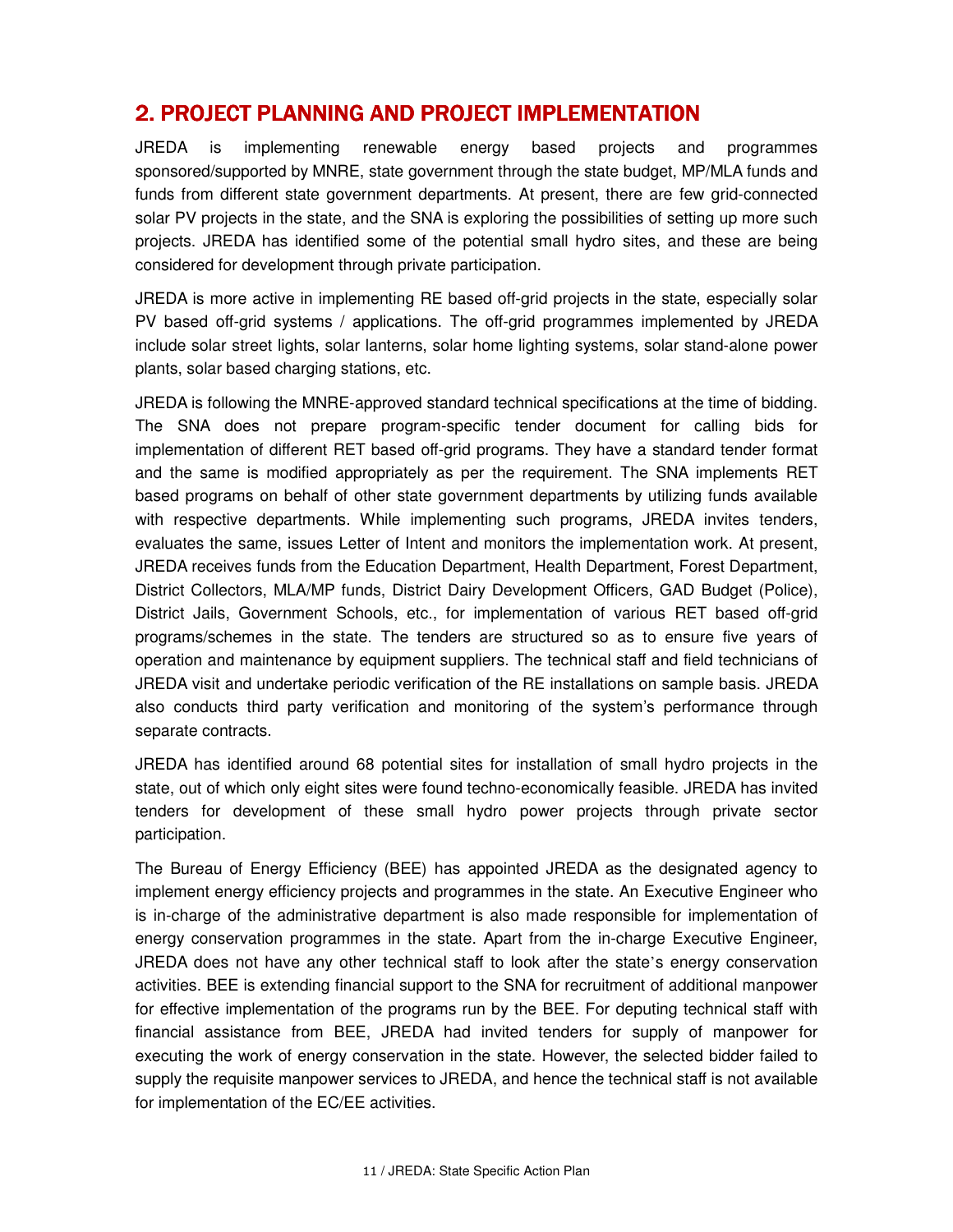JREDA is also the designated agency for implementation of decentralized distributed generation projects (DDG) under the RGGVY scheme of the Ministry of Power. Under the DDG scheme, JREDA had prepared several DPRs through consultants for electrification of unelectrified villages/hamlets through RE sources. These DPRs have been forwarded for approval to the Rural Electrification Corporation. Apart from these, no other RE based micro-grid projects have been proposed in the state.

## 2.1 DIAGNOSTIC REVIEW AND IDENTIFICATION OF CRITICAL GAPS

- There is ample potential for implementation of RET based off-grid projects based on solar and SHP resources in the state. The Government of Jharkhand therefore needs to strengthen JREDA for effective implementation of such programs. The current permanent manpower, especially the technical persons are inadequate to look after, monitor, and upscale the programs.
- JREDA do not have prepared model document / guidelines for preparation of DPR / feasibility study for RET based off-grid projects in the state
- The database with regard to RET based off grid projects/systems installed in the past is not centrally maintained by JREDA. Further, performance monitoring of RET based systems / projects is carried out on sampling basis. The implementing agencies have the O&M obligation up to five years from the date of commissioning of such projects. During this period, the beneficiaries do not have any forum to present their grievance and complaints regarding non-functioning of such systems due to faults. The only means available with the beneficiaries is to contact the local technician deputed by the supplier, since there is no monitoring and surveillance by JREDA.
- **IF JREDA** is implementing only grant-based projects.
- None of the DDG projects whose DPRs were prepared by the SNA have been commissioned or implemented by the SNA.
- **IFMEDA's activities in implementing the Energy Efficiency / Energy Conservation projects** are limited due to non-availability of manpower, and the available funds from BEE are unutilized. .

## 2.2 SUGGESTED INTERVENTIONS AND ACTION PLAN

- **IREDA** needs to impart necessary training to its staff to undertake renewable energy potential assessment / mapping the potential areas for implementation of various RET based off-grid systems / solutions across the districts / regions in the state. The necessary application software like PV-syst, GIS tools, METEONORM database should be made available to the staff by the SNA.
- **IFEDA** should take the initiative in developing web based online Grievance Redressal System for recording complaints from the beneficiaries about the RET based off-grid systems / application installed by the SNAs through a toll free telephone number which is further integrated with web based complaint management system. This mechanism shall ensure both recording of the complaints and timely action for rectification of the fault / problem noticed in the RET based systems/ applications. The data stored in the online system can be further analyzed to know how efficiently a particular RE based off-grid system / application is working on the field. Such a user-friendly online interface created for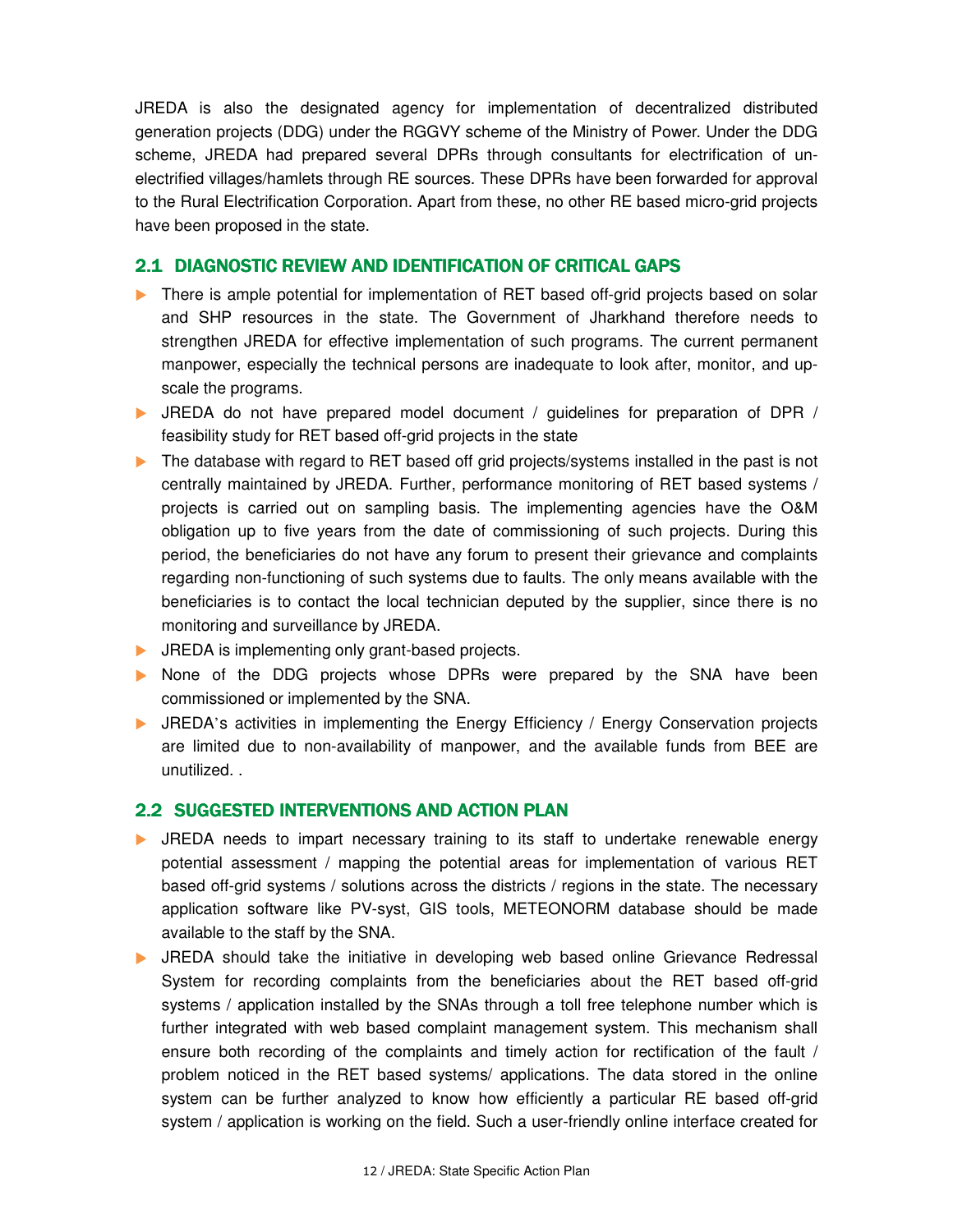end users /beneficiaries to communicate with the implementing agency will bridge the communication gap, and build confidence in the end users about the RET based off-grid applications.

The consultant has designed the web based online complaint registration and grievance redressal system for JREDA. The detailed design and process flow diagram for the application is provided in **Annexure 1** of this report. The consultant proposed to support JREDA in implementing this intervention in Phase II of the project.

- The SNA shall set up an accreditation program for all off-grid renewable energy manufacturers, system integrators, developers, and O&M services providers, consultants etc., from the state so as to create a database and ensure the adherence to the requisite regulations.
- $\triangleright$  The consultant has developed a training module / program structure for conducting training on O&M of solar PV based off-grid systems / applications in the field for the technicians and field staff of SNA. This will facilitate the non-technical staff of the SNA to equip themselves with the latest solar PV technology and the O&M of small off-grid PV systems. The detailed program contents of the training module are enclosed as **Annexure 2** of this report.
- **The SNA shall involve engineering colleges / polytechnic institutes from the state in** conducting testing of the RET based system/equipments on a regular basis to ensure adherence to standards specified in the tenders floated for various works.
- JREDA should formulate strategies for effective operation and maintenance of RET based off-grid systems / projects by involving local NGOs, and self help groups (SHGs). The local people need to be trained to look after the operation and maintenance of RET based off-grid systems / solutions installed in their area, and open supply outlets for spare parts in the rural areas. This will facilitate the O&M of RET systems, as well as help to propagate the information at the grassroots level.
- SNA website should include information related to past projects which can be made available to the public. The mechanism of monitoring of such a system is also required to be developed.
- A reference document giving details of standard guidelines for preparation of feasibility report / DPR study for mini-grid projects, etc., should be prepared. This document should outline the standard methodology for site survey, RE potential assessment, demand survey, socio-economic survey, selection of RE technology and sizing of mini-grid power plant, design of power distribution network and techno-economic viability check for such projects.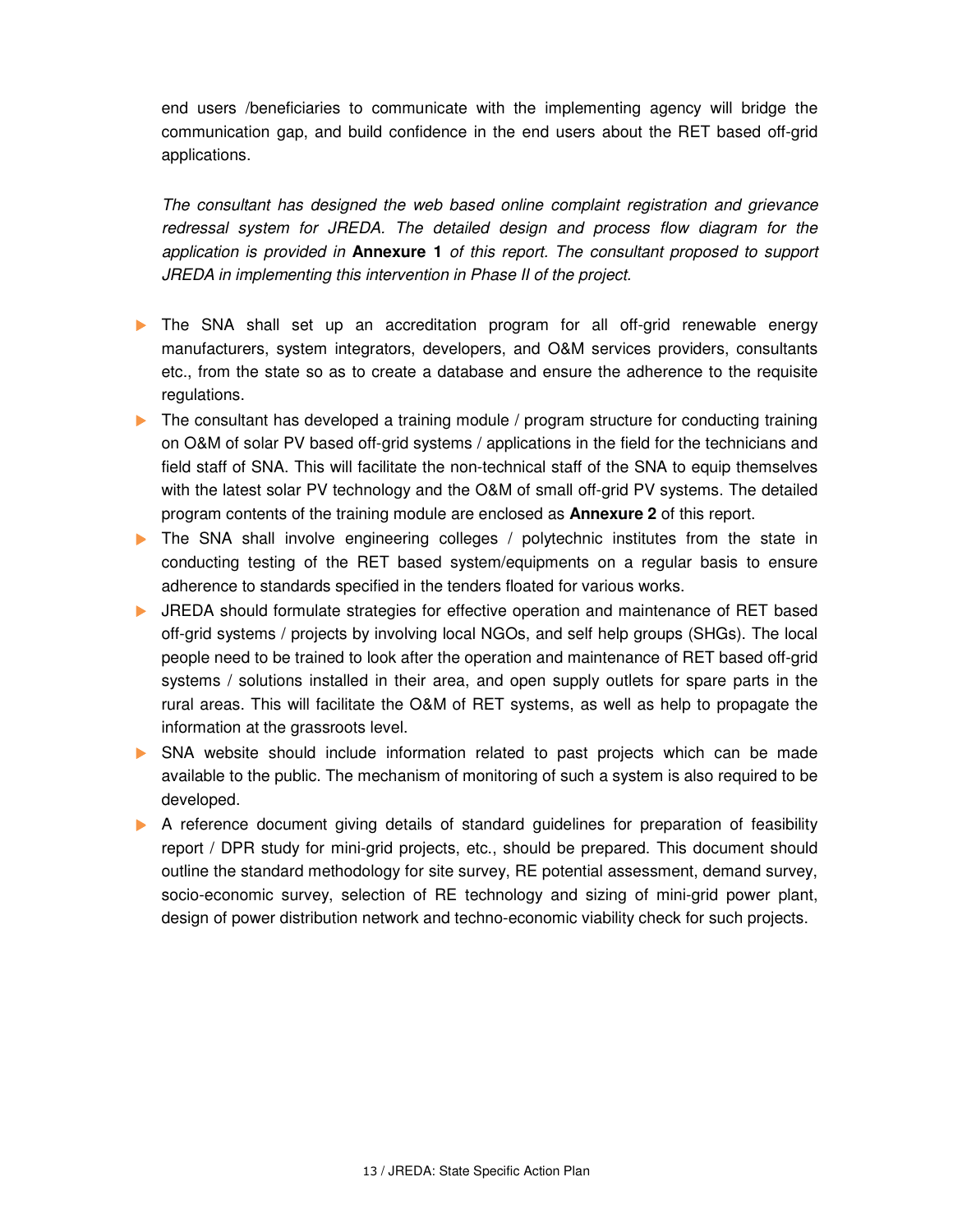## 3 ORGANIZATION STRUCTURE AND HUMAN RESOURCE

The Jharkhand Renewable Energy Development Agency (JREDA) is incorporated as a society under the Societies Registration Act, 1860, in the year 2001 under the administrative control of the Department of Energy, Government of Jharkhand. JREDA was established as per the objective of the erstwhile BREDA (nodal agency for undivided state of Bihar). JREDA is also the designated agency for implementation of the energy efficiency programmes in the state under the aegis of the Bureau of Energy Efficiency (BEE), Govt. of India.

#### Governing Council and Human Resource

The Principal Secretary, Department of Energy, Government of Jharkhand, acts as the Chairman of the Governing Council of JREDA. The organization is headed by the Director nominated by the Government of Jharkhand. At present, besides the Director, the SNA has total 6 nos of technical staff on its roll. All the technical staff operates from the head office in Ranchi. Apart from the technical staff, JREDA has 18 technicians on its roll. Out of the 18 technicians, 14 have been deputed at district offices, while the remaining 4 are working in the head office. Other than these technicians, 7 support staff are working on contract basis, and 1 support staff has been outsourced at the head office.



## **Figure 1: Present Organization structure of JREDA**

Key technical staff supporting the Director includes one Technical Secretary who is of the rank equivalent to an Executive Engineer (EE)/Superintendent Engineer (SE) of Jharkhand State Electricity Board (JSEB). The Project Director who is of the rank equivalent to that of a Superintendent Engineer (SE) of JSEB oversees all technical, administrative and financial matters in the JREDA. At present, the key staff of the SNA includes Director, Project Director, Technical Secretary to Director and four Executive Engineers deputed from JSEB / Energy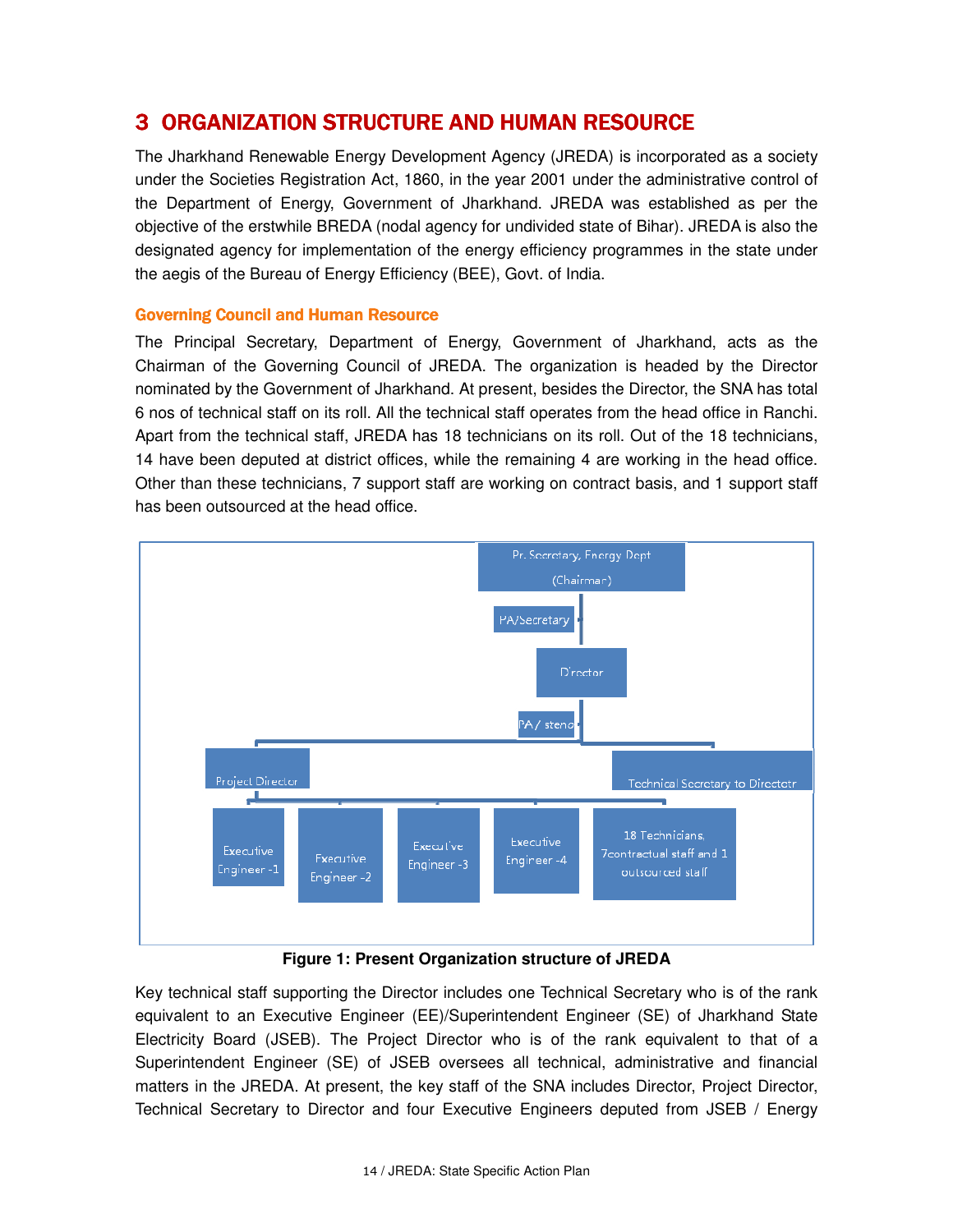Department, Government of Jharkhand holding the additional charge in the SNA. The four Executive Engineers deputed at the SNA are looking after the work of administration, solar offgrid projects, bio-gas plants, biomass based power projects, grid-connected solar power projects, DDG projects under RGGVY, and energy efficiency related work.

In addition to the technical staff mentioned above, following non-technical / supporting staffs have been deployed at JREDA.

- ▶ Computer operators/assistants 2 Nos. (On contract)
- ▶ Computer operators/assistants 1 Nos. (Outsourced)
- $\blacktriangleright$  Drivers 3 Nos. (Permanent)
- ▶ Drivers 2 Nos. (On Contract)
- $\blacktriangleright$  Technicians 18 Nos. (Permanent)

The 18 technicians are the permanent employees of JREDA and were transferred from the Bihar Renewable Energy Development Agency (BREDA) at the time of separation of the two states. Most of the technicians working in JREDA are 10th/12<sup>th</sup> standard pass outs, and do not posses any technical qualification. Out of 18 technicians, 4 are deputed at the head office to assist the head office staff, while the remaining 14 technicians are deputed to different districts and report to the District Development Commissioners (DDCs). The field technicians are trained to undertake the field surveys, and operation and maintenance of biogas plants. These technicians now conduct field verification of solar systems implemented in their districts. Besides, 3 computer operators/assistants employed on contractual basis/through outsourcing are supporting the technical staff at the head office.

#### **Office Building and Infrastructure**

JREDA office is presently accommodated in rented premises and occupies one floor of the building owned by the Jharkhand State Load Dispatch Centre. The Head Office has sufficient space for the existing manpower. The office has a conference hall, reception and a minicanteen. There is no supervisory officer at field level to monitor the work of technicians. The technicians deputed at different district headquarters are sitting in the office of District Divisional Commissioner (DDCs). JREDA follows the recruitment and service rules of the state government. However, since its formation, JREDA has not done recruitment for any cadre. The existing technical staff of the SNA has been deputed from JSEB or the state energy department. The supporting staff are employed either on contract basis or are outsourced. The present Director/Project Director and other senior technical staff have completed 3 years of service with JREDA.

## 3.1 DIAGNOSTIC REVIEW AND IDENTIFICATION OF CRITICAL GAPS

The SNA has limited manpower at present. The four Executive Engineers in the head office are overseeing implementation of various RET based grid-connected and off-grid programs / schemes in the state. As per the present organization structure of JREDA, there are no separate departments to look after the project, administration, finance, planning related activities.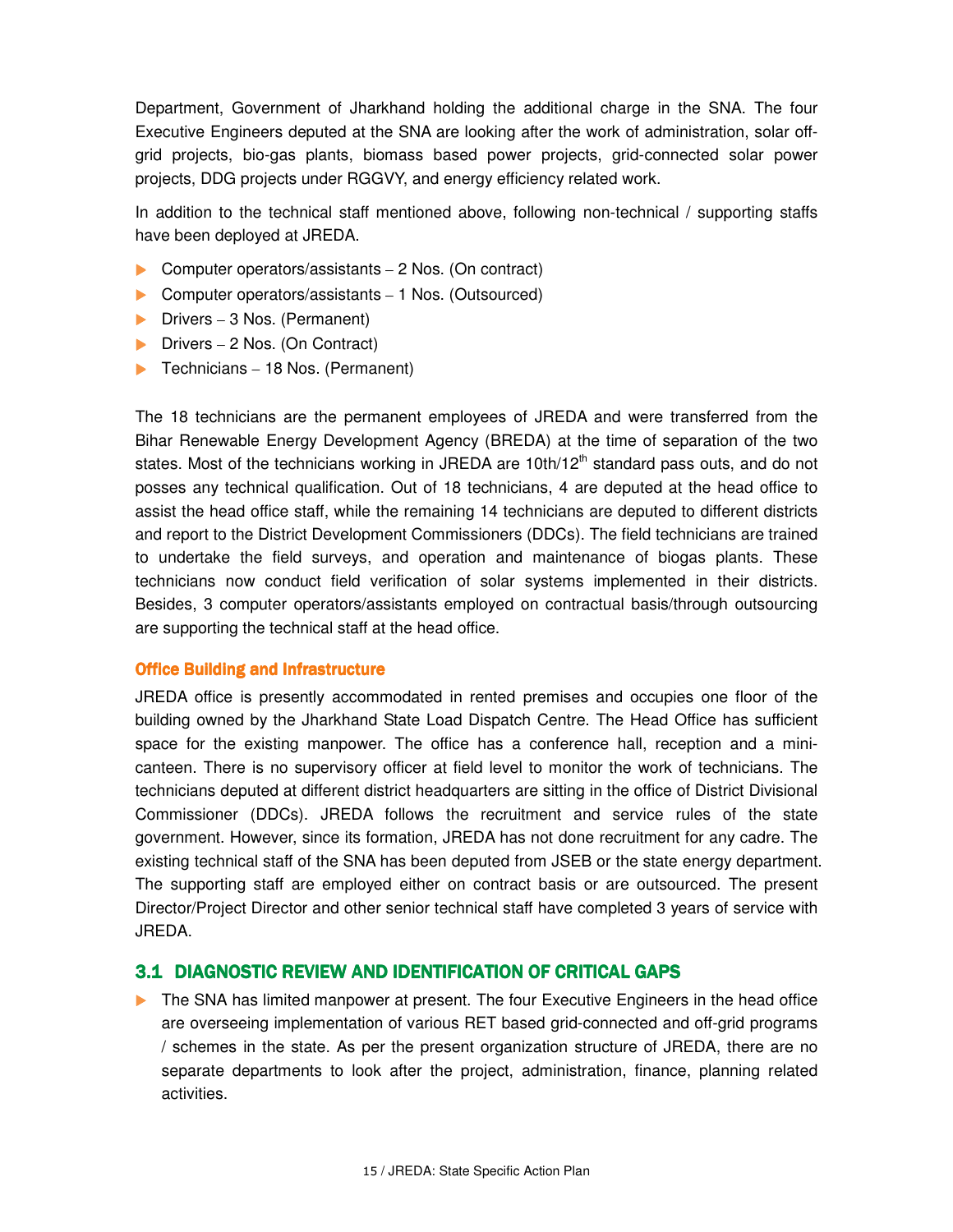- The present technical staff is not on the permanent pay roll of JREDA. All technical officials working in JREDA are temporarily deputed from JSEB or the Energy Department, Government of Jharkhand. In such a situation, there is the risk of the trained manpower returning to their parent departments leaving no permanent assets to JREDA.
- The SNA has prepared the Business Plan for the 12th Five Year Plan period specifying the targets for implementation of different types of RET based programs / schemes in the state. The present manpower available with JREDA seems to be inadequate to implement the scale of RET based programs envisaged in the business plan.
- JREDA does not have field-level officers to supervise / monitor the implementation work at the field level. At present, the 14 technicians deputed at offices of various District Divisional Commissioner (DDC) / District Magistrate are responsible for carrying out work at the fieldlevel. The technicians are not technically qualified. No periodic skills up-gradation programs have been conducted for them, and therefore they have limited exposure to new developments in the technology and RE sector. The technicians deputed at field offices / head offices need to be trained to undertake the work related to installation, monitoring, performance analysis of off-grid solar PV projects / systems installed in the state.
- The SNA does not have a library facility at its head quarters.
- At present, the main focus of JREDA is on implementation of off-grid solar programmes. However, if adequate manpower and infrastructure is provided, other RET based off-grid programs can also be implemented in the state.
- The present technical staff requires training in the area of requiatory affairs, tariff determination and project financials, etc.

## 3.2 SUGGESTED INTERVENTIONS AND ACTION PLAN

- The consultant has suggested restructuring of the organization by keeping in mind the various RET based programs being implemented by the SNA at present. Attempts have been made to bring technology-specific / programs of similar nature under one head which will be looked after by the in-charge project officer. The proposed restructuring of the organization, when adopted shall bring simplicity in program implementation and ultimately result in scaling up of RET based programs in the state. The consultant has studied the existing structure of JREDA along with its proposal submitted to the state government and finally proposed a revised structure for JREDA.
- At present the administration section has not prepared a document clearly specifying the role and responsibility of the staff working in the SNA. The consultant has spelt out the roles and responsibilities of the individual staff in the revised organogram suggested in the SSAP.
- The SNA does not have technical staff on its pay roll; all the present technical staff is on deputation. The SNA will have to recruit fresh manpower on priority. Further, the newly recruited personnel will have to undergo focused training so as to equip themselves adequately to perform their duties. In view of this, the consultant has proposed different sets of training programs to suit the needs of the staff of the SNA.

#### Proposed Organization Structure and Manpower

During interactions with the Director, JREDA, it was learnt that the SNA has submitted a proposal to the Government of Jharkhand for sanction of permanent staff for the SNA. However,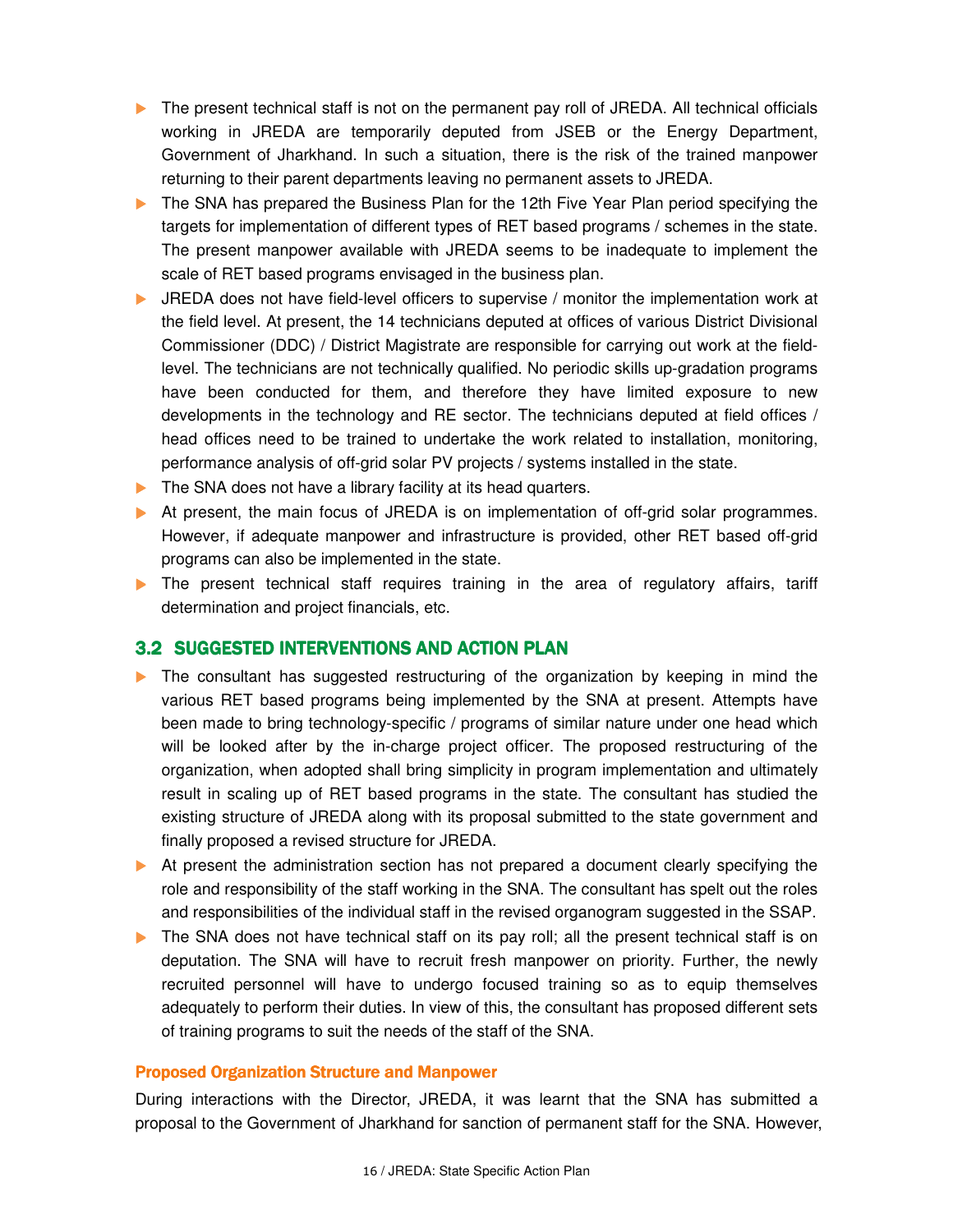the proposal has not been approved by the government yet. The Director, JREDA, during discussions asked the consultant to study the proposal submitted by JREDA and provide suggestions on the organization structure and manpower requirements by considering the responsibilities and the work the SNA has to undertake in future, including scaling up of RET based off-grid programs / schemes in the state. The manpower proposed by JREDA in the proposal forwarded to government is given below:

Technical Staff: (Total: 53 Nos)

- a. Chief Engineer : 1 No
- b. Superintending Engineer: 2 Nos
- c. Executive Engineer : 9 Nos
- d. Assistant Engineer:17 Nos
- e. Junior Engineer: 24 Nos
- B) Financial Staff: (Total: 4 Nos)
	- a. Finance Controller:1 No
	- b. Accounts Officer:1 No
	- c. Account Assistant: 2 Nos
- C) Administrative Staff: (Total: 35 Nos)
	- a. Administrative Officer: 4 Nos
	- b. Assistant: 8 Nos
	- c. Personal Assistant / Steno: 1 No
	- d. Technicians: 18 Nos
	- e. Adeshpal : 4 Nos

Overall, the proposal submitted to government has proposed a total 92 Nos of permanent staff, with 53, 4 and 35 numbers of staff required for the technical, finance, and administrative sections respectively.

#### Restructuring the Organogram:

Director, JREDA has asked to re-work the manpower requirement plan for JREDA in order to prepare the SNA to undertake new responsibilities in the future. The consultant has carefully studied the proposal submitted by the SNA to the state government. After studying the functional areas of JREDA and the new areas in which the SNA has to work in the future, the consultant feels that

- **Mith increasing imputs to the renewable energy and energy efficiency sector, the work load** of JREDA would increase considerably in future.
- It is advisable to have specific wings /departments in the SNA for activities like gridconnected projects, off-grid projects, administration and finance, and energy conservation.
- Skilled manpower is also required to undertake activities like grid-connected solar project development, infrastructure development, own demonstration projects, publicity and communication, IT, data analysis, exhibitions, policy and regulatory matters, budget and planning, energy conservation, library, accounts and finance, administration, etc.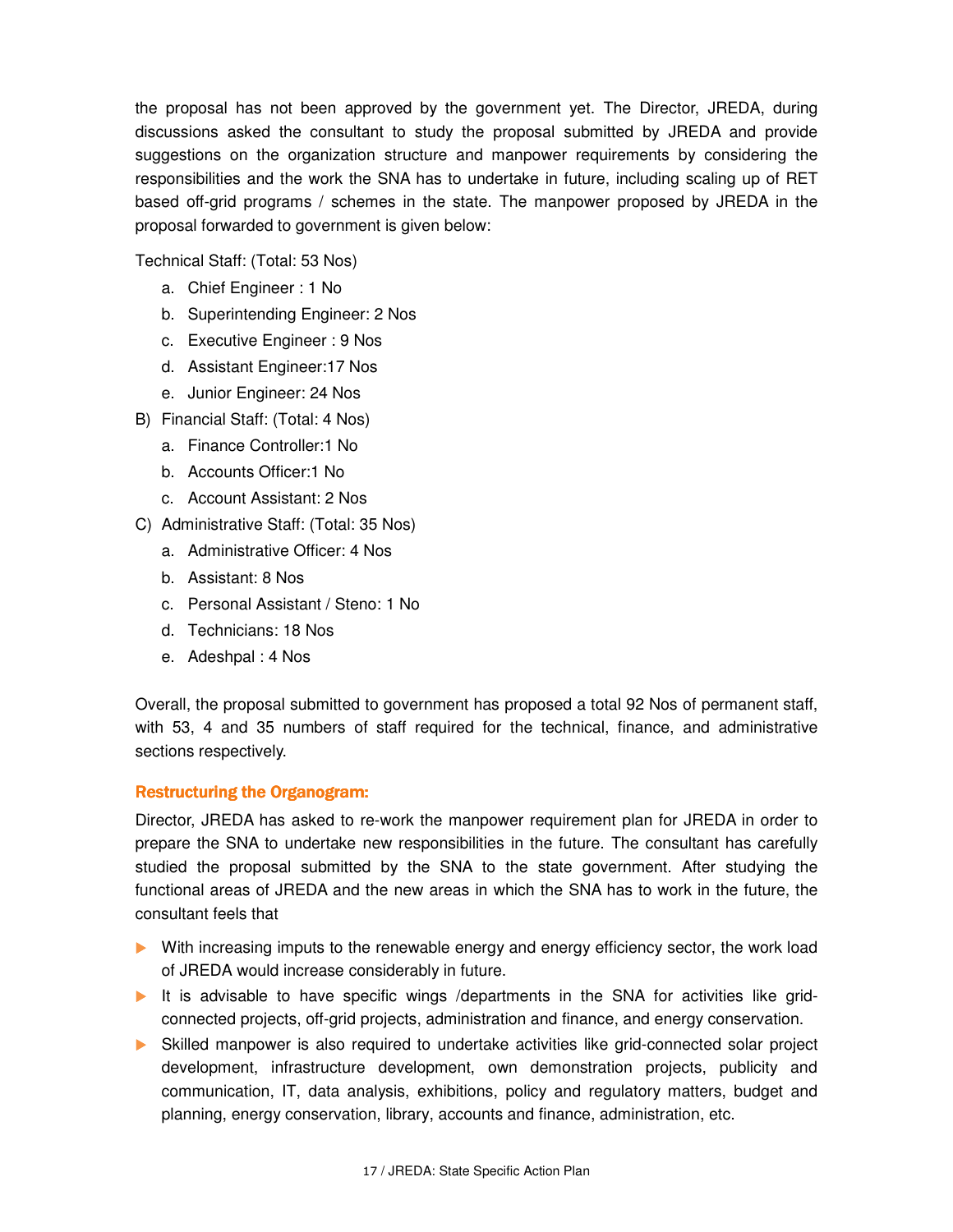- The present manpower in the SNA is deputed from other government departments. In such cases it is quite possible that after the passage of time these employees may be called back by the parent departments. This would put the SNA at risk of losing the trained manpower.
- The consultant has studied the RE potential, and the potential RET based off-grid systems /programs that can be implemented in the state. Based on this, the consultant proposes the following:
	- Ideally the organogram should have separate sections for grid-connected RE, off-grid RE, energy conservation, regulatory and infrastructure development, outreach and communication, planning and co-ordination, account and finance, and administration. There should be specific staff for renewable energy resource assessment, civil/electrical infrastructure development, regulatory issues, market development, coordination with financial institutions, and data analysis/management and budget/planning coordination, which are currently lacking in the present structure of JREDA. A typical representative organogram is shown in figure below: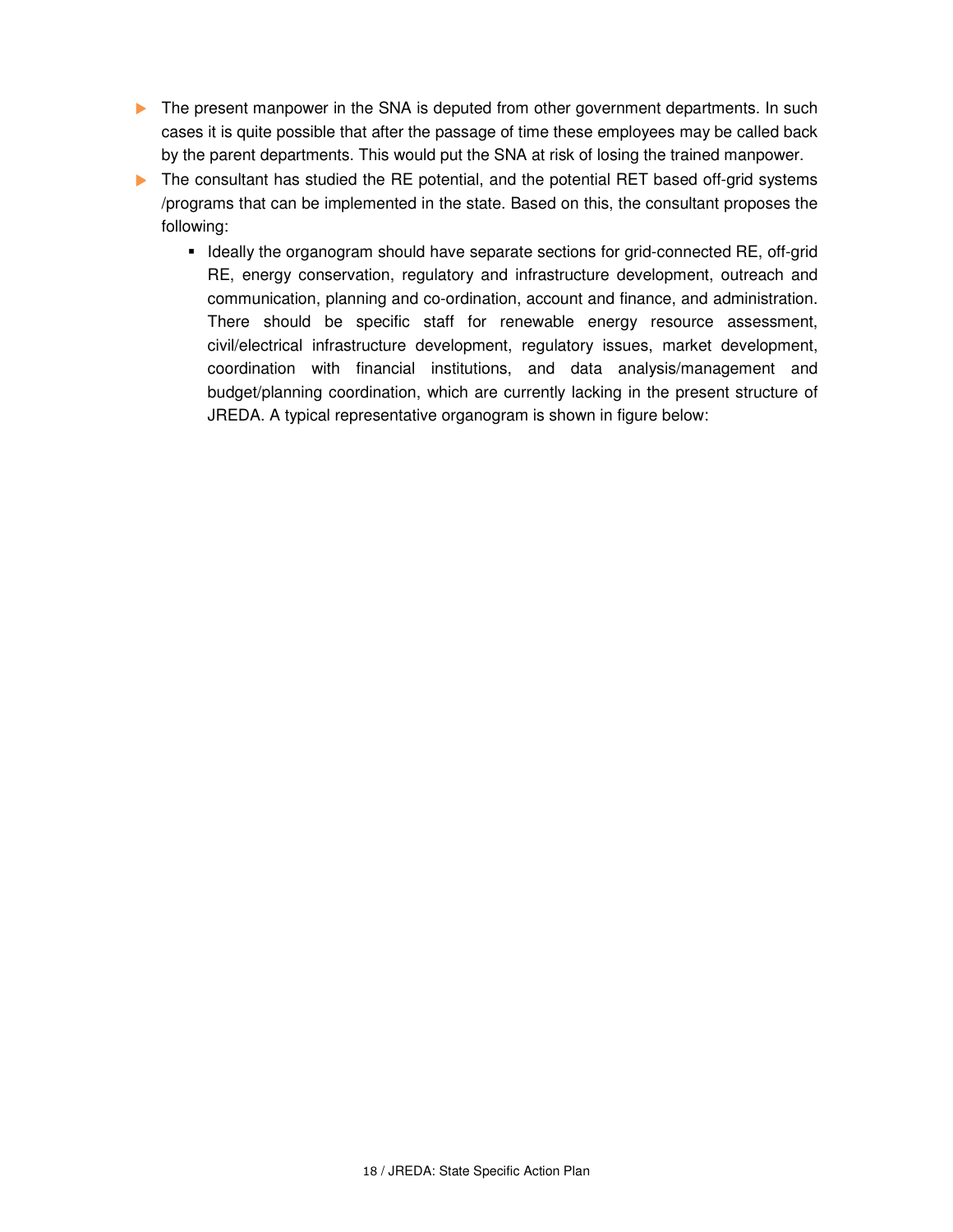

Figure **2**: **Proposed Organization Structure of JREDA Head Office** 

19 / JREDA: State Specific Action Plan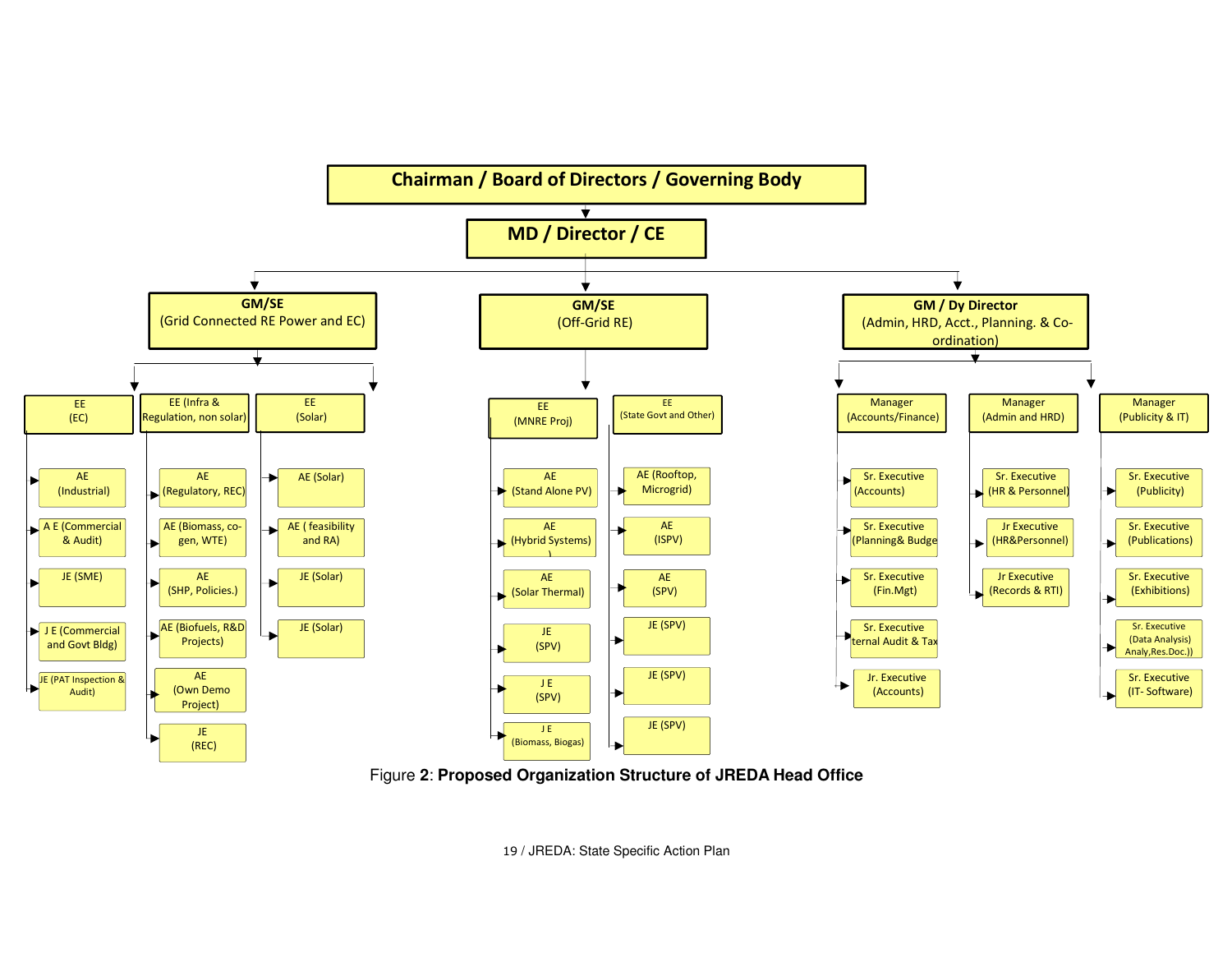## **Proposed Field Office Setup**

| EΕ                                           |  |  |  |  |  |
|----------------------------------------------|--|--|--|--|--|
|                                              |  |  |  |  |  |
| <b>AE</b>                                    |  |  |  |  |  |
| JE                                           |  |  |  |  |  |
| Technicians 1, 2, 3                          |  |  |  |  |  |
| <b>Office Assistant /</b><br>Messenger/ peon |  |  |  |  |  |

#### Field Offices proposed at

- 1) Dumka
- 2) Hazaribag
- 3) Palamu
- 4) Jamshedpur

#### Figure **3**: **Proposed Organization Structure of JREDA Field Office**

- In the proposed organization structure, the Chairman is to lead the Board of Directors. Major decisions would be approved by the Board, which comprises senior government officers from relevant departments. It is suggested that the Board would have at least three independent technical directors with diversified technical expertise.
- It may be noted that for the SNA to become a professional organization, certain new kinds of jobs have been suggested, fitting into existing cadres relevant in the present context. New manpower is proposed to work in the areas of regulatory matters, data analysis, market development, planning and coordination, coordination with financial institutions, publicity, R&D and new initiatives, etc.
- At present JREDA has 14 technicians. Some of them are placed in the head office and some at the district headquarters. These technicians do not possess minimum technical qualification and are  $10^{th}$  /  $12^{th}$  class pass outs. These technicians need to be trained to undertake activities related to site selection, sizing of solar PV plant, O&M of solar PV systems, etc. JREDA being a facilitating and promoting organization needs technical manpower and less of support staff. While recruiting new technicians in the future, care should be taken to see that candidates posses a minimum technical qualification / diploma from an Industrial Training Institute (ITI).
- Additional sanction may be obtained from the government/ Board of Directors and requisite vacant posts may be filled as early as possible to smoothen the functioning of the SNA.
- As regards support and service staff, the present strength of staff is adequate, and the staff may be suitably placed within the organization by the administration as required.

#### **Job Responsibilities Chart**

 After development of the revised organogram, the brief job chart of the proposed technical staff is proposed as follows. The job chart of the individual technical staff can further be elaborated by including minute job responsibilities, reporting officers, standard execution time, financial sanction limits, approval procedures, etc.

## **Table 3 Job responsibilities of staff proposed after organisation restructuring of JREDA. Energy Conservation**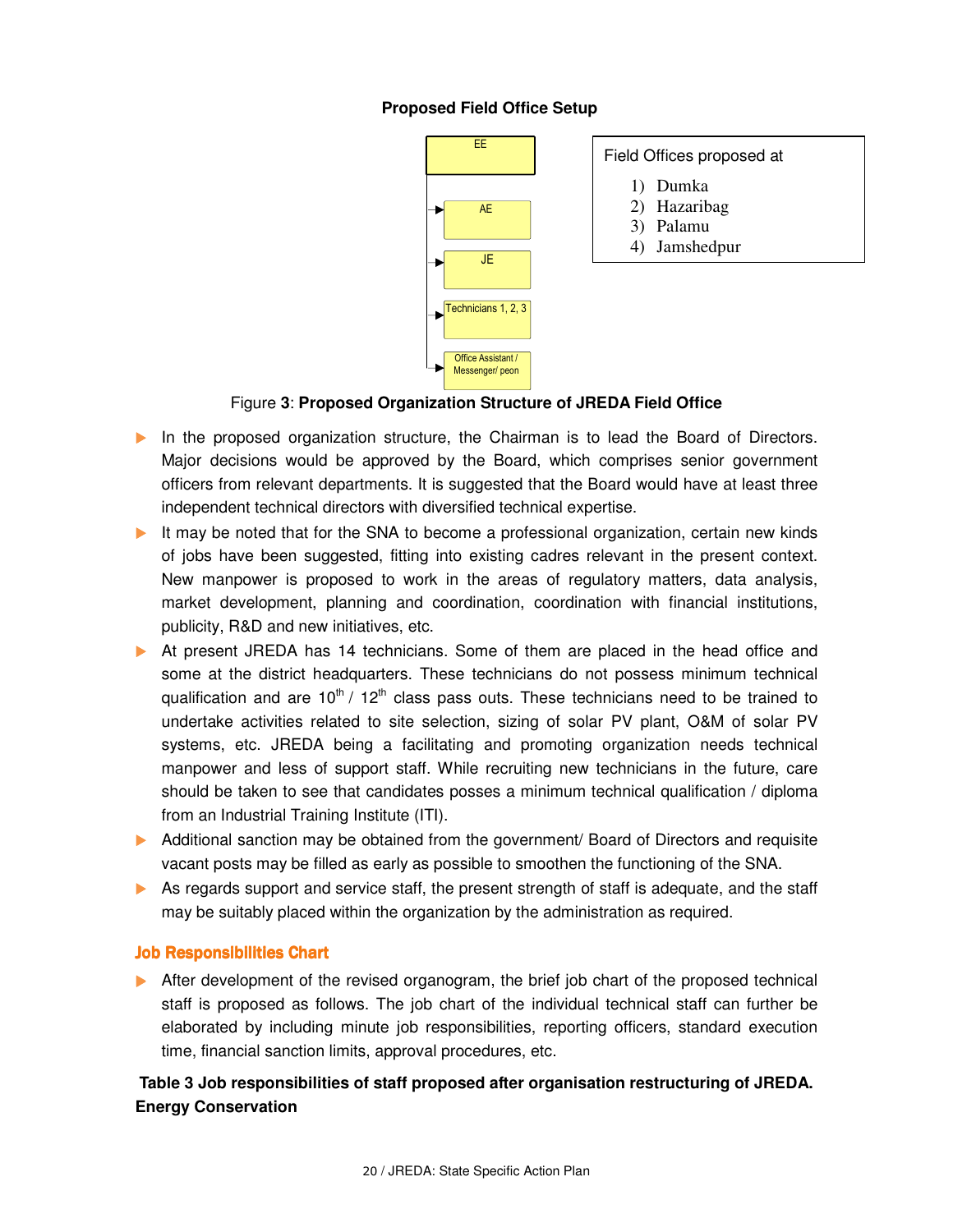| <b>Position</b>                       | <b>Reporting To</b>                        | <b>Preferred</b><br>Qualification /<br><b>Experience</b> | <b>Job Chart</b>                                                                                                                                                                                                            |
|---------------------------------------|--------------------------------------------|----------------------------------------------------------|-----------------------------------------------------------------------------------------------------------------------------------------------------------------------------------------------------------------------------|
| EE (Energy<br>Conservation            | SE (Grid<br><b>Connected RE</b><br>and EC) | <b>Energy Auditor, BE</b><br>( Ele / )<br>Mech/Chemical) | Managing and co-ordinating SDA's<br>energy conservation activities, Planning,<br>program implementation and liaison with<br>BEE, etc.                                                                                       |
| AE(Industrial<br>sector)              | EE (Energy<br>Conservation                 | Energy Auditor, BE<br>(Ele /<br>Mech/Chemical)           | Implement programs of BEE and state<br>government in the large and medium<br>sector industries.                                                                                                                             |
| <b>AE(Commercial &amp;</b><br>Audit)  | <b>EE</b> (Energy<br>Conservation          | <b>Energy Auditor, BE</b><br>(Ele/<br>Mech/Chemical)     | Implement programs of BEE and state<br>government in the commercial category<br>electricity consumers, plan and facilitate<br>energy audit activities.                                                                      |
| JE(Commercial and<br>Government Bldg) | EE (Energy<br>Conservation                 | Energy Auditor, BE<br>( Ele /<br>Mech/Chemical)          | Implement programs of BEE and state<br>government in the commercial and<br>government buildings, ULBs, etc.                                                                                                                 |
| JE (PAT, Inspection<br>and Audit)     | EE (Energy<br>Conservation                 | <b>Energy Auditor, BE</b><br>( Ele<br>Mech/Chemical)     | Implement programs of BEE and state<br>government, processing the activities<br>related to PAT, keeping track of<br>designated consumers, their mandatory<br>targets and compliance, facilitating the<br>energy audit, etc. |

## **Grid-connected Non-solar Projects, Policy and Regulatory, Infrastructure Development**

| <b>Position</b>                                                                                         | <b>Reporting To</b>                                                                                     | <b>Preferred</b><br>Qualification /<br><b>Experience</b>    | <b>Job Chart</b>                                                                                                                                                                                                                                                                                                                                                          |
|---------------------------------------------------------------------------------------------------------|---------------------------------------------------------------------------------------------------------|-------------------------------------------------------------|---------------------------------------------------------------------------------------------------------------------------------------------------------------------------------------------------------------------------------------------------------------------------------------------------------------------------------------------------------------------------|
| EE(Grid-connected<br>non-solar projects,<br>policy and<br>regulatory,<br>infrastructure<br>development) | <b>SE</b> (Grid connected<br>RE and EC)                                                                 | BE (Ele / Mech)<br>or MBA (Power)<br>or M. Tech<br>(Energy) | Managing and coordinating department<br>activities, planning, liaison with<br>promoters, government departments,<br>utility for grid connectivity, PWD for<br>approach road development,<br>Infrastructure planning, liaison with<br>promoter and utility, undertaking site<br>pre-feasibility studies, co-ordinating with<br>utility for grid evacuation, planning, etc. |
| AE (Regulatory and<br>REC)                                                                              | EE(Grid-connected<br>non-solar projects,<br>policy and<br>regulatory,<br>infrastructure<br>development) | BE (Ele / Mech)<br>or MBA (Power)<br>or M. Tech<br>(Energy) | Recording power generation data,<br>validating power generation data of RE<br>projects, liaison with ERC, power<br>exchange, utilities, CERC, SERC and<br>activities assigned to state agencies<br>under REC by CERC, accounting of<br>emission reductions, etc.                                                                                                          |
| AE(Biomass, Co-<br>gen and WTE)                                                                         | <b>EE(Grid connected</b><br>non solar projects,<br>policy and<br>regulatory,<br>infrastructure          | BE (Ele / Mech)<br>or MBA (Power)<br>or M. Tech<br>(Energy) | Undertaking resource assessment<br>studies, developing proposals through<br>PPP model, facilitating sanctions, project<br>clearance monitoring, implementation<br>and performance monitoring, etc.                                                                                                                                                                        |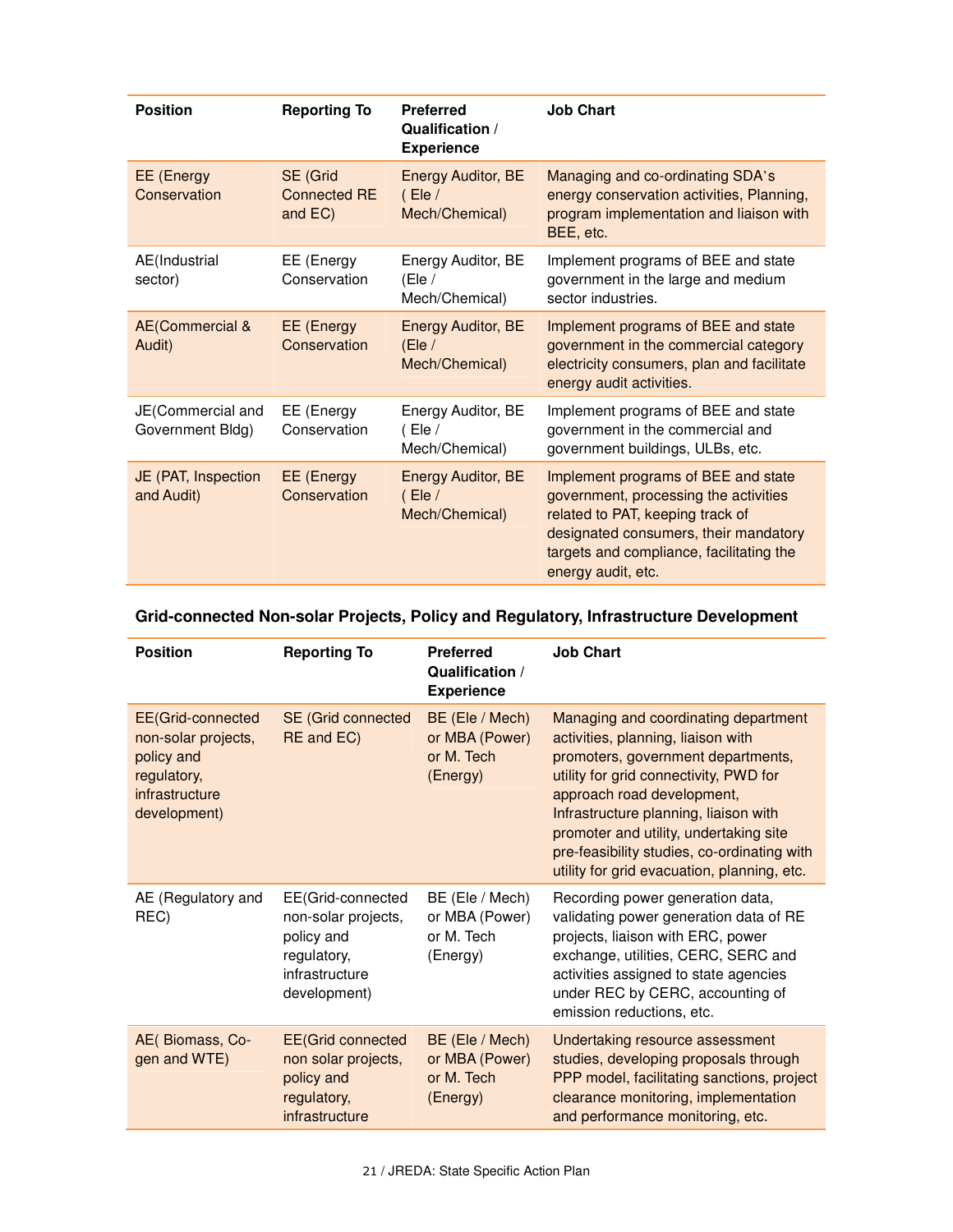|                                      | development)                                                                                                    |                                                             |                                                                                                                                                                                                            |
|--------------------------------------|-----------------------------------------------------------------------------------------------------------------|-------------------------------------------------------------|------------------------------------------------------------------------------------------------------------------------------------------------------------------------------------------------------------|
| AE (SHP and<br>Policies)             | EE(Grid-connected<br>non-solar projects,<br>policy and<br>regulatory,<br>infrastructure<br>development)         | BE (Ele / Mech)<br>or MBA (Power)<br>or M. Tech<br>(Energy) | Undertaking resource assessment<br>studies, developing proposals through<br>PPP model, facilitating sanctions, project<br>clearance monitoring, implementation<br>and performance monitoring, etc.         |
| AE(Biofuels, R&D<br>Projects)        | <b>EE</b> (Grid-connected<br>non-solar projects,<br>policy and<br>regulatory,<br>infrastructure<br>development) | BE (Ele / Mech)<br>or MBA (Power)<br>or M. Tech<br>(Energy) | Undertaking resource assessment<br>studies, developing proposals through<br>PPP model, facilitating sanctions,<br>project, and clearance monitoring,<br>implementation and performance<br>monitoring, etc. |
| AE (Own<br>demonstration<br>project) | EE(Grid-connected<br>non-solar projects,<br>policy and<br>regulatory,<br>infrastructure<br>development)         | BE (Ele / Mech)<br>or MBA (Power)<br>or M. Tech<br>(Energy) | Proposal preparation for setting up of<br>own demonstration projects, getting<br>financial sanctions, preparation of DPR<br>and tender, project monitoring and O&M,<br>etc.                                |
| JE (REC)                             | <b>EE</b> (Grid-connected<br>non-solar projects,<br>policy and<br>regulatory,<br>infrastructure<br>development) | BE (Ele / Mech)<br>or MBA (Power)<br>or M. Tech<br>(Energy) | Recording power generation data,<br>validating power generation data of RE<br>projects required for REC compliance,<br>etc.                                                                                |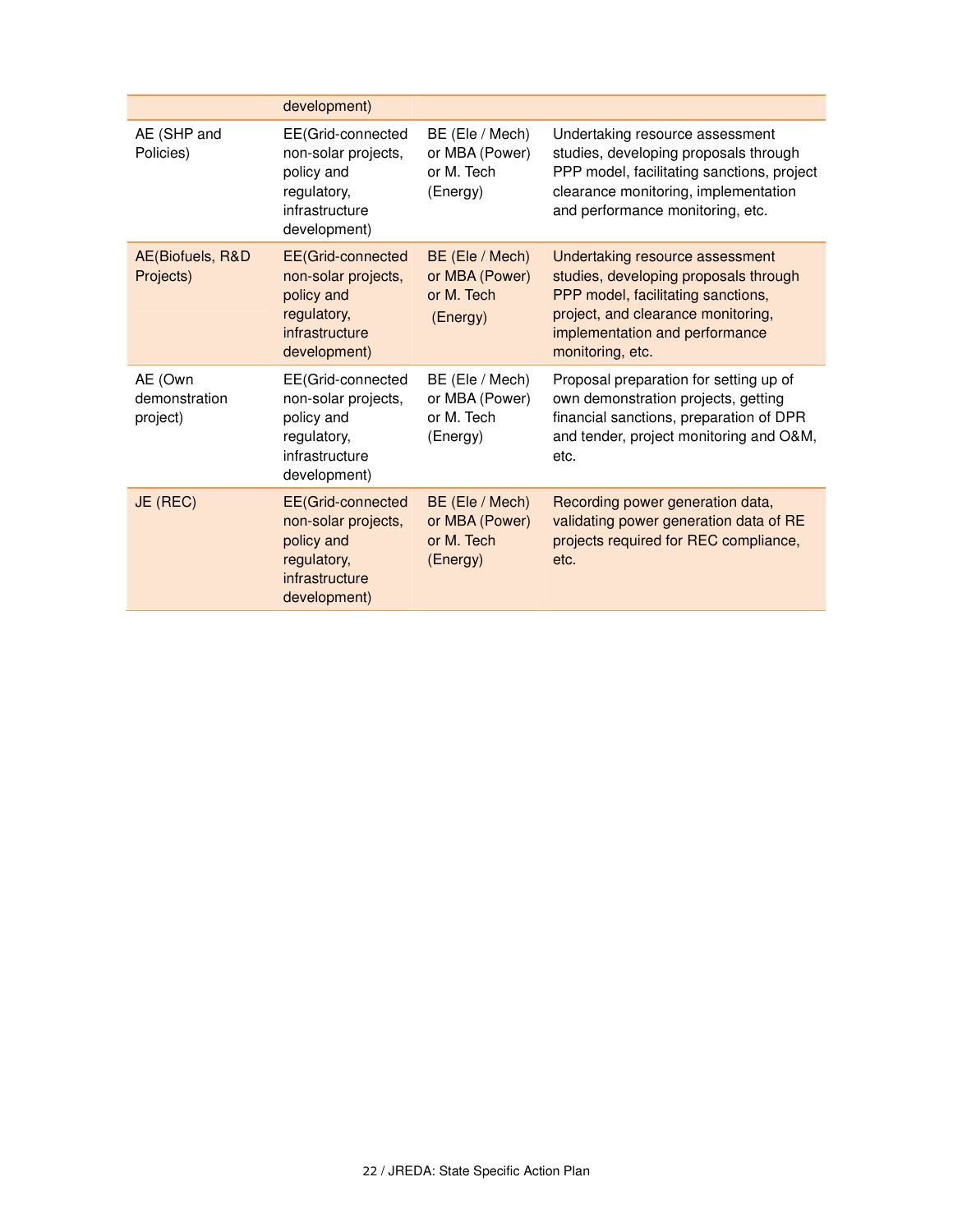**Solar**

| <b>Position</b>                                       | <b>Reporting</b><br>To               | <b>Preferred</b><br>Qualification /<br><b>Experience</b>  | <b>Job Chart</b>                                                                                                                                                                                                                 |
|-------------------------------------------------------|--------------------------------------|-----------------------------------------------------------|----------------------------------------------------------------------------------------------------------------------------------------------------------------------------------------------------------------------------------|
| EE (Solar)                                            | SE (Grid-<br>connected<br>RE and EC) | BE (Elec / Mech)<br>or MBA (Power) or<br>M. Tech (Energy) | Managing and co-ordinating department<br>activities, planning, liaison with promoter and<br>other government departments, etc.                                                                                                   |
| AE (PV)                                               | EE (Solar)                           | BE (Elec / Mech)<br>or MBA (Power) or<br>M. Tech (Energy) | Generating proposals related to solar PV<br>program as per approved scheme and budget,<br>assessment, scrutiny and processing of power<br>project proposal, liaison with promoter, utility,<br>MNRE, etc.                        |
| <b>AE</b> (Feasibility<br>and resource<br>assessment) | EE (Solar)                           | BE (Elec / Mech)<br>or MBA (Power) or<br>M. Tech (Energy) | Assessment of solar resources, identification of<br>project sites, undertaking pre-feasibility<br>studies, assessment of local infrastructure,<br>liaison with promoter, assisting utility in bid<br>preparation/evaluation, etc |
| JE (PV)                                               | EE (Solar)                           | BE (Elec / Mech)<br>or MBA (Power) or<br>M. Tech (Energy) | Assessment, scrutiny and processing of power<br>project proposal, liaison with promoter, utility,<br>MNRE, site inspection, project inspection, etc.                                                                             |
| JE (CSP)                                              | EE (Solar)                           | BE (Elec / Mech)<br>or MBA (Power) or<br>M. Tech (Energy) | Assessment, scrutiny and processing of power<br>project proposal, liaison with promoter, utility,<br>MNRE, site inspection, project inspection, post-<br>commissioning monitoring and data collection,<br>etc.                   |

## **Off-Grid RE (Central Grants Projects)**

| <b>Position</b>        | Reporting<br><b>Authority</b> | <b>Preferred</b><br>Qualification /<br><b>Experience</b>  | <b>Job Chart</b>                                                                                                                                                                                   |
|------------------------|-------------------------------|-----------------------------------------------------------|----------------------------------------------------------------------------------------------------------------------------------------------------------------------------------------------------|
| EE(Off-Grid RE)        | SE (Off-grid<br>RE)           | BE (Elec / Mech) or<br>MBA (Power) or M.<br>Tech (Energy) | Managing and co-ordinating department<br>activities, planning, liaison with MNRE,<br>promoter, district level agencies, dealers,<br>bankers, etc.                                                  |
| AE (SPV)               | EE(Off-Grid<br>RE)            | BE (Elec / Mech) or<br>MBA (Power) or M.<br>Tech (Energy) | Processing of off-grid SPV proposals,<br>preparation of tenders, liaison with<br>beneficiary, contractor, promoter, MNRE, etc.<br>Processing subsidies, site inspection, etc.                      |
| AE (Hybrid<br>Systems) | EE(Off-Grid<br>RE)            | BE (Elec / Mech) or<br>MBA (Power) or M.<br>Tech (Energy) | Processing of off-grid hybrid proposals,<br>preparation of tenders, liaison with<br>beneficiary, contractor, promoter, MNRE, etc.<br>Processing subsidies, site inspection, etc.                   |
| AE(Solar<br>Thermal)   | EE(Off-Grid<br>RE)            | BE (Elec / Mech) or<br>MBA (Power) or M.<br>Tech (Energy) | Processing of solar thermal systems<br>proposals, preparation of tenders, liaison<br>with beneficiary, contractor, promoter,<br>bankers, MNRE, etc. Processing subsidies,<br>site inspection, etc. |
| JE (SPV)               | EE(Off-Grid<br>RE)            | BE (Elec / Mech) or<br>MBA (Power) or M.<br>Tech (Energy) | Processing of off-grid PV proposals,<br>preparation of tenders, liaison with<br>beneficiary, contractor, promoter, MNRE, etc.                                                                      |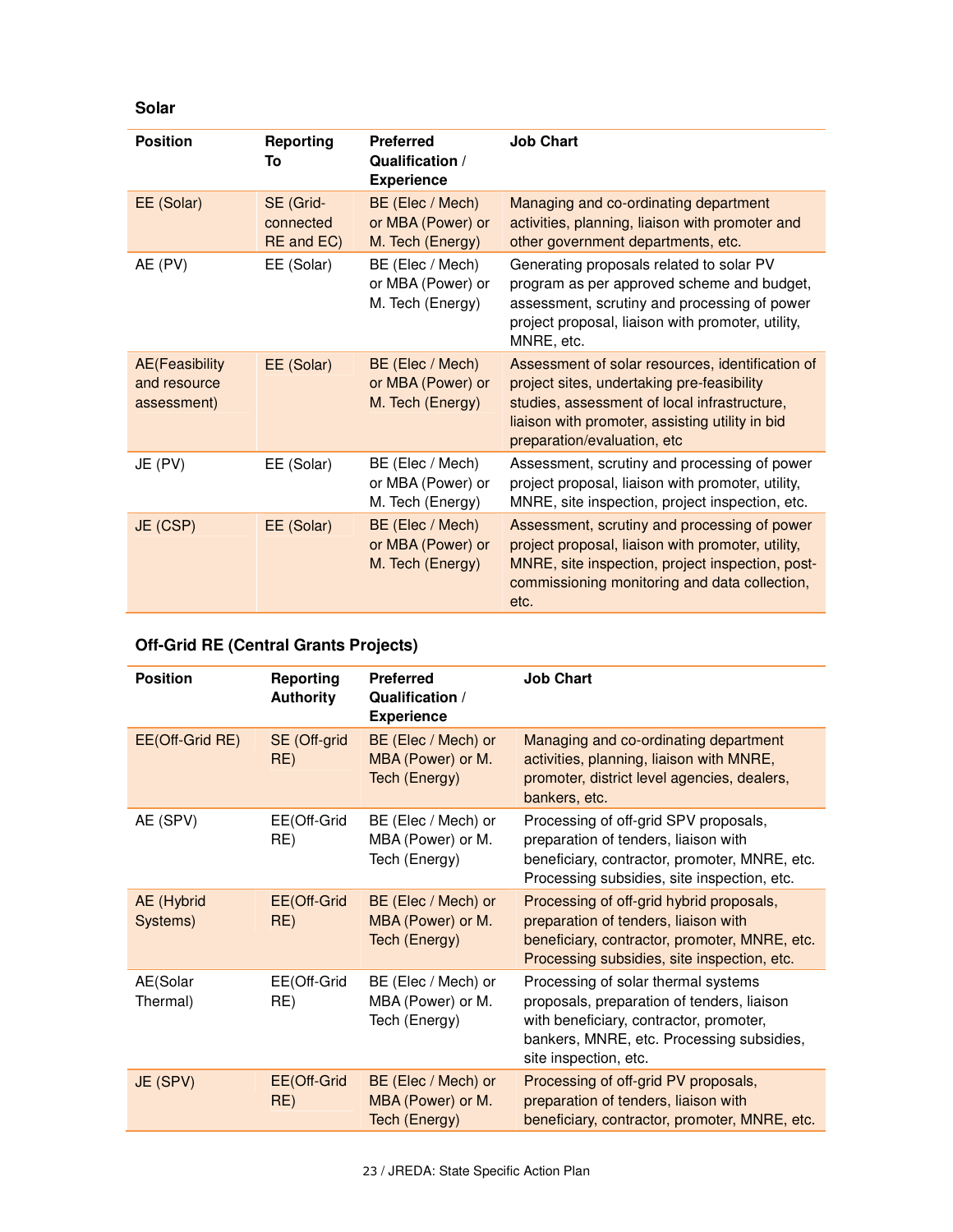|                                              |                             |                                                           | Processing subsidies, site inspection, etc.                                                                                                                                                                                                          |
|----------------------------------------------|-----------------------------|-----------------------------------------------------------|------------------------------------------------------------------------------------------------------------------------------------------------------------------------------------------------------------------------------------------------------|
| JE (SPV)                                     | EE(Off-Grid<br>RE)          | BE (Elec / Mech) or<br>MBA (Power) or M.<br>Tech (Energy) | Processing of off-grid PV proposals,<br>preparation of tenders, liaison with<br>beneficiary, contractor, promoter, MNRE, etc.<br>Processing subsidies, site inspection, etc.                                                                         |
| Development<br>Officer (Bio-gas,<br>biomass) | Manager<br>(Off-Grid<br>RE) | BE (Elec / Mech) or<br>MBA (Power) or M.<br>Tech (Energy) | Receive, scrutinise and process proposals<br>related to off-grid bio-gas projects, biomass<br>gasifiers, biomass briquetting, chulha, etc.<br>Preparation of tenders, liaison with promoter,<br>contractor and other government<br>departments, etc. |

## **Off-Grid RE (State Grants Projects)**

| <b>Position</b>     | Reporting<br><b>Authority</b> | <b>Preferred</b><br>Qualification /<br><b>Experience</b>         | <b>Job Chart</b>                                                                                                                                                              |
|---------------------|-------------------------------|------------------------------------------------------------------|-------------------------------------------------------------------------------------------------------------------------------------------------------------------------------|
| EE(Off-<br>Grid RE) | SE (Off-grid<br>RE)           | BE (Elec / Mech) or<br>MBA (Power) or M.<br><b>Tech (Energy)</b> | Managing and co-ordinating department activities,<br>planning, liaison with various state govt<br>departments, promoter, district level agencies,<br>dealers, bankers, etc.   |
| AE (SPV)            | EE(Off-Grid<br>RE)            | BE (Elec / Mech) or<br>MBA (Power) or M.<br>Tech (Energy)        | Processing of off-grid SPV proposals, preparation<br>of tenders, liaison with beneficiary, contractor,<br>promoter, MNRE, etc. Processing subsidies, site<br>inspection, etc. |
| AE (SPV)            | EE(Off-Grid<br>RE)            | BE (Elec / Mech) or<br>MBA (Power) or M.<br>Tech (Energy)        | Processing of off-grid SPV proposals, preparation<br>of tenders, liaison with beneficiary, contractor,<br>promoter, MNRE, etc. Processing subsidies, site<br>inspection, etc. |
| JE (SPV)            | EE(Off-Grid<br>RE)            | BE (Elec / Mech) or<br>MBA (Power) or M.<br>Tech (Energy)        | Processing of off-grid PV proposals, preparation<br>of tenders, liaison with beneficiary, contractor,<br>promoter, MNRE, etc. Processing subsidies, site<br>inspection, etc.  |
| JE (SPV)            | EE(Off-Grid<br>RE)            | BE (Elec / Mech) or<br>MBA (Power) or M.<br>Tech (Energy)        | Processing of off-grid PV proposals, preparation<br>of tenders, liaison with beneficiary, contractor,<br>promoter, MNRE, etc. Processing subsidies, site<br>inspection, etc.  |
| JE (SPV)            | EE(Off-Grid<br>RE)            | BE (Elec / Mech) or<br>MBA (Power) or M.<br>Tech (Energy)        | Processing of off-grid PV proposals, preparation<br>of tenders, liaison with beneficiary, contractor,<br>promoter, MNRE, etc. Processing subsidies, site<br>inspection, etc.  |

## **Accounts and Finance**

| <b>Position</b>                    | Reporting<br>Тο                                     | <b>Preferred</b><br>Qualification /<br><b>Experience</b> | <b>Job Chart</b>                                                                                                                                        |
|------------------------------------|-----------------------------------------------------|----------------------------------------------------------|---------------------------------------------------------------------------------------------------------------------------------------------------------|
| Manager<br>(Accounts /<br>Finance) | GM/D <sub>v</sub><br><b>Director</b><br>(Accounts / | MBA (Finance),<br>M.Com, B.Com                           | Total management of accounts and finance dept.,<br>Efficient financial management of total inflow and<br>outflow of funds in a self sustainable manner, |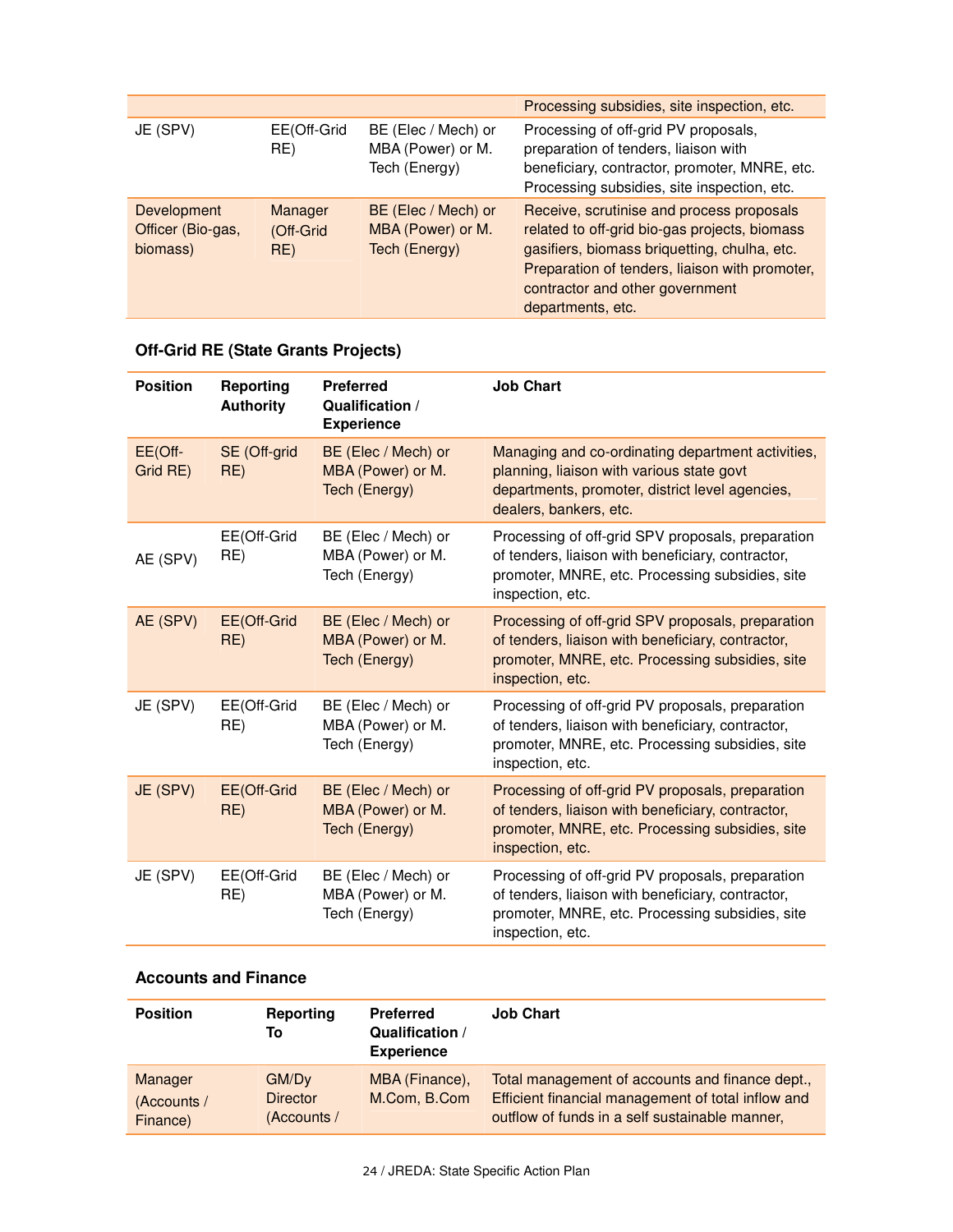|                                                                                                       | Finance)                           |              | undertaking regular audits, liaison with state govt,<br>MNRE, IT dept, etc.                                                                                                                                                                                                                                                                                                |
|-------------------------------------------------------------------------------------------------------|------------------------------------|--------------|----------------------------------------------------------------------------------------------------------------------------------------------------------------------------------------------------------------------------------------------------------------------------------------------------------------------------------------------------------------------------|
| Sr. Executive<br>(Accounts)                                                                           | Manager<br>(Accounts /<br>Finance) | M.Com, B.Com | Handle all the matters related to accounting of<br>payments, receipts, salaries, wages, advances,<br>recoveries, etc.                                                                                                                                                                                                                                                      |
| <b>Sr Executive</b><br>(Planning and<br>Budget)                                                       | Manager<br>(Accounts /<br>Finance) | M.Com, B.Com | Managing and co-ordinating department activities,<br>Co-ordinating budget and planning, prepare<br>department-wise annual plans and budget, follow-<br>up with state govt and MNRE for timely<br>disbursement of funds, keeping track of proposed<br>budget, sanctions and utilisations, preparing UCs<br>for submission to MNRE/ state Govt. / other<br>departments, etc. |
| Sr. Executive<br>(Finance Mgt,<br>Internal Audit &<br>Manager<br>(Accounts /<br>Finance)<br>Taxation) |                                    | M.Com, B.Com | Handle all matters related to financial<br>management, investment, funds mobilization, etc.                                                                                                                                                                                                                                                                                |
| Jr. Executive<br>(Accounts)                                                                           | Manager<br>(Accounts /<br>Finance) | M.Com, B.Com | Undertaking internal audits, compliance of CAG<br>audits, liaison with Income Tax Dept., etc.                                                                                                                                                                                                                                                                              |
| Jr. Executive                                                                                         | Manager<br>(Accounts /<br>Finance) | M.Com, B.Com | Day-to-day accounts, cash handling, book<br>keeping etc.                                                                                                                                                                                                                                                                                                                   |

## **Administration and HRD**

| <b>Position</b>                      | <b>Reporting To</b>                  | <b>Preferred</b><br>Qualification /<br><b>Experience</b> | <b>Job Chart</b>                                                                                                                                                                                                     |
|--------------------------------------|--------------------------------------|----------------------------------------------------------|----------------------------------------------------------------------------------------------------------------------------------------------------------------------------------------------------------------------|
| Manager<br>(Admin &<br>HRD)          | Dy. GM<br>(Admin,<br>Publicity & IT) | MBA (HR /<br>Personnel)                                  | Managing and co-ordinating department<br>activities, planning, liaison with employees, etc.                                                                                                                          |
| Sr. Executive<br>(HR &<br>Personnel) | Manager<br>(Admin &<br>HRD)          | MBA (Personnel),                                         | Responsible for all personnel related matters and<br>HRD activities such as training, career<br>development and skills upgradation                                                                                   |
| Jr Executive<br>(HR &<br>Personnel)  | Manager<br>(Admin &<br>HRD)          | MBA (HR), LLB                                            | O & M of all office equipments, AMC, purchase<br>and sale. Allotting duties to service staff on day-<br>to-day basis, managing all legal matters,<br>representing organisation to any legal authority,<br><b>etc</b> |
| Jr. Executive<br>(Record & RTI)      | Manager<br>(Admin)                   | Any Graduate                                             | Maintenance of office records, regular back-up of<br>data, maintenance and record of record room,<br>process the replies of RTI, co-ordinate with<br>different departments, etc.                                     |

## **Publicity and Information Technology**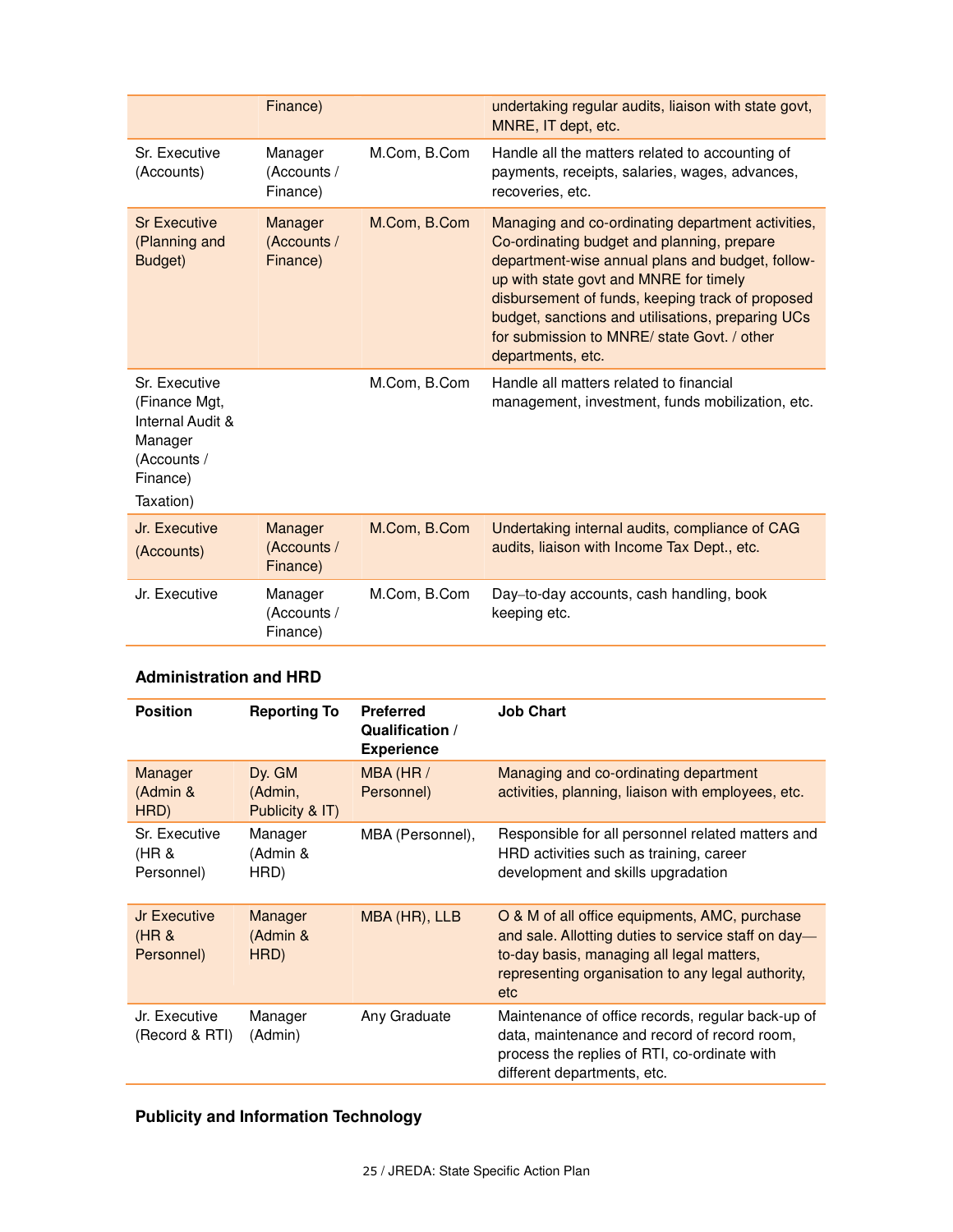| <b>Position</b>                  | Reporting<br>To                                 | <b>Preferred</b><br>Qualification /<br><b>Experience</b>   | <b>Job Chart</b>                                                                                                                                                                                                                                                                                                                  |
|----------------------------------|-------------------------------------------------|------------------------------------------------------------|-----------------------------------------------------------------------------------------------------------------------------------------------------------------------------------------------------------------------------------------------------------------------------------------------------------------------------------|
| Manager<br>(Publicity & IT)      | Dy. GM<br>(Admin,<br>Publicity &<br>$ T\rangle$ | Masters in<br>Journalism / Mass<br>Communication           | Managing and co-ordinating department<br>activities, planning and implementing the<br>programs of publicity, publication, exhibition and<br>Information Technology applications (Soft and<br>Hard), working as Editor of the in-house<br>publications, etc.                                                                       |
| Sr. Executive<br>(Publicity)     | Manager<br>(Publicity &<br>$ T\rangle$          | PGDM (Marketing) /<br>Public relations and<br>advertising, | Largely responsible for outdoor, indoor and<br>electronic / print media publicity activities.                                                                                                                                                                                                                                     |
| Sr. Executive<br>(Publication)   | Manager<br>(Publicity &<br> T)                  | Master in<br><b>Journalism or Mass</b><br>Communication    | Publication of in-house magazine, brochures,<br>pamphlets, booklets, etc., including typesetting,<br>designing, proof-reading, editing, documentation<br>research, etc. Working as Assistant Editor of the<br>in-house publications.                                                                                              |
| Sr. Executive<br>(Exhibitions)   | Manager<br>(Publicity &<br>$ T\rangle$          | PG Diploma in<br><b>Event Management</b>                   | Arranging, participating exhibitions, seminars,<br>conferences, special events, workshops, etc.                                                                                                                                                                                                                                   |
| Sr. Executive<br>(Data Analysis) | Manager<br>(Publicity &<br>$ T\rangle$          | B.E. (Computer),<br><b>MSc Statistics</b>                  | Regular data collection- RE project installation<br>and power generation, management, updating of<br>vast data available with the head and field<br>offices, maintain and make available data about<br>international, national and state-level energy /<br>electricity scenario along with emission reduction<br>data management. |
| Sr. Executive<br>(IT)            | Manager<br>(Publicity<br>and IT)                | BE (Comp) or MCA<br>or MCM                                 | Web designing, Website maintenance, computer<br>network administration, hardware software<br>management, centralised data management, and<br>storage and backup, etc.                                                                                                                                                             |

## Summary of the Details of Technical Staff after Proposed Restructuring

From the proposed restructuring plan, the summary of the technical, finance and administrative staff required is as follows:

| Technical / Finance /<br><b>Administrative staff</b> | No of posts at<br>head office | No of posts at<br>field office |
|------------------------------------------------------|-------------------------------|--------------------------------|
| MD/Director/SE                                       | 01                            |                                |
| GM/SE                                                | 02                            |                                |
| <b>GM/Dy. Director</b>                               | 01                            |                                |
| EE.                                                  | 05                            |                                |
| Manager                                              | 02                            |                                |
| AE                                                   | 15                            |                                |
| <b>JE</b>                                            | 12                            |                                |

**Table 4**: Summary of Staff Appointment after Proposed Restructuring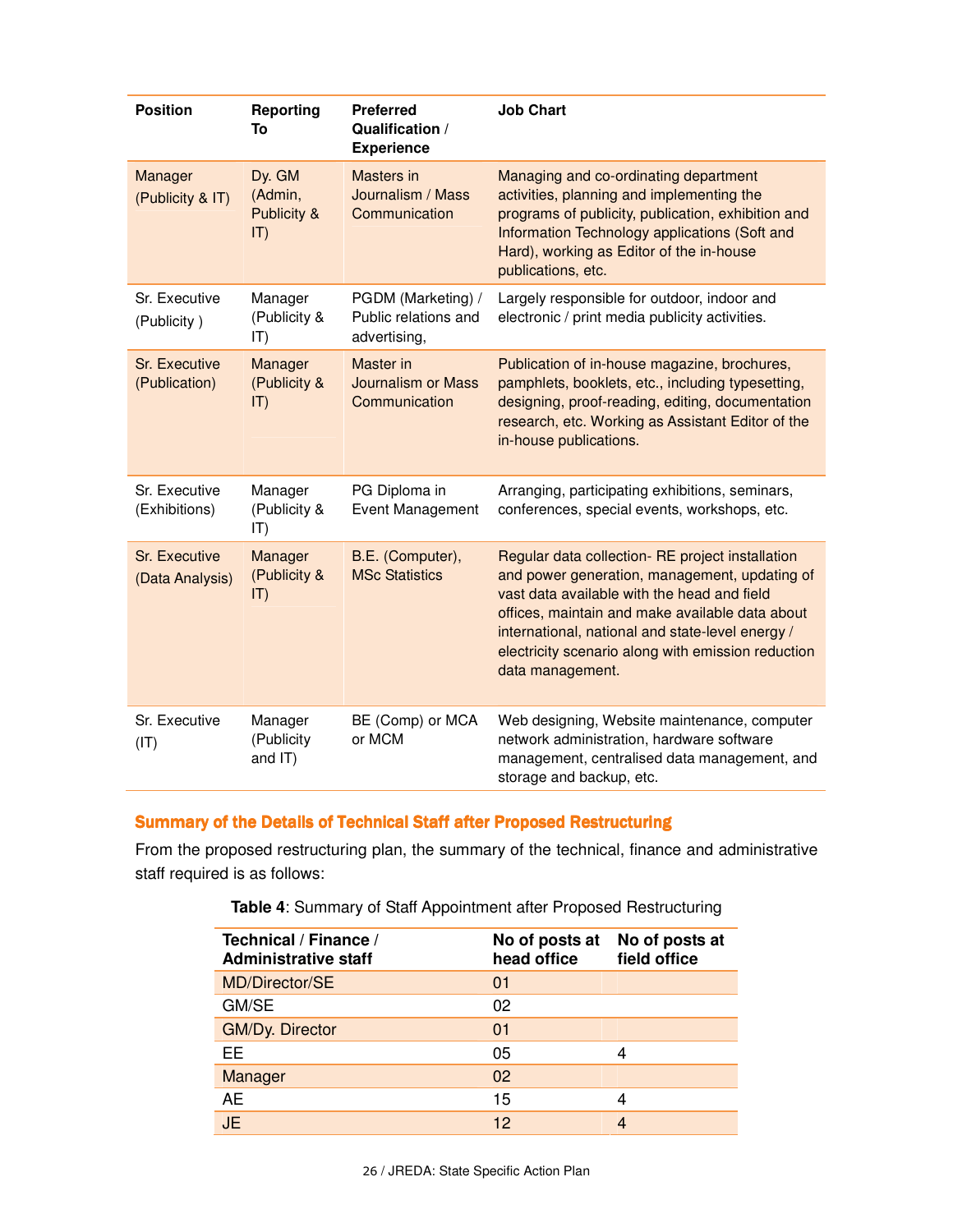| Sr. Executive                         | 10 |    |
|---------------------------------------|----|----|
| Jr. Executive                         | 3  |    |
| <b>Technicians</b>                    |    | 12 |
| Steno/Typist/Secretary                |    |    |
| Office Assistant / Messenger / Peon 6 |    |    |
| Total                                 | 65 | 28 |

## **Key Areas of Staff Training**

After recruitment of the new technical staff, they will have to be trained appropriately depending on the technical qualification and the nature of work of the department. Further, the supervisory and support staff may also be given such induction training to keep them updated to execute their works in the most efficient manner. Some of the training modules suggested to different employees are as follows:

#### **Table 5:** Proposed Training Modules for Staff Training

#### **Module 1.0 Technical Stream**

| <b>Training</b><br><b>Module</b> | <b>Topic</b>                                               | <b>Duration</b><br>(Days) | <b>Target Group</b><br>(From<br>respective<br>departments) | Coverage                                                                                                                                                                                                                       | <b>Training</b><br>Institute #                          |
|----------------------------------|------------------------------------------------------------|---------------------------|------------------------------------------------------------|--------------------------------------------------------------------------------------------------------------------------------------------------------------------------------------------------------------------------------|---------------------------------------------------------|
| Module<br>1.1                    | <b>Wind Power</b><br><b>Technologies</b>                   | 5                         | SE, EE, AE,<br><b>JE</b>                                   | <b>Wind Resource</b><br>assessment,<br>infrastructure<br>development,<br>technology options,<br>energy yield calculations,<br>grid connectivity<br>project development,<br>O&M<br>regulatory issues,<br>present status, etc.   | C-WET,<br>WISE,<br><b>IIT Mumbai</b>                    |
| Module<br>1.2                    | Solar Power<br>Technologies                                | 3                         | SE, EE, AE,<br>JE                                          | Solar insolation and<br>potential sites, site<br>suitability conditions, grid-<br>connected technologies<br>(thermal and PV), world<br>scenario, technology<br>trends, etc.                                                    | Solar Energy<br>Centre,<br>WISE,<br>IIT. Mumbai,        |
| Module<br>1.3                    | Biomass &<br><b>Waste-to-Energy</b><br><b>Technologies</b> | 5                         | SE, EE, AE,<br><b>JE</b>                                   | Assessment of biomass<br>waste available through<br>agricultural surplus, urban,<br>industrial sources, site<br>suitability conditions,<br>potential in India,<br>conversion technology<br>options, technology<br>trends, etc. | IIT Mumbai,<br><b>IISc</b><br>Bangalore,<br><b>ASCI</b> |
| Module<br>1.4                    | Small Hydro<br>Power                                       | 3                         | SE, EE, AE,<br><b>JE</b>                                   | Potential assessment,<br>preliminary site selection,                                                                                                                                                                           | AHEC,<br><b>IIT Roorkee</b>                             |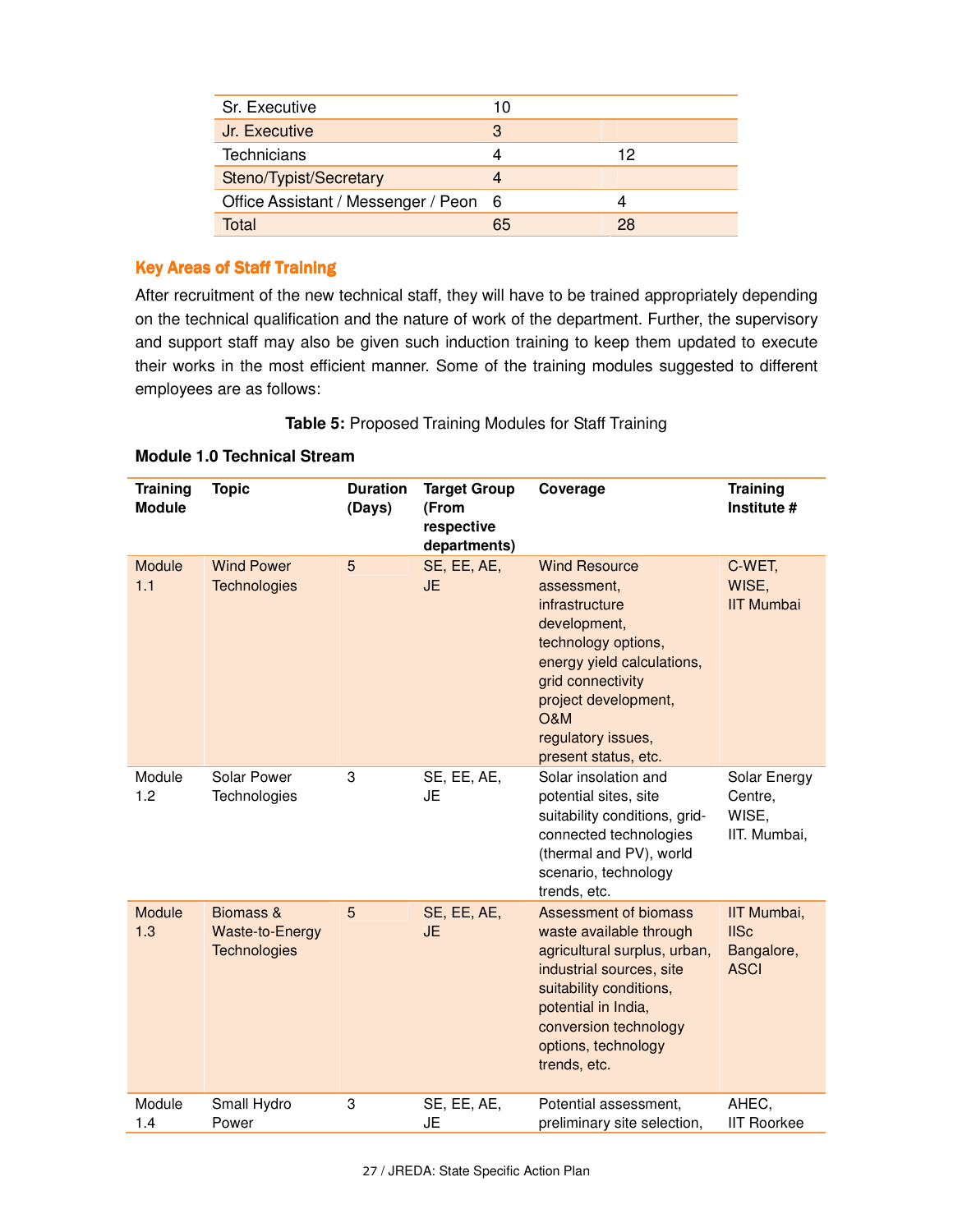|                                                | Technologies                                                                                 |                |                          | discharge measurement<br>techniques, technology<br>options and trends, pre-<br>feasibility studies, etc.                                                                                                               |                                                     |
|------------------------------------------------|----------------------------------------------------------------------------------------------|----------------|--------------------------|------------------------------------------------------------------------------------------------------------------------------------------------------------------------------------------------------------------------|-----------------------------------------------------|
| Module<br>1.5                                  | <b>New</b><br>Technologies.<br>(Wave,<br>Geothermal, Fuel<br>Cell, etc)                      | $\overline{4}$ | SE, EE, AE,<br>JE        | global scenario,<br>technology options and<br>status, site suitability,<br>present trends, future<br>prospects, etc.                                                                                                   | WISE,<br><b>IIT Mumbai</b>                          |
| Module<br>1.6                                  | Off-grid RE<br>Systems                                                                       | 4              | SE, EE, AE,<br><b>JE</b> | Technical information /<br>specification of off-grid RE<br>systems based on solar,<br>wind, biomass, biogas and<br>hydro; site suitability<br>conditions.                                                              | WISE,<br><b>IIT Mumbai</b>                          |
| <b>Module</b><br>1.7                           | Bio-diesel and<br>Bio-ethanol<br><b>Technologies</b>                                         | $\overline{2}$ | SE, EE, AE,<br><b>JE</b> | <b>Bio-diesel and Bio-ethanol</b><br>producing biomass<br>species, plantation<br>techniques and<br>requirements on<br>wasteland, biofuel<br>production technologies,<br>biofuel utilisation and<br>applications, etc.  | Bio-energy<br>Development<br>Board,<br><b>CREDA</b> |
| Module<br>Project<br>Appraisal<br>and 2<br>1.8 | Approval<br>Procedure                                                                        |                | SE, EE, AE,<br>JE        | Grid and off-grid RE<br>projects, WISE<br>pre-feasibility report<br>preparation, techno-<br>economic proposal<br>evaluation criteria,<br>vendor/promoter selection<br>procedure                                        |                                                     |
| Module<br>1.9                                  | Energy<br><b>Conservation and</b><br>Efficiency                                              | 5              | SE, EE, AE,<br><b>JE</b> | EC Act, 2001, sector-wise<br>EC &EE potential; auditing<br>process and techniques;<br>role of energy auditors<br>and energy managers,<br>etc.                                                                          | BEE, SEEM,<br>IIT Mumbai,<br><b>NPC</b>             |
| Module<br>1.10                                 | <b>RE Policies and</b><br>Regulatory<br><b>Matters</b>                                       | 5              | SE, EE, AE,<br>JE        | RE policies (grid and off<br>grid), tariff calculation<br>parameters, renewable<br>purchase obligation,<br>renewable energy<br>certificates, open access<br>and energy trading<br>mechanisms, energy<br>exchange, etc. | WISE,<br><b>IIT Roorkee</b>                         |
| Module<br>1.11                                 | Large Database<br>Management<br>System,<br>Enterprise<br>Resource<br>Planning,<br>Management | 5              | SE, EE, AE,<br>JE        | Available software for<br>database management<br>and their comparative<br>study. Suitability to given<br>organization, ERP and<br>MIS methodologies and<br>customization, etc.                                         | C-DAC                                               |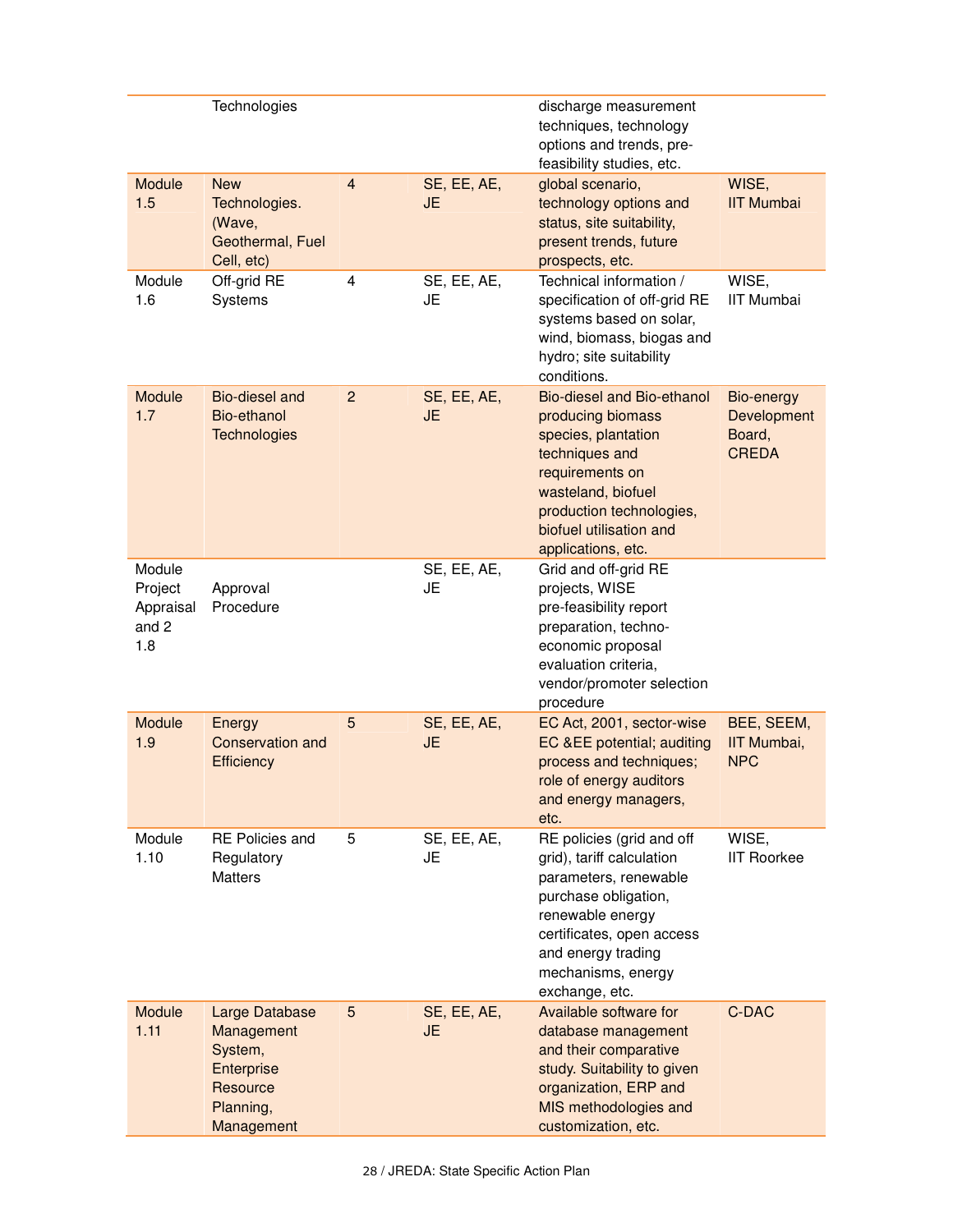|                | Information<br>System                       |   |                                                                  |                                                                                                                                                                                                    |       |
|----------------|---------------------------------------------|---|------------------------------------------------------------------|----------------------------------------------------------------------------------------------------------------------------------------------------------------------------------------------------|-------|
| Module<br>1.12 | Computer<br>Networking and<br>Web Designing | 5 | Manager<br>(Publicity &IT),<br>Sr.<br>Executive(IT-<br>software) | Inter and intra-office<br>networking, network<br>management and trouble<br>shooting, remote file<br>access, internet based<br>office networking, web<br>designing, updating and<br>uploading, etc. | C-DAC |

## **Module 2.0 Techno-Administrative Stream**

| <b>Training</b><br><b>Module</b> | <b>Topic</b>                                   | <b>Duration</b><br>(Days) | <b>Target Group</b><br>(From respective<br>departments)                                                                 | Coverage                                                                                                                                                                                                                                                                                  | <b>Training</b><br>Institute #                            |
|----------------------------------|------------------------------------------------|---------------------------|-------------------------------------------------------------------------------------------------------------------------|-------------------------------------------------------------------------------------------------------------------------------------------------------------------------------------------------------------------------------------------------------------------------------------------|-----------------------------------------------------------|
| Module<br>2.1                    | Managerial<br>Effectiveness &<br><b>Skills</b> | 3                         | SE, EE, GM/Dy<br>Director, Manager<br>(A/F), Manager<br>(Admin & HRD),<br><b>Manager (Publicity</b><br>8 T              | Interpersonal<br>communication and<br>interpersonal<br>effectiveness, group<br>dynamics and team<br>work, visioning.values,<br>beliefs and goals, self<br>transformation, conflict<br>management,<br>leadership and team<br>building, subordinate<br>development,<br>meditation and yoga. | NITIE,<br>NPC,<br><b>IIM</b><br>Bangalore,<br><b>ASCI</b> |
| Module<br>2.2                    | Service Rules<br>and Labour Law                | $\overline{2}$            | GM/Dy Director,<br>Manager (Admin &<br>HRD), Sr.<br>Executive (HR &<br>Personnel), Jr.<br>Executive (HR &<br>Personnel) | <b>Central and State</b><br>Government service<br>rules, Company service<br>rules, Applicability of<br>Labour Law ASCI, and<br>important relevant<br>cases, etc.                                                                                                                          |                                                           |
| Module<br>2.3                    | Systematic<br><b>Problem Solving</b>           | 5                         | SE, EE, GM/Dy<br><b>Director</b>                                                                                        | SPS overview, decision<br>making process,<br>creativity and lateral<br>thinking, idea<br>generation, problem<br>and opportunities, SPS<br>tools, team work, small<br>group activities.                                                                                                    | NITIE,<br><b>ASCI</b>                                     |
| Module<br>2.4                    | RTI and<br><b>Customer Care</b>                | $\overline{c}$            | All Staff                                                                                                               | Central and state RTI<br>acts, effective utilisation<br>and impact on system<br>improvement, customer<br>care practices, citizen<br>charter and its wide<br>publicity, etc.                                                                                                               | State Govt<br>trg Institute                               |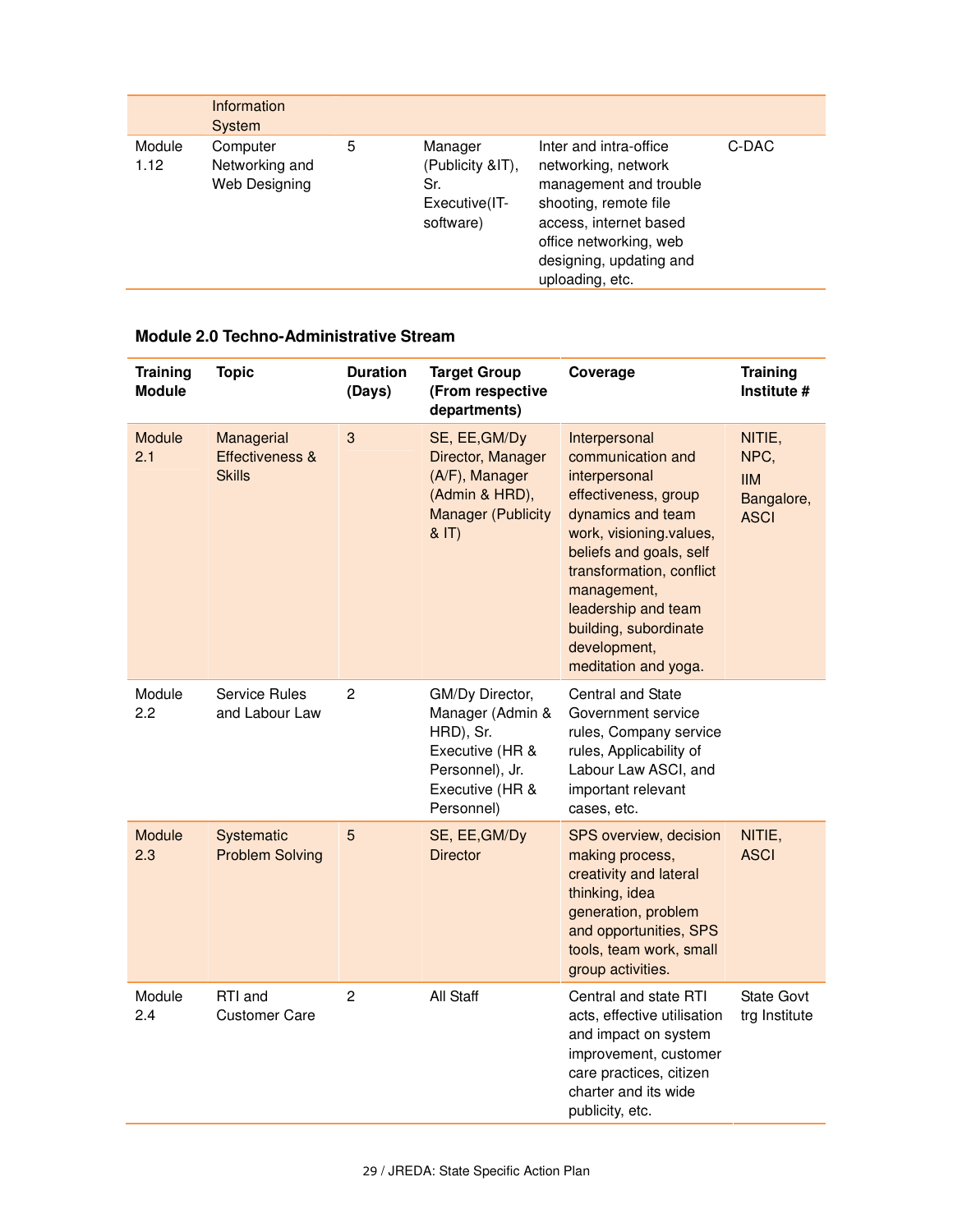| Module<br>2.5  | Organisational<br>Effectiveness.                 | $\mathbf{3}$ | SE, EE, GM/Dy<br>Director, EE                                                                                           | Self-awareness.<br>interactive<br>communication skills,<br>group dynamics,<br>leadership styles,<br>negotiation skills,<br>motivating and<br>developing<br>subordinates,<br>managing stress.                    | NPC, NITIE   |
|----------------|--------------------------------------------------|--------------|-------------------------------------------------------------------------------------------------------------------------|-----------------------------------------------------------------------------------------------------------------------------------------------------------------------------------------------------------------|--------------|
| Module<br>2.6  | <b>Team Building</b>                             |              | SE, EE, GM/Dy<br>Director, EE                                                                                           | Group dynamics,<br>prerequisites for<br>effective team work.<br>Intra- and inter-team<br>cooperation, inter-<br>personal relations. Role<br>of a leader-motivating<br>the members, conflict<br>resolution, etc. | NITIE, NPC   |
| Module<br>2.7  | Communication<br>& Presentation<br><b>Skills</b> | 3            | SE, EE, GM/Dy<br>Director, EE                                                                                           | Components of<br>managerial<br>communication,<br>presentation skills (non-<br>verbal, oral, etc),<br>preparing text for<br>presentation.<br>Integrating audio-visual<br>media, delivery and<br>stage presence.  | <b>NITIE</b> |
| Module<br>2.8  | Human Resource<br>Management                     | 5            | GM/Dy Director,<br>Manager (Admin &<br>HRD), Sr.<br>Executive (HR &<br>Personnel), Jr.<br>Executive (HR &<br>Personnel) | Manpower planning,<br>recruitment,<br>performance, career<br>and succession<br>management, training,<br>development and<br>redeployment, retention<br>and motivation,<br>empowerment and<br>team working.       | NPC, NITIE   |
| Module<br>2.9  | <b>Time &amp; Stress</b><br>Management           | 3            | <b>All Staff</b>                                                                                                        | Conducting self audit,<br>goal setting, preparing<br>text for presentation,<br>Integrating audio-visual<br>media, stress<br>management.                                                                         | <b>NITIE</b> |
| Module<br>2.10 | Office<br>Management &<br>Secretarial Skills.    | 5            | All Support Staff                                                                                                       | Managing information,<br>key issues and<br>challenges,<br>communication<br>effectiveness,<br>presentation skills,<br>records management,                                                                        | NPC, ASCI    |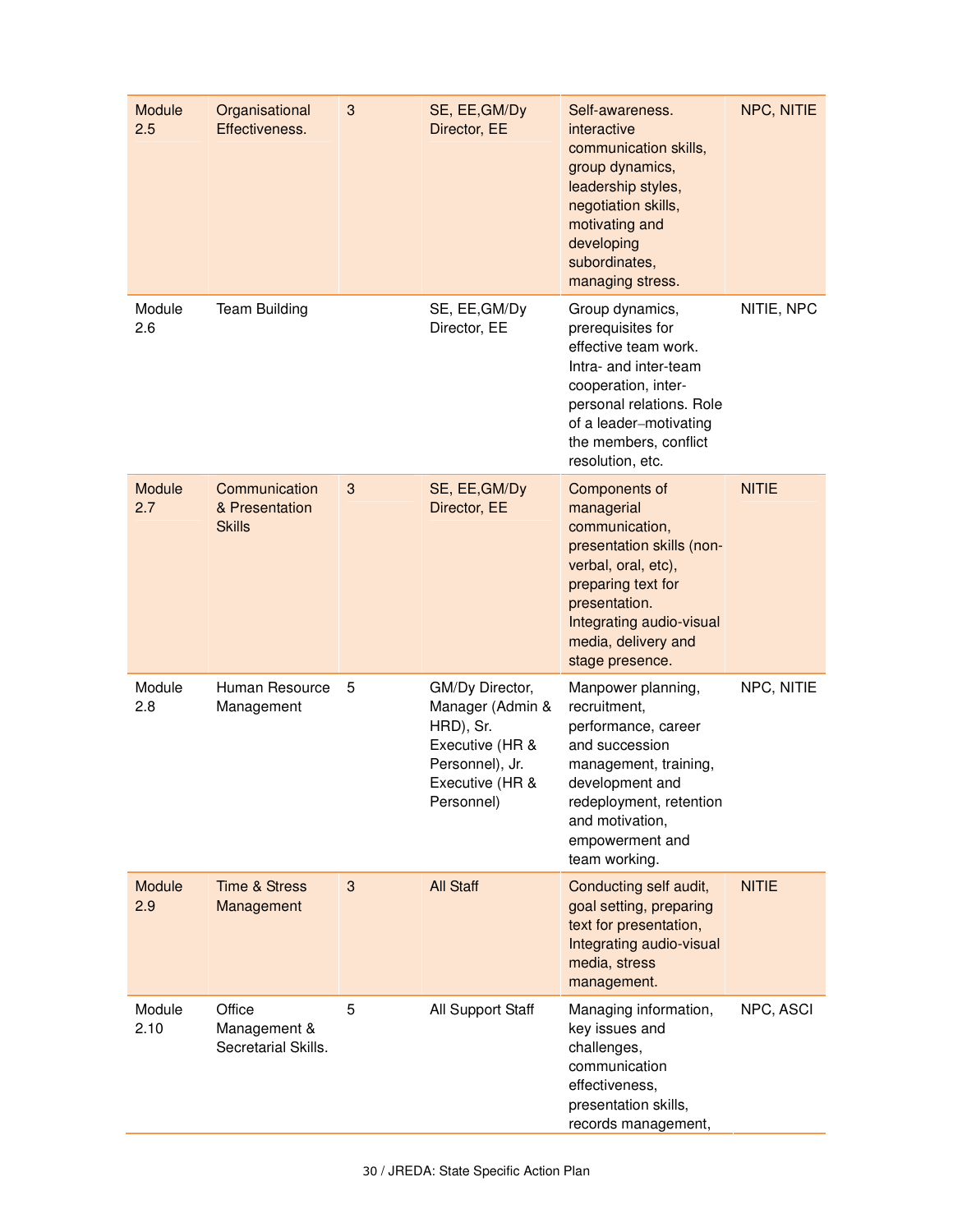secretarial skills, overview of computer application.

| <b>Training</b><br><b>Module</b> | <b>Topic</b>                      | <b>Duration</b><br>(Days) | <b>Target Group</b><br>(From<br>respective<br>departments)          | Coverage                                                                                                                                                                                | <b>Training</b><br>Institute #         |
|----------------------------------|-----------------------------------|---------------------------|---------------------------------------------------------------------|-----------------------------------------------------------------------------------------------------------------------------------------------------------------------------------------|----------------------------------------|
| Module<br>3.1                    | Accounting<br>and Book<br>Keeping | $\overline{2}$            | <b>Sr. Executive</b><br>(Accounts), Jr.<br>Executive<br>(Accounts)  | Accounting rules,<br>accounting concepts,<br>financial statements,<br>methods of accounting,<br>etc.                                                                                    | NIFM, IIM<br>Ahmedabad,<br><b>ASCI</b> |
| Module<br>3.2                    | Financial<br>Management           | 2                         | SE, EE, GM/Dy<br><b>Director</b>                                    | Ratio analysis, cash flow<br>and fund flow, managerial<br>accounting, budget/<br>budgetary control,<br>investment decision,<br>working capital<br>management, etc.                      | NIFM, IIM<br>Ahmedabad,<br><b>ASCI</b> |
| Module<br>3.3                    | Audit                             | $\overline{2}$            |                                                                     | Statutory obligation,<br>procedure, types of Audit                                                                                                                                      | NIFM, IIM<br>Ahmedabad,<br><b>ASCI</b> |
| Module<br>3.4                    | Taxation &<br>Compliance          | 2                         | Manager (A/F),<br>Sr. Executive<br>(Internal Audit<br>and Taxation) | Overview of IT Act 1961,<br>various provisions of<br>Income Tax, methods of<br>calculation of Income Tax<br>liability, preparation /<br>submission of various<br>Income Tax forms, etc. | NIFM, IIM<br>Ahmedabad,<br><b>ASCI</b> |

#### **Module 3.0 Accounts and Finance Stream**

# **Disclaimer:** Names of training institutes proposed above related to specific subjects are only representative, and not exclusive. The concerned SNA may opt for other suitable institutes at state/ national level providing quality training on the suggested subjects.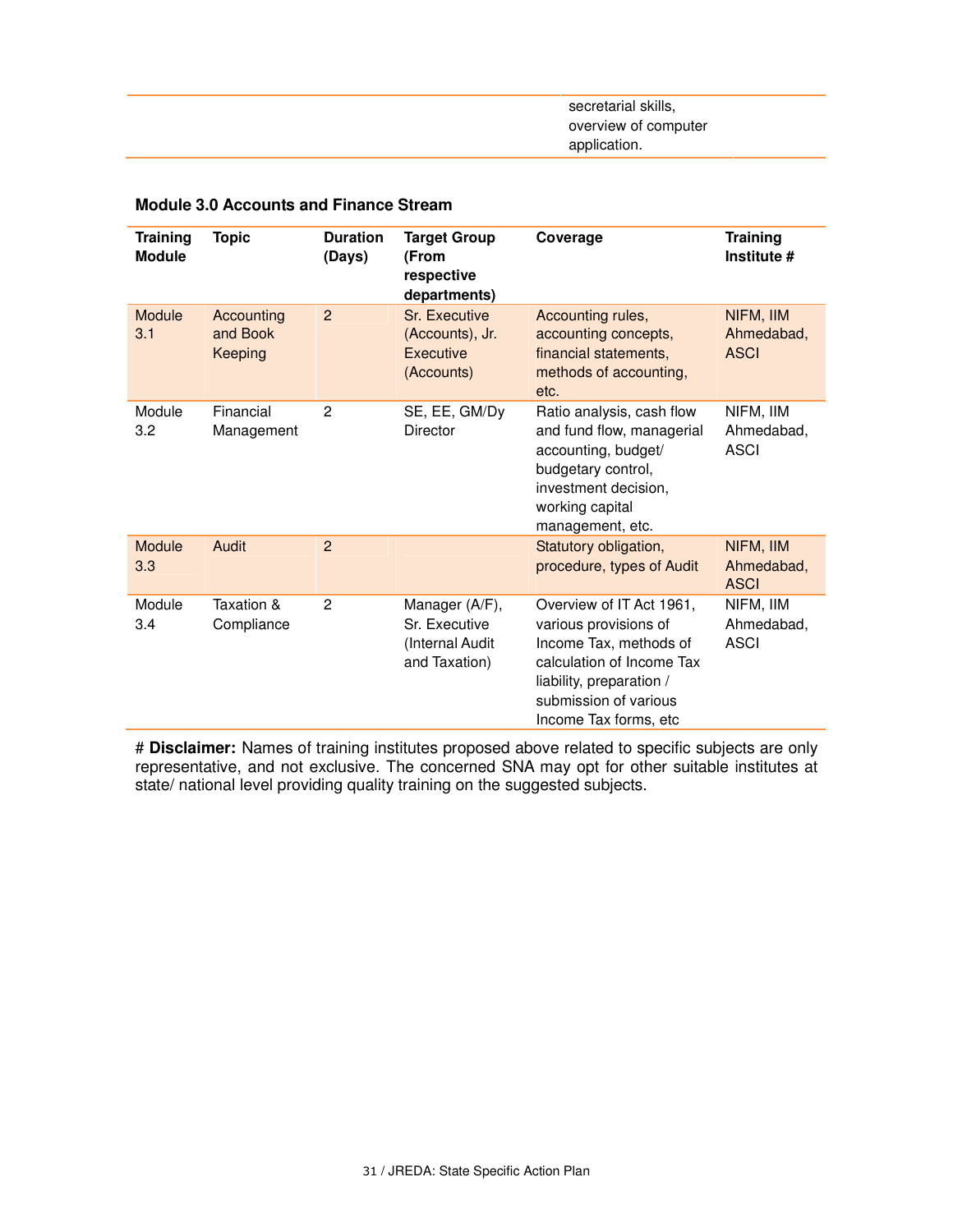## 4. POLICY AND REGULATORY FRAMEWORK

The Energy Department, Government of Jharkhand published the Jharkhand Energy Policy, 2012 which sets the target of providing electricity to all households by 2014 as its principle objective. This policy has a separate section for promotion of renewable energy in the state.

The policy has emphasized the need for promoting RET based off-grid projects especially based on solar energy along with the grid-connected projects to achieve objectives of the state related to improving the access to electricity for all.

As per the policy, power generated from grid-connected RE projects is allowed to be sold either to state utilities or to the third party consumers. This policy provides certain incentives / benefits such as concession in electricity duty and concessional access to the grid. However, the policy does not have RE project capacity addition targets or plans.

As mentioned under Jharkhand Energy Policy 2012, JREDA has recently prepared a draft solar policy and submitted it to the state government for approval. The draft solar policy has provisions for promotion of grid-connected as well as off-grid solar power projects including the roof top solar PV projects.

JREDA primarily implements MNRE sponsored RET based off-grid programs / schemes in the state. The state government has made necessary provision in the budget to meet the state share under MNRE sponsored programs / schemes. JREDA has a budgetary allocation of planned funds for implementation of RE programs in the state. Also, JREDA avails funds from different state government departments for implementation of RE systems in the state.

The Jharkhand State Electricity Regulatory Commission (JSERC) notified the JSERC (Renewable Purchase Obligation and Compliance) Regulations, 2010 dated 21 July 2010 for mandatory renewable energy purchase by distribution companies and Open Access (OA) consumers in the state. The minimum percentage of renewable purchase obligation including T&D loss set by JSERC under this regulation is as follows:

| Year           |       | Solar Non-Solar Total |       |
|----------------|-------|-----------------------|-------|
| 2013-14        | $1\%$ | 3%                    | 4%    |
| $2014 - 15$ 1% |       | 3%                    | $4\%$ |
| 2015-16        | $1\%$ | 3%                    | 4%    |

Table **6:** Renewable Purchase Obligation set by JSERC

Other than the RPO Regulations, 2010, JSERC has also notified regulations for determination of tariff for the projects based on various RE technologies. Following regulations issued by the ERC are directly related to the RE projects in the state.

- **D** JSERC (Renewable Purchase Obligation and its Compliance First Amendment) Regulations, 2012, dated 29 November 2012.
- JSERC (Determination of Tariff for Procurement of Power from Solar PV Power Projects and Solar Thermal Power Projects) Regulations, 2010, dated 23 June 2010.
- JSERC (Determination of Tariff for Procurement of Power from Wind Electric Generators) Regulations, 2010 dated 23 June 2010.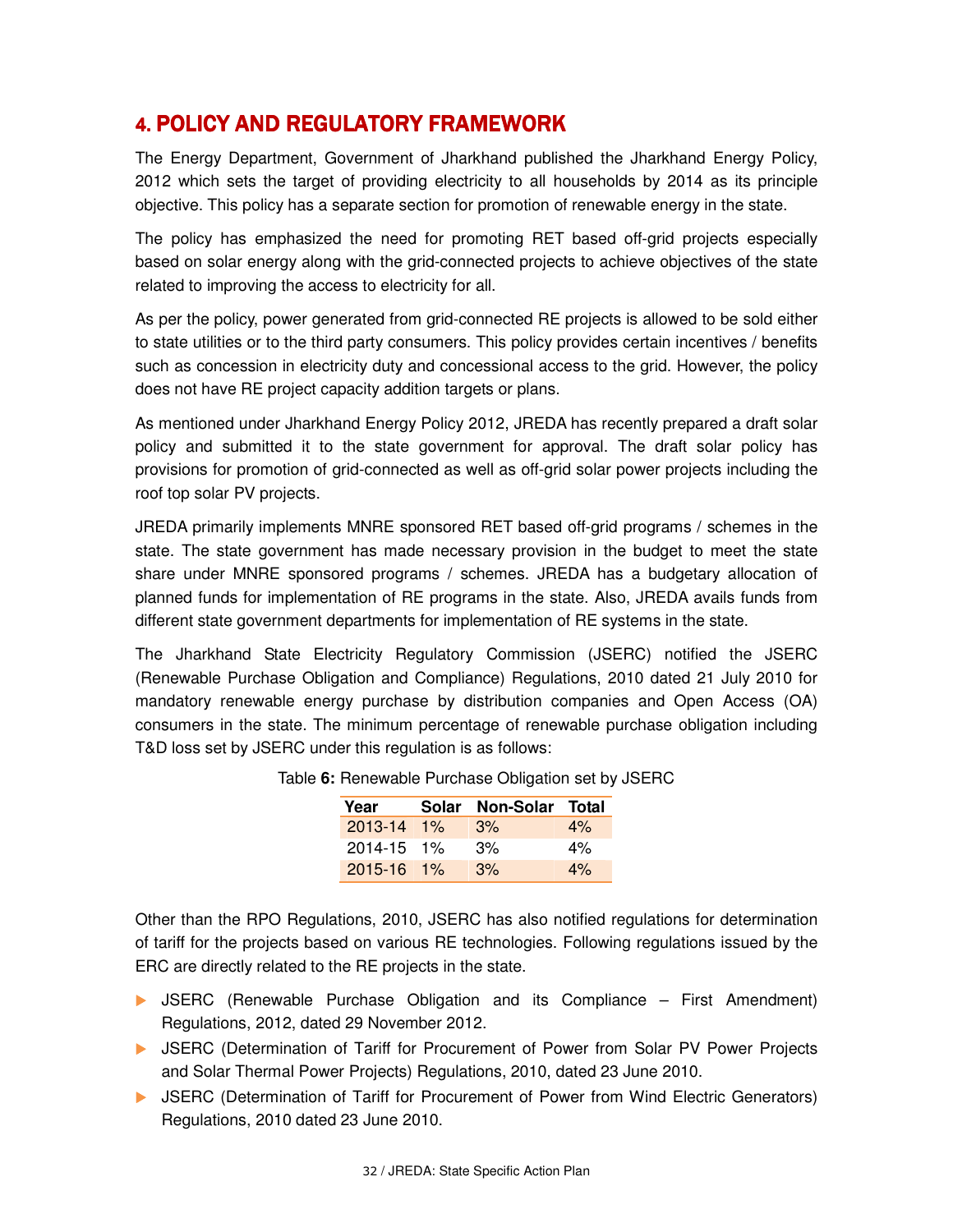- **D** JSERC (Terms and Conditions for Determination for Biomass and Non-Fossil-Fuel-Based Co-Generation Projects) Regulations, 2010 dated 27 January 2010.
- **D** JSERC (Terms and Conditions of Tariff Determination, Small Hydropower Generation) Regulation, 2007 dated 3 July 2007.
- JSERC (State Grid Code) Regulations, 2008, dated 30 January 2009.

## 4.1 DIAGNOSTIC REVIEW AND IDENTIFICATION OF CRITICAL GAPS

- The Jharkhand Energy Policy, 2012, has a separate section dedicated to renewable energy/green energy. However, there is a need to have a separate comprehensive RE policy for promotion of grid-connected and off-grid renewable energy projects in the state.
- The Energy Policy spelt the need for promoting RET based off-grid projects for improving electricity access to people living in the rural areas. However, the policy does not propose any specific programs / schemes / targets for RET based off-grid applications, or any incentive schemes from state government.
- The state has potential for implementation of RET based decentralized distributed generation and supply (mini-grid) projects for providing electricity to villages / hamlets away from the centralized grid. However, the SERC has so far not notified any regulations to facilitate operation of mini-grid projects in the state. The SNA also has not taken any initiative in this regard.
- The SNA has not taken any step to formulate policies for providing easy and soft financing to RET based systems/projects such as utilizing micro-credit organizations/ rural and cooperative banks to promote RET based off-grid applications.
- **Policy for rooftop solar PV projects along with net metering regulation can expedite such** projects in the state.
- $\blacktriangleright$  Rural electrification plan has not yet been prepared by the state government.

## 4.2 SUGGESTED INTERVENTIONS AND ACTION PLAN

- The SNA can take initiative and file a petition before SERC for issue of draft regulations on operation of RE based mini-grid projects in DISCOM franchisee mode as per model guidelines approved by FoR. The SNA can also petition for tariff determination of RET based mini-grid projects in the state. The tariff guidelines for RE technology-specific off-grid / micro-grid generation and power distribution system can be proposed before the SERC. This will bring clear guidelines for development of such projects in the state.
- After studying the status of un-electrified households and after assessing the funds that could be made available from the state government, an annual capacity addition plan and financial incentive policy can be drafted. The proposed Five Year Plan (2012-17) and the incentives offered by the state government can be included in the off-grid RE policy. This will help the stakeholders to understand the target and the availability of financial incentives for implementation of off-grid RETS based system in the state.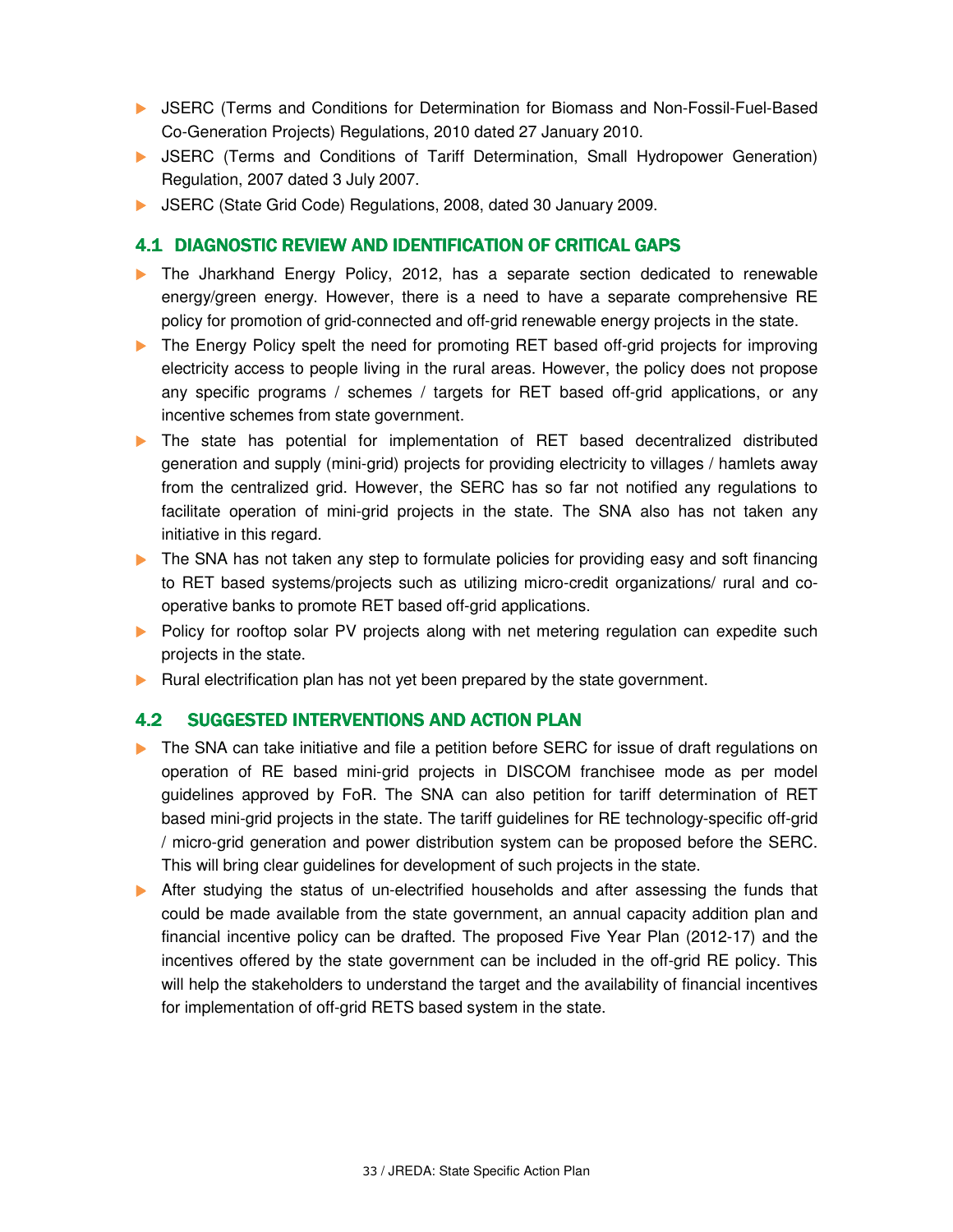## 5 FINANCIAL MANAGEMENT AND GOVERNANCE STRUCTURE

JREDA has prepared a Five Year Plan (2012-17) for implementation of various RET based programs/schemes along with physical and financial targets. The annual program-wise target is as follows.

| Sr             | Program                                                      | FY 12-<br>13 | FY 13-<br>14 | FY 14-<br>15 | FY 15-<br>16 | FY 16-<br>17                 | <b>Cumulative</b> |
|----------------|--------------------------------------------------------------|--------------|--------------|--------------|--------------|------------------------------|-------------------|
| No             |                                                              |              |              |              |              |                              |                   |
| 1.             | Solar Lantern                                                | 53500        | 84000        | 94000        | 100000       | 110000                       | 441500            |
| $\mathbf{2}$   | Solar Street Light                                           | 1200         | 1440         | 1600         | 1800         | 2000                         | 8040              |
| 3              | Solar Home Light                                             | 2000         | 2400         | 2700         | 3000         | 3400                         | 13500             |
| 4              | Solar Pump                                                   | 30           | 36           | 40           | 48           | 55                           | 209               |
| 5              | Solar Power Plant (kWp)                                      | 200          | 300          | 350          | 400          | 425                          | 1675              |
| 6              | Wind Energy Program                                          |              | 1            | 1            | 1            |                              | 5                 |
| $\overline{7}$ | <b>Rural Electrification Program in</b>                      | 150          | 240          | 270          | 300          | 350                          | 1360              |
|                | <b>Villages</b>                                              |              |              |              |              |                              |                   |
| 8              | IREP (village)                                               | 5            | 5            | 5            | 5            | 5                            | 25                |
| 9              | Solar Park (MW)                                              | 500          | 500          | 500          | 500          | 500                          | 2500              |
| 10             | Electrification of 50 Villages                               | 50           |              |              |              | $\qquad \qquad \blacksquare$ | 50                |
| 11             | Solar Power Plants in Block &<br>Panchayat HQ for e-gov. kWp | 2000         | 2943         | ٠            |              |                              | 4943              |

## **Table 7: JREDA Five Year Plan (2012-17) related to RE (Electricity Generation) Programs**

- **IF JREDA** is receiving plan funds from the state government as well as receiving programspecific grants from MNRE.
- Non-plan funds are provided by the state government to JREDA for meeting the establishment and administrative expenses.
- Besides MNRE and state government grants, JREDA is sourcing grants from other state government departments like the Forest Department, Education Department, Dairy Development Department, PWD Department, Central Jails, Tribal Development Departments, MP/MLS funds, etc.
- JREDA undertakes annual audit of financial statements through Chartered Accountants on an annual basis and also complies with the CAG audit queries.

## 5.1 DIAGNOSTIC REVIEW AND IDENTIFICATION OF CRITICAL GAPS

- **IF JREDA has exceeded the target in the case of the program on solar water pumps.**
- **IF JREDA has not availed any grants from the National Clean Energy Fund.**
- SNA is completely dependent on the state government funds for the plan and non-plan expenditures. The SNA needs to be financially sustainable in the long term. At present, there is no revenue generating activity carried out by the SNA.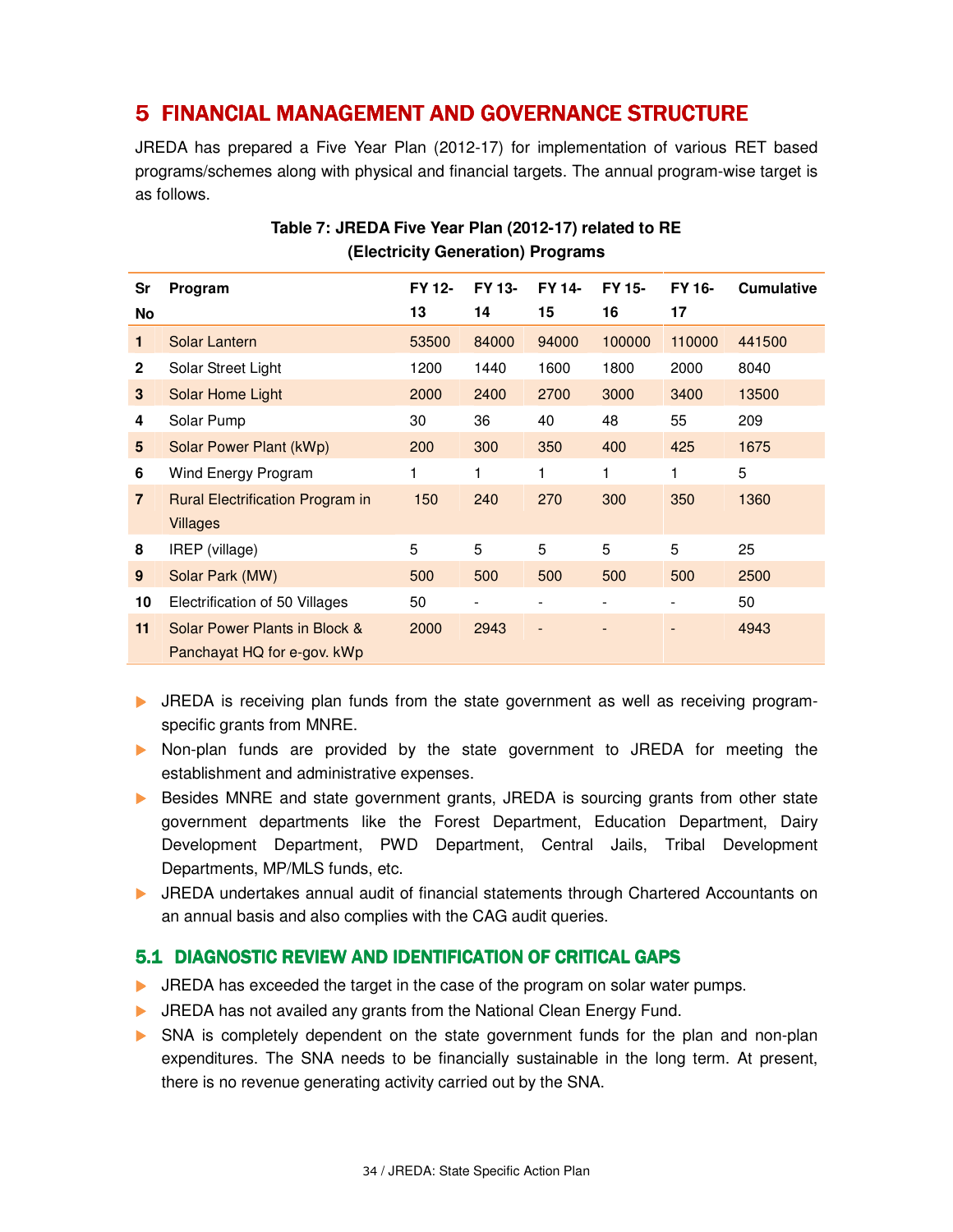- **The SNA does not have any capital investment program for ensuring recurring revenue** generation activities.
- The SNA has not formulated Service Rules for the organization.
- The administrative section so far has not prepared document specifying roles and job responsibilities of the management and staff.
- No policy for time-bound career growth or mechanism for granting allowances and providing incentives to the staff.
- Management Information System is not established at present and, thereby, leading to the lack of a mechanism to track day-to-day activities, progress, and to take mid-term review and follow-up action.
- No monitoring mechanism has been set up so far to ensure compliance of Rules and Regulations.
- There is no mechanism for centralized monitoring of RE devices, their functioning, trouble shooting, etc.
- Citizens' Charter has not been prepared.

## 5.2 SUGGESTED INTERVENTIONS AND ACTION PLAN

- The state government may levy and collect a 'Green Cess' of 3 to 10 paise per unit on electricity consumed by industrial and commercial users to create a state-level clean energy fund for promoting RE. This fund can partly be utilised by the SNA for meeting its plan and non-plan expenditures, and partly for creating the common infrastructures. The consultant shall assess the potential of creation of Green Cess in the state. The detailed note in this regard is prepared as **Annexure 3.**
- A Citizens' Charter represents the commitment of the organization towards providing standardized, high quality, and timely service delivery. At present, JREDA does not have such a document in place. It is proposed that the SNA should have its own Citizens' Charter and the same should be published on its website. The detailed note in this regard is prepared as **Annexure 4.**
- At present, the SNA is dependent on the state and the central funds for plan and non-plan expenses. The delay in such cash flows hampers the operations of the SNA. Further, the present functioning of the SNA does not include any revenue generation activities for funding its operations. Hence, in order to ensure long-term financial sustainability of the organization, the SNA should start revenue generation activities by investing in gridconnected power projects. JREDA can set up MW-scale solar power projects to ensure continuous revenue to meet its non-plan expenses. The detailed note for preparation of DPR for setting up of captive solar power projects is prepared as **Annexure 5.**
- **IFM** JREDA should have its own MIS for effective implementation and monitoring the progress of its activities by the senior staff.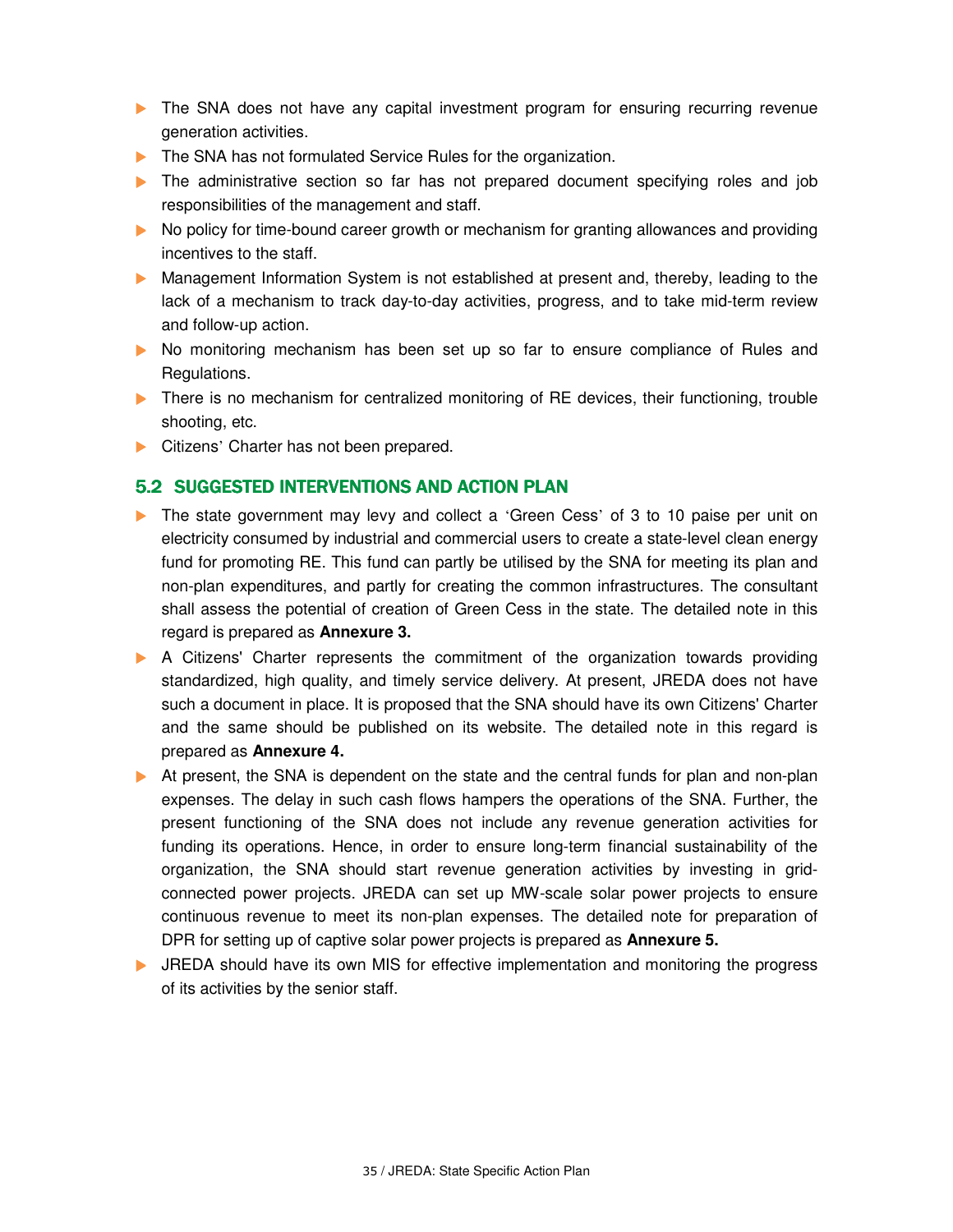## **ENCLOSURES**

## **PROPOSED SHORT-TERM INTERVENTIONS FOR IMPLEMENTATION DURING STAGE 2 OF THE PROJECT**

| <b>Annexure 1</b> | Design of web-based online complaint registration and grievance redressal<br>system for the SNA                                                                      |
|-------------------|----------------------------------------------------------------------------------------------------------------------------------------------------------------------|
| <b>Annexure 2</b> | Training module, program structure, content of course material and a manual<br>for conducting O&M of solar PV based off-grid systems / applications in the<br>field. |
| <b>Annexure 3</b> | A case for creation of Green Energy Fund for promotion of RET based projects<br>in Jharkhand                                                                         |
| <b>Annexure 4</b> | Drafting of Citizens' Charter                                                                                                                                        |
| <b>Annexure 5</b> | Development of DPR for setting up of own solar power project                                                                                                         |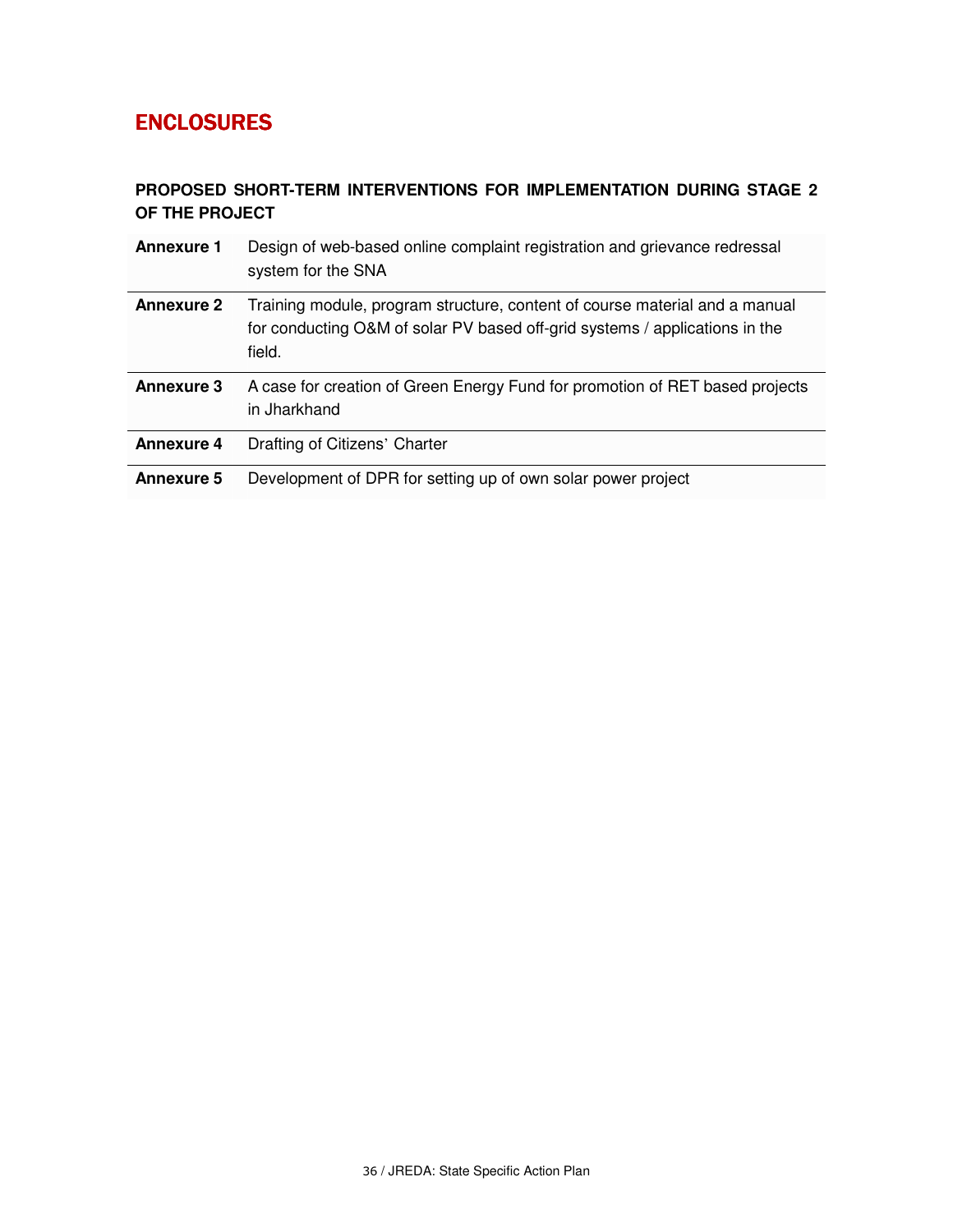## **ANNEXURE 1**

## DESIGN OF WEB BASED ONLINE COMPLAINT REGISTRATION AND GRIEVANCE REDRESSAL SYSTEM FOR THE SNA

Web based online grievance redressal system shall be developed for recording complaints from the beneficiaries about the RET based off-grid systems / applications installed by the SNAs through toll free telephone numbers which is further integrated with web based complaint management system. This mechanism will ensure both recording of the complaints and timely action for rectification of the problem. The data stored in the online system can be further analyzed to know how efficiently a particular RE based off-grid system / application is working in the field.

Customer complaints are part of a business, and it is very important to redress the grievances with a proper system. By using this online grievance redressal system people can register their complaints which will be forwarded to the concerned department for offering solution. In this way, the grievance redressal system satisfies the end users / customers by resolving their complaints and updating them with the compliant status.

#### **Objectives**

The objective of Centralized Complaint System is to create a user-friendly online interface for communication with the administrative body, and reduce the distance and time barrier between citizens and the administration.

#### Key Features of the System

1. Toll free number with IVR system (for compliant registration)

- Predefined welcome message script (as per your choice with customised voice)
- **Unlimited extensions**
- **Web interface**
- **Voice mail**
- Call reporting
- Call forwarding
- **Nusic on hold**
- **Missed call reporting**
- 2. Grievance Redressal System
	- **User-friendly interface.**
	- **Easy intake of user need.**
	- Manager, employee related user-id, passwords are sent to their respective mails.
	- **•** Verification of manager, employee, public details
	- **Online interaction of administrator, employee and managers**
	- **End-to-end interaction of employees with public**
	- **Administrator controls all department queries**
	- Generation of reports
	- **Compliant status reports on daily / weekly / monthly / yearly basis**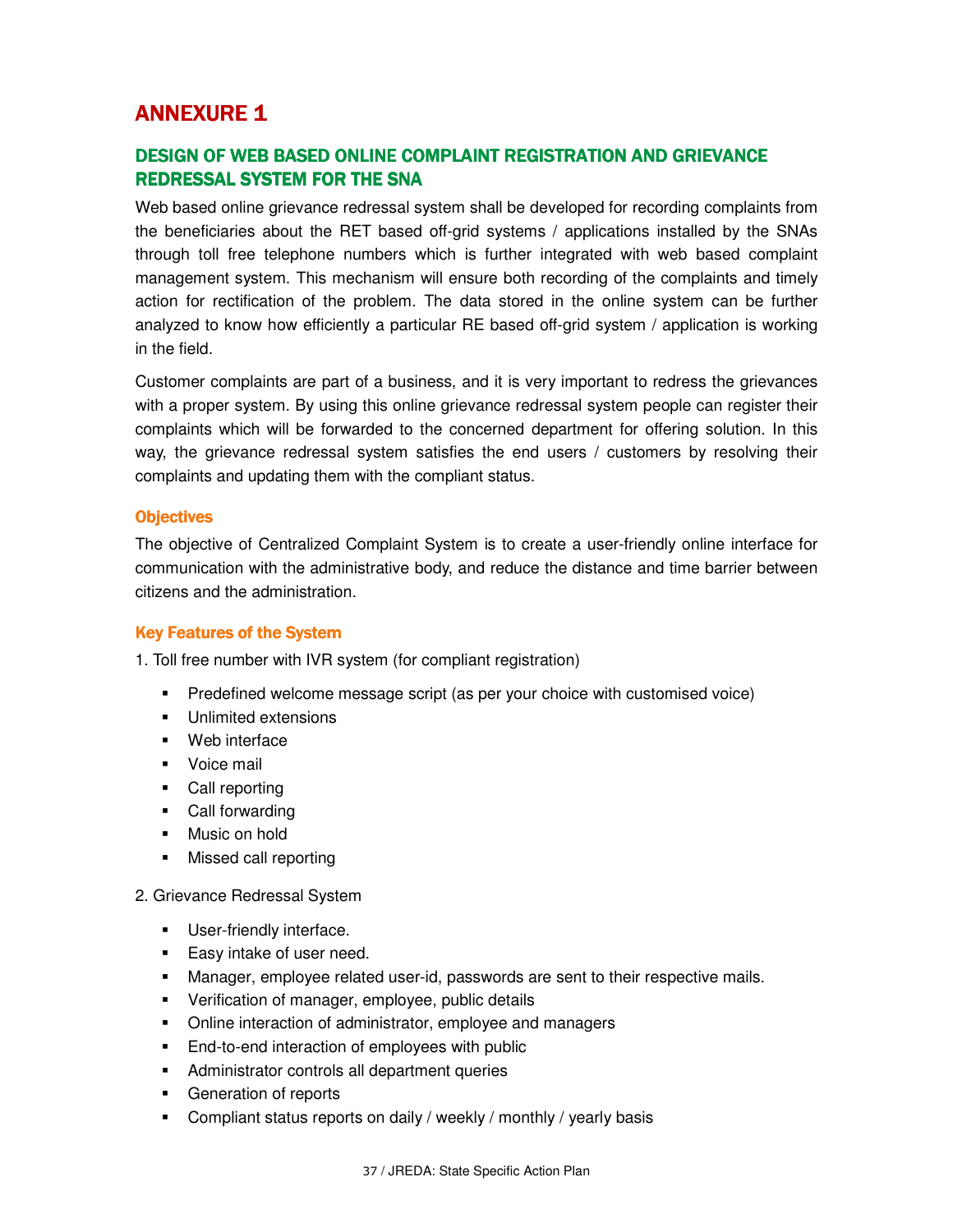- Escalation reports based on responsibility matrix queries and responses answered report
- Complaint report including complaint details, response details, feedback
- **Performance reports, section-wise customer-feedback reports.**

#### **Optional Features**

- **Online surveys.**
- Facility to upload photographs of the complaint. for eg, photo / evidence of problem.
- Help pages in the form of forums and FAQs.
- Assigning performance ratings to different sections of SNA administration as per direct feedback received from users.

#### **User Interface Priorities**

- Compatible with Internet Explorer, Opera, Google Chrome, and Firefox browsers.
- **Reports exportable in .XLS, .PDF or any other desirable format.**
- **Professional look and feel**
- Use of AJAX with all registration forms

#### **Operational Procedures and Roles of Different Entities**

## **A. RET based off-grid system registration by vendor / system provider /channel partner**

- The concerned department in the SNA shall provide information to administrator (CMS cell) about the placement of order for installation of RET based off-grid systems along with the name of the vendor.
- The administrator shall enter the information in the system and assign UID to each of the RET based off-grid systems.
- The administrator informs the vendor about allotment of UID.
- The system provider/vendor completes the installation work as per the work order and informs the beneficiary details to the administrator.
- The vendor shall ensure that the RET based off-grid system being installed by him is prominently displayed in the UID allotted by the administrator.
- The beneficiary while registering the complaint through the online complaint redressal system shall enter the UID assigned to the system.

#### **B. Procedure for registration of complaint by the users (beneficiaries)**

- Users should be able to create a new accounts/log in to their existing accounts which will give them the authority to use the services provided by the system (such as complaint registration, status report, etc).
- Authenticated users should be able to issue complaints, check complaint status, submit feedback, and browse through other complaints and their feedback.
- Authenticated users should be able to create suggestions/petitions; other users can support or make suggestions for petitions; forward petitions to corresponding authority for possible implementation.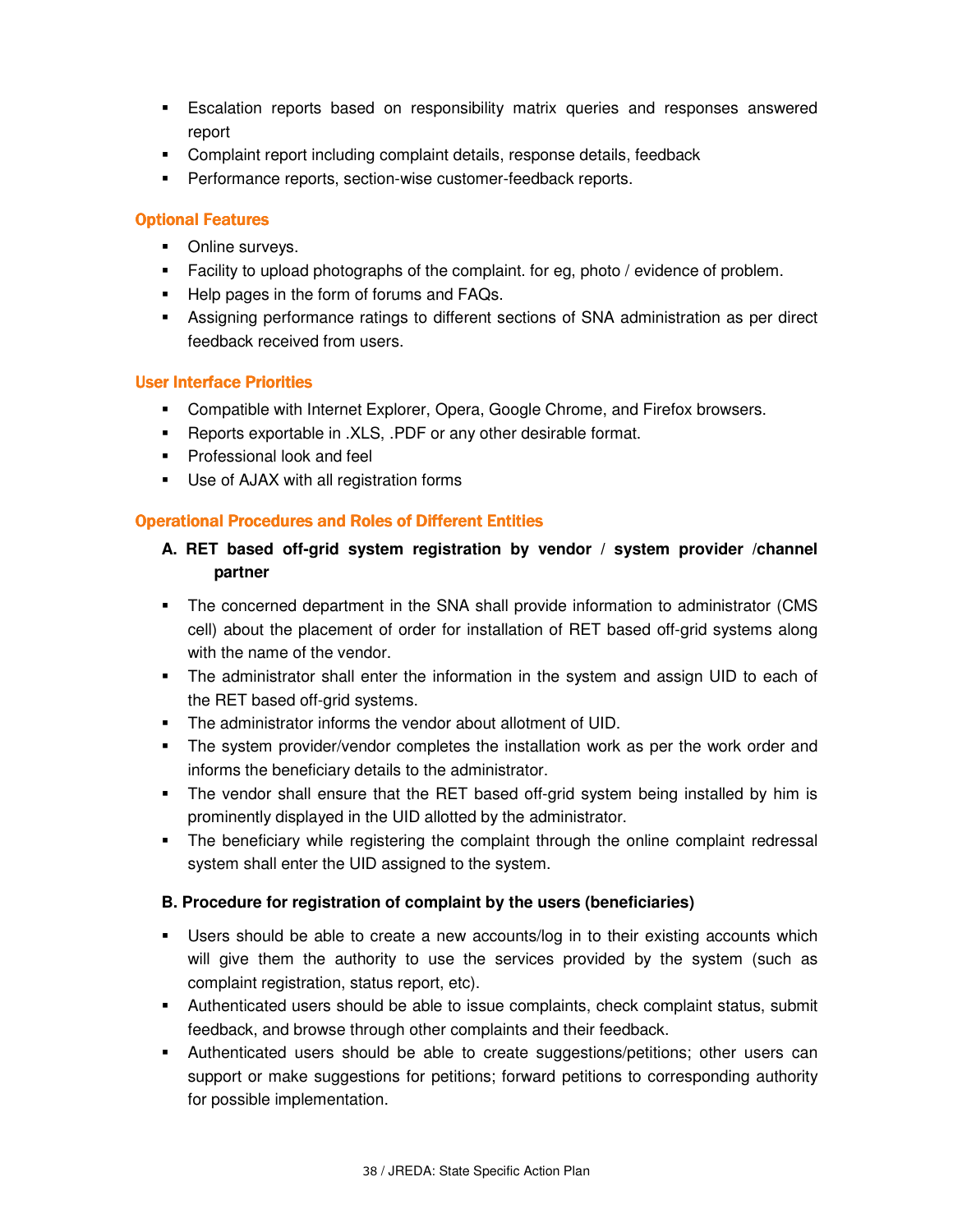Users can create groups where they can share their experiences; discuss common problems, and possible solutions.

#### **C. Compliance by SNA authorities**

- SNA authorities can log in to their accounts created by the administrator.
- Authorities can access all the complaints/suggestions from the users.
- They can invoke proper activity in response to valid complaints, or redirect inappropriate complaints to the administrator.
- **The authorities can give response to complaints with activity reports.**
- **They have access to various reports mentioned in the report section.**

#### **D. Role of Administrators /CMS cell**

- Create and monitor accounts of authorities.
- Filter the content reported as inappropriate and handle threats.
- **Handle complaints about improper response by SNA authorities.**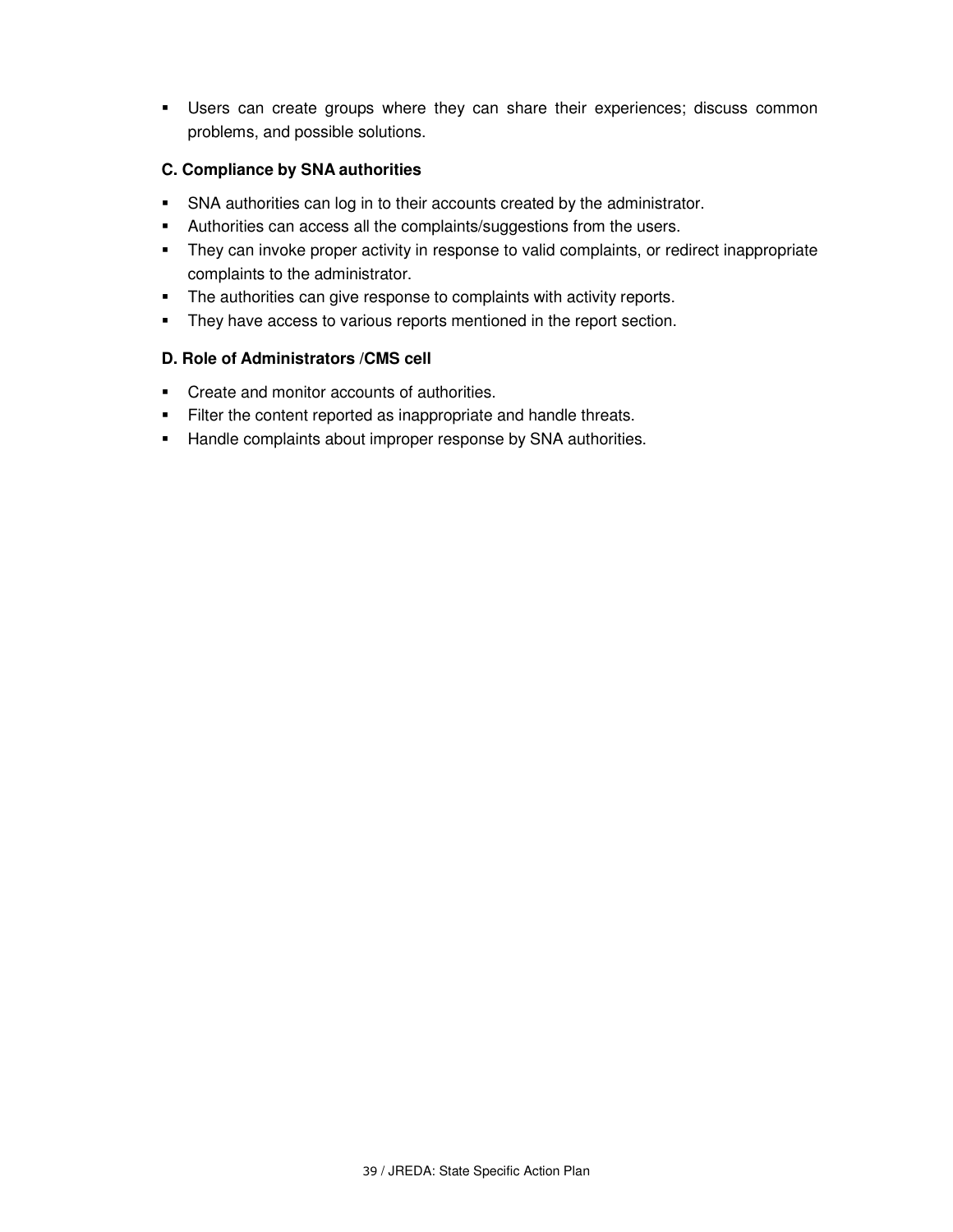

**Figure 6: Data Flow Diagram**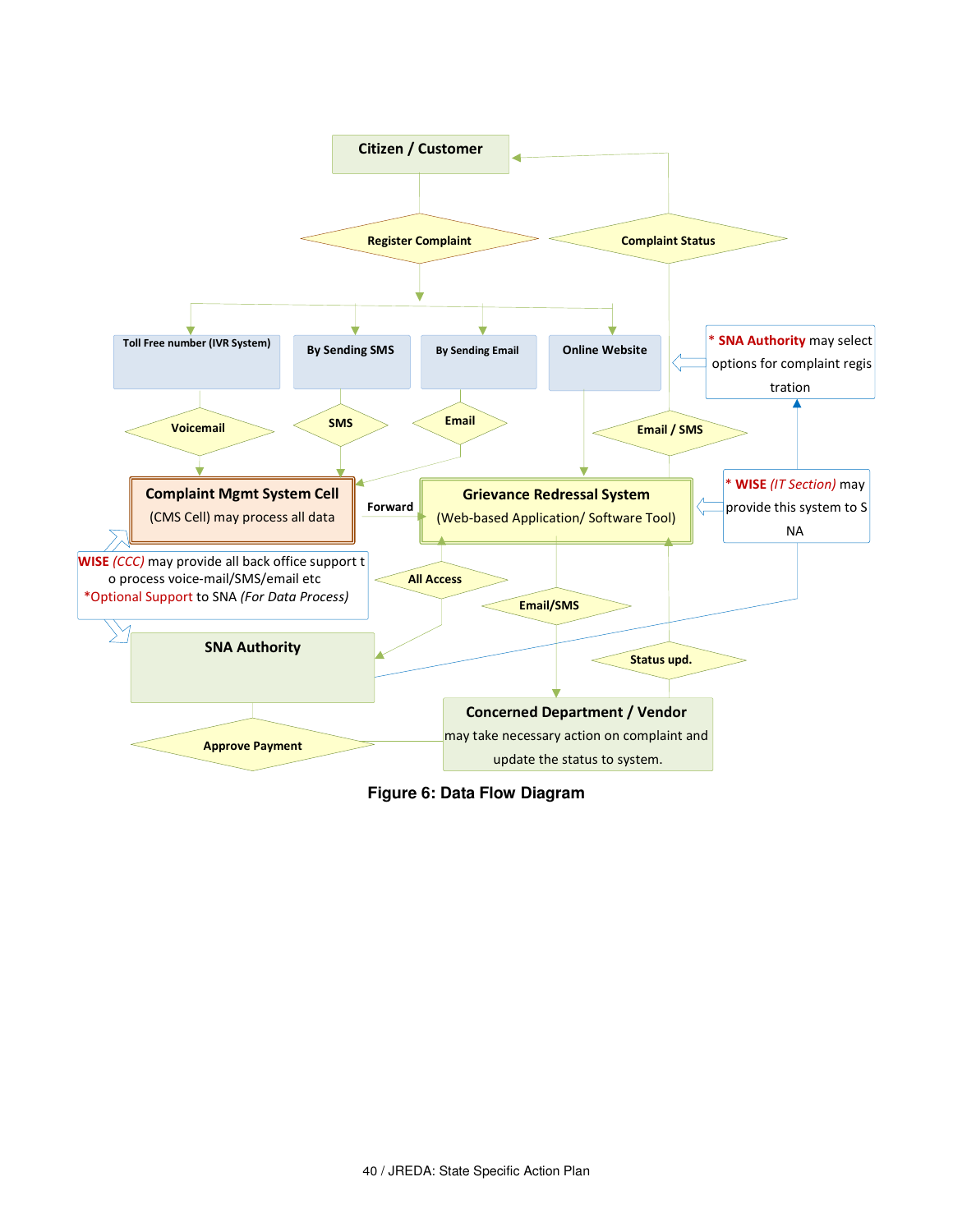

## **Figure 7: System Flow Chart—Web based Grievance Redressal System/Management Information System)**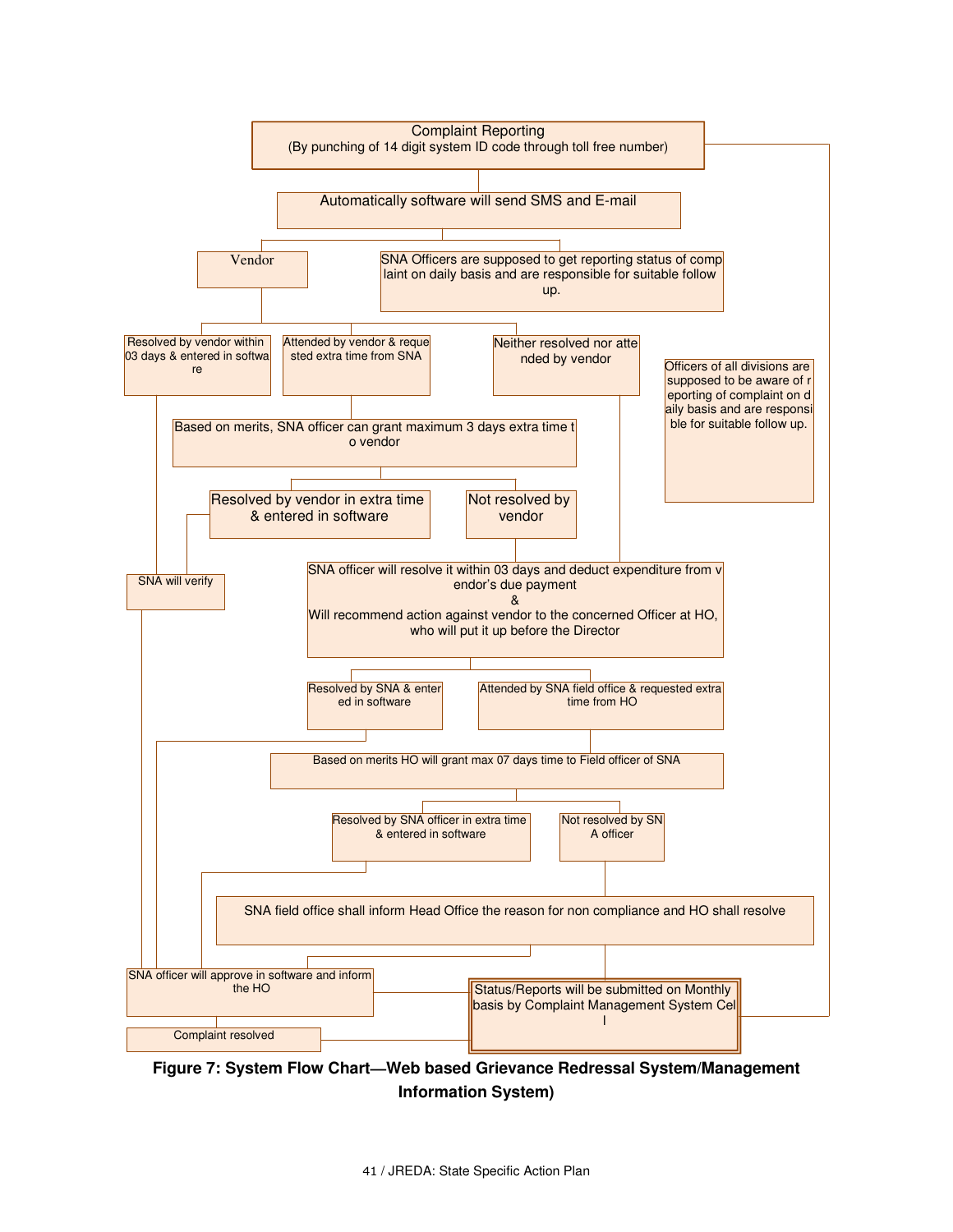## **ANNEXURE 2**

## TRAINING MODULE, PROGRAM STRUCTURE, FOR CONDUCTING O&M OF SOLAR PV BASED OFF-GRID SYSTEMS / APPLICATIONS IN THE FIELD

- i. Capacity building of field staff (technicians/ operators) in installation and maintenance of offgrid solar PV systems including preparation of O& M manual (duration – 2 days).
- II. Capacity building of managerial staff on policy, regulations, financing and business models RELATED TO RE BASED OFF-GRID PROJECTS (DURATION – 1 DAY).

**Proposed Venue:** For UP and Bihar - UPNEDA Training Centre at Chinhat, Lucknow

## **Capacity building of field staff (technicians/ operators) in installation and maintenance of off-grid solar PV systems including preparation of O& M manual (duration – 2 days)**

The field level staff of SNAs designated as technician / operator / mechanic is actually responsible for supervision and implementation of RET based off-grid programs at the field level. These persons are either posted at the field offices of the SNAs or deputed to the office of District Divisional Commission (DDC) of District Magistrate (DM). These technicians / operators are responsible for overseeing the implementation of RE based off-grid program implementation under the supervision of the Project Officer or sometime higher officers posted at SNA headquarters. The states of Uttar Pradesh, Bihar, Jharkhand and West Bengal have 150, 108, 18 and 6 numbers of field level technicians / operators respectively. It has been noticed that these technicians were recruited at the time of establishment of the SNAs and have only undergone certificate program courses from ITIs, with some of them being only 10th pass.

The technicians are basically trained to oversee the bio-energy programs such as improved chulhas, biomass gassifier systems, etc. Very few periodic skills up-gradation programs have been conducted for them, and therefore they have limited exposure to the new technological advances and applications related to off-grid RE technologies, especially solar based applications. All the four states have huge potential for deployment of decentralized solar based applications / systems for providing electricity / energy access to the rural people. With the Central and state governments evincing more interest in the solar power sector, it has become imperative to train these field level technicians /officer in installation and maintenance of solar based off-grid systems / applications.

The proposed training module has been developed keeping in mind the educational level of the field staff and the type of task /work they are supposed to perform. This particular training module has been developed in consultation with the SNA to train the field level staff in installation and O&M of solar based off-grid systems /applications. The training program is divided into two parts:

- i. Lectures /presentation on installation, and O&M of SPV systems.Explaining the use of O&M manual developed for solar PV based off-grid systems / applications
- ii. Hands-on training on the field. The details of the program are given below.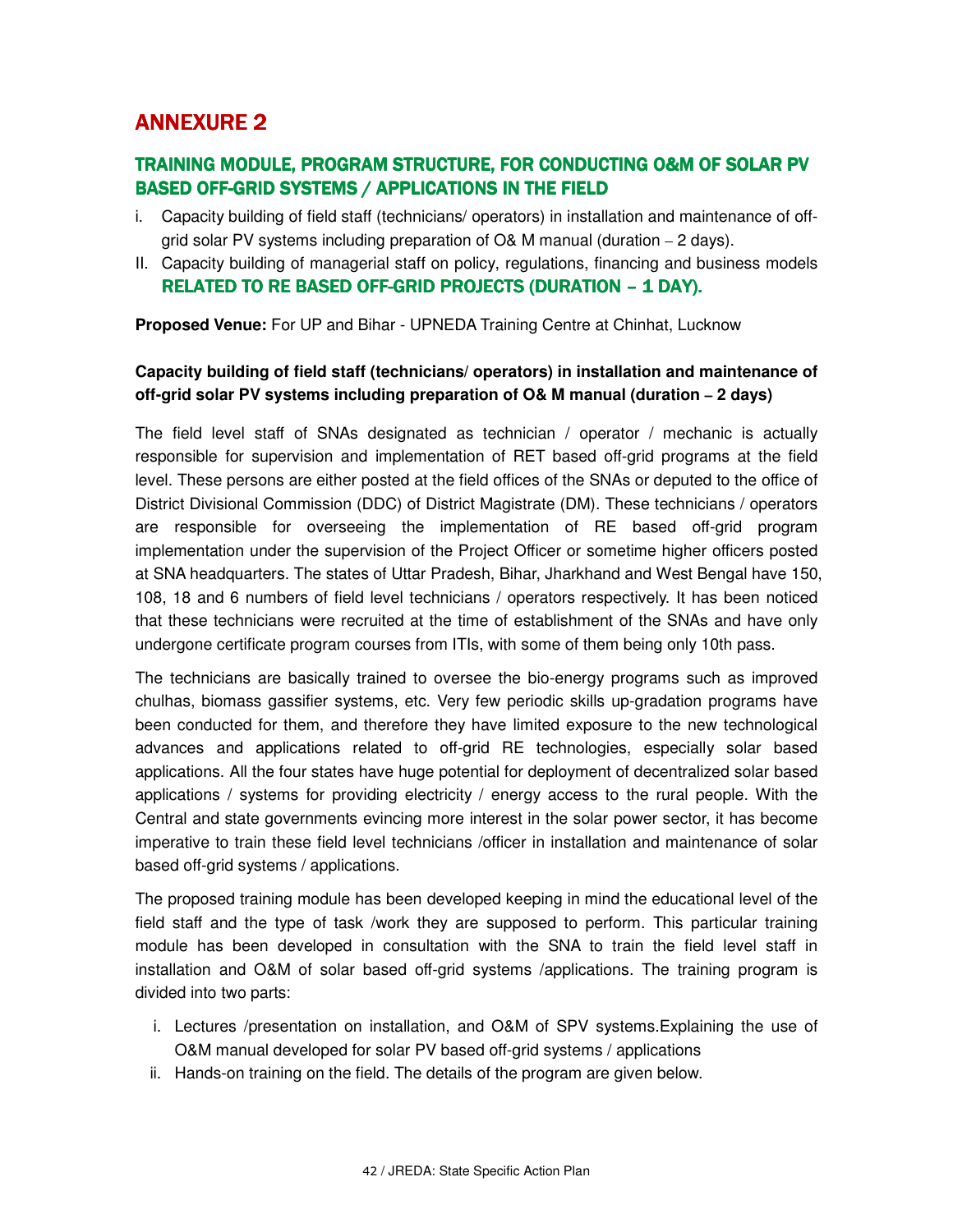The following topics shall be covered in the 2-day training program developed for the technicians

| System components of solar PV (module, battery, controller and inverter) |
|--------------------------------------------------------------------------|
|                                                                          |
| Installation of mechanical and electrical components of SPV System       |
|                                                                          |
|                                                                          |
|                                                                          |
|                                                                          |
|                                                                          |
|                                                                          |
|                                                                          |
|                                                                          |
|                                                                          |

WISE will develop a comprehensive course material which will cover the above topics in detail. The training module shall be delivered in the 2-day training program with the help of internal /external experts in the field.

## **Capacity building of managerial staff on policy, regulations, financing and business models related with RE based off-grid projects (duration – 1 day)**

This training module is developed for the managerial / senior level staff of the SNA. The course is designed so as to sensitize the managerial staff of the SNA with regard to the recent policy and regulatory development in RE based off-grid projects. Global best practices in implementation of RE based off-grid programs including financing and successful business models shall also be covered in this training module.

## **Program Content**

- Policy framework for development of RE based off-grid projects in India.
- **Recent developments in formulation of regulations for operation of RE based mini-grid** projects.
- ▶ Techno-economic viability analysis of RE based mini-grid projects.
- Different business models for RE based off-grid projects.
- $\triangleright$  Best practices / selected case studies national level
- **International Best Practices in operating RE based off-grid projects (Bangladesh, Nepal,** Philippines, Lao PDR).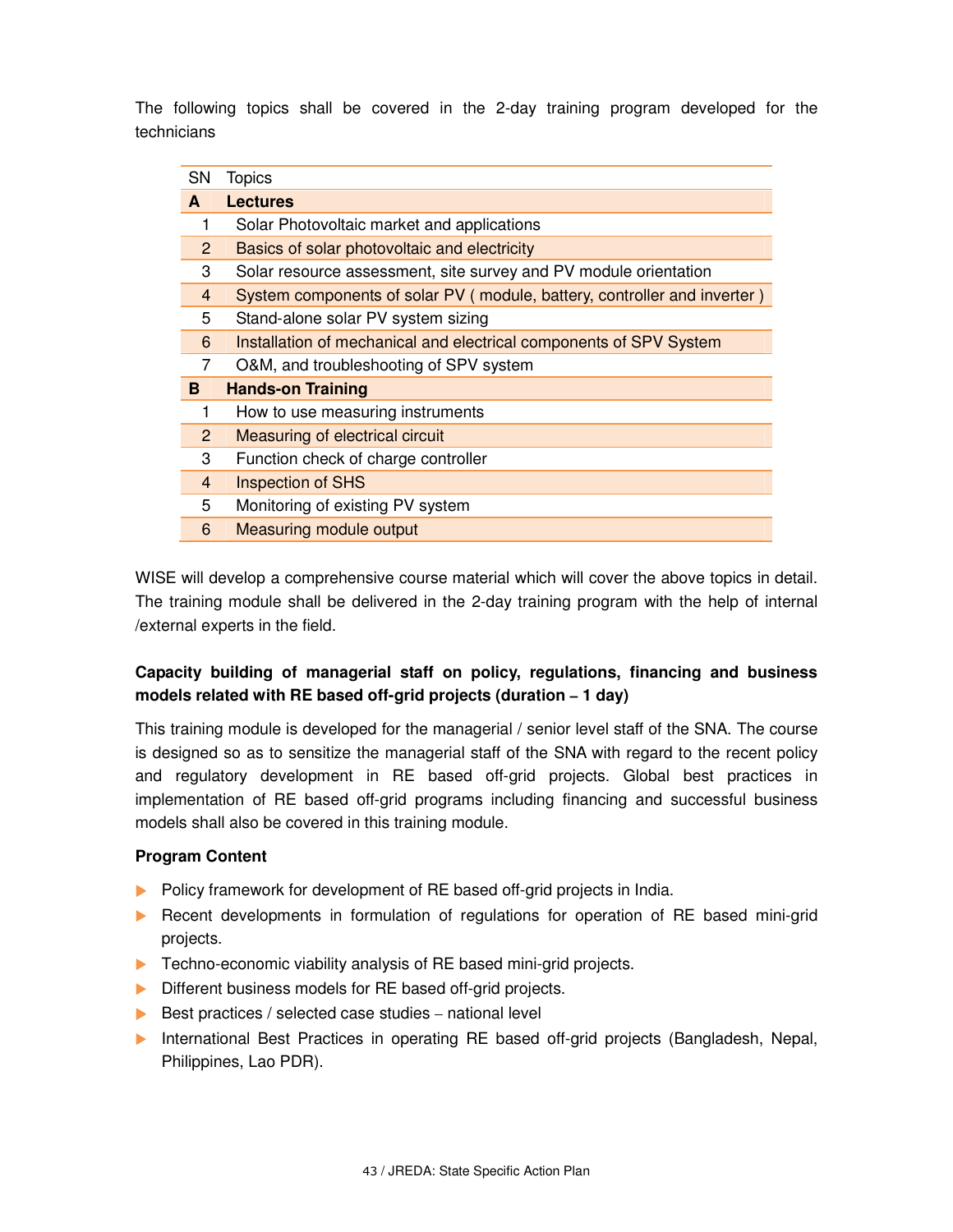## **Training Programme on Installation, Operation and Maintenance of Off-grid Solar PV Systems for Field Staff (Technicians/ Supervisors) of SNA**

**Lucknow / Kolkata / Ranchi | ………… 2015 Venue:** 

#### **Program Schedule**

**Day 1**, ……….. 2015 (Lectures)

Time Content Speaker **09**30–1000 Registration **Opening Session**: 10.00 hrs to 10.30 hrs **10.**00-10.05 **10.**05-10.15 Welcome Opening remarks

- **10.**15-10.25 Objective of the training program
- **10.**25-10.30 Self introduction of the participants

Tea: 10.30 hrs to 10.45 hrs —

| <b>Session 2: 1045 hrs to 1315 hrs</b>                                          |
|---------------------------------------------------------------------------------|
| 10.45–11.30 Solar photovoltaic market and applications                          |
| 11.30–12.30 Basics of solar photovoltaic and electricity                        |
| 12.30–13.15 Solar resource assessment, site survey and PV<br>module orientation |

Lunch: 1315 hrs to 1415 hrs *—*

| <b>Session 3: 1415 hrs to 1545 hrs</b>                                                  |
|-----------------------------------------------------------------------------------------|
| 14.15–15.00 System components of solar PV (module,<br>battery, controller and inverter) |
| <b>15.00–15.45</b> Stand-alone solar PV system sizing                                   |

**Tea:** 1545 hrs to 1600 hrs *—*

#### **Session 4**: 1600 hrs –1730 hrs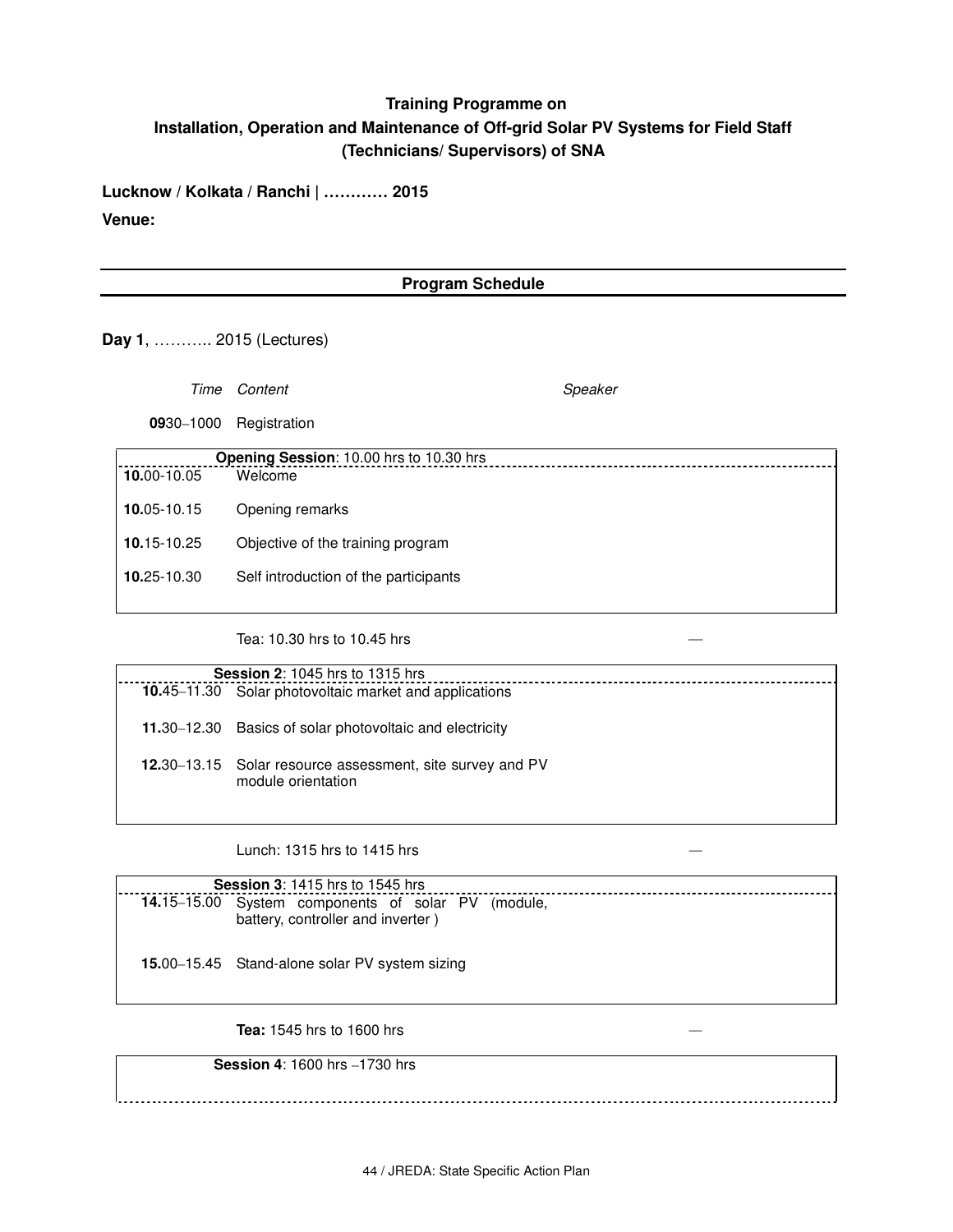**16.**45–17.30 O&M, and troubleshooting of SPV system

#### **Day 2**,…. 2015 **(Hands-on training)**

| <b>Session 5:10.00 hrs to 11.30 hrs</b>    |
|--------------------------------------------|
| 1000-1045 How to use measuring instruments |
| 1045–1130 Measuring of electrical circuit  |
| Tea: 11.30 hrs to 11.45 hrs                |

**Session 6**: 1145 hrs to 1330 hrs **11**45–1245 Function check of charge controller **12**45–1330 Inspection of SHS

Lunch: 13.30 hrs to 14.30 hrs *—*

| <b>Session 7: 14.30 hrs to 16.00 hrs</b>   |
|--------------------------------------------|
| 1430-1600 Monitoring of existing PV system |

Tea: 1600 hrs to 1615 hrs *—*

**Session 8**: 1615 hrs to 1745 hrs

**16**15–1745 Measuring module output

|           | Valedictory Session: 1745 hrs to 1800 hrs |
|-----------|-------------------------------------------|
| 1745–1800 | Feedback<br>Valedictorv                   |

<u>.............</u>.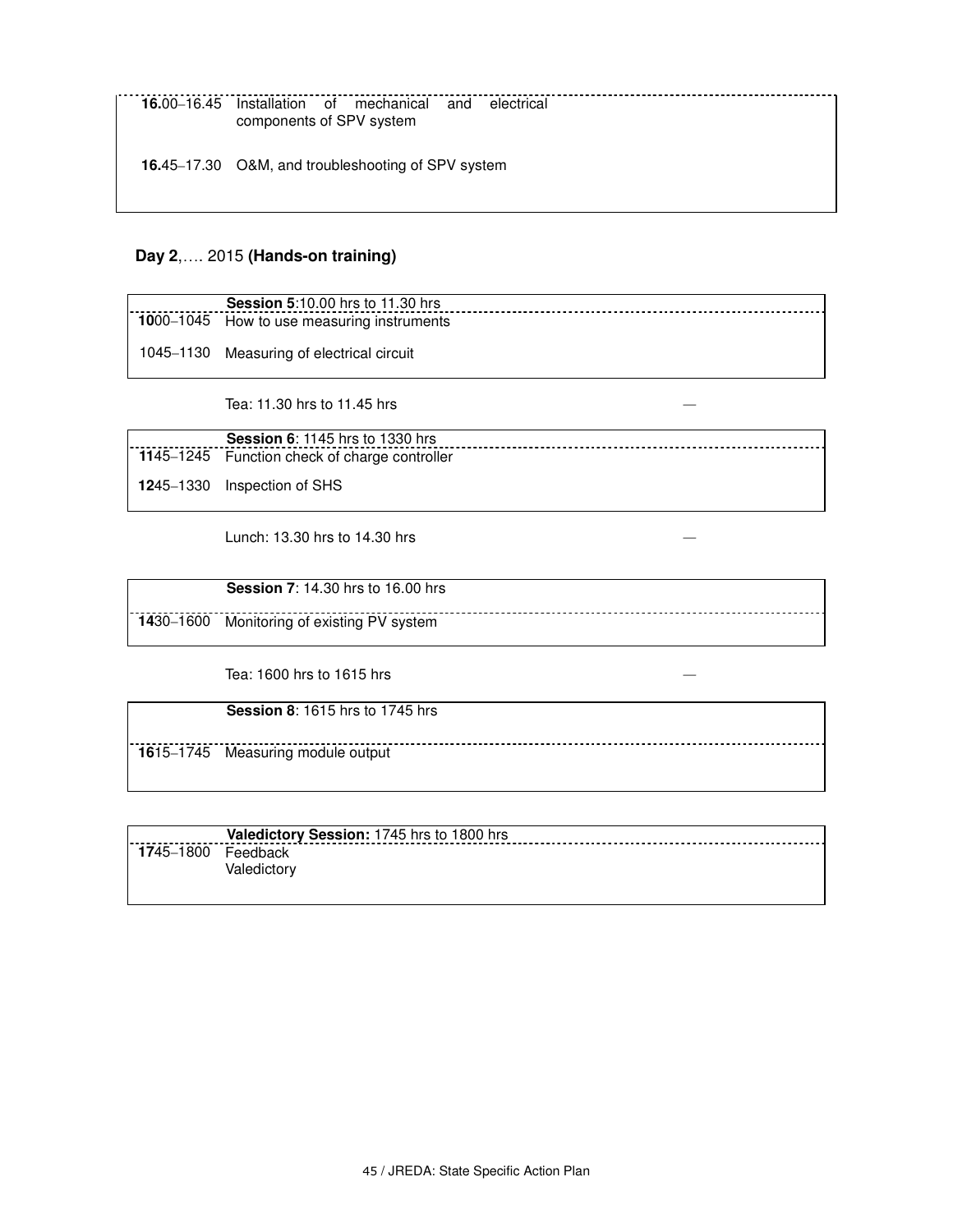#### Draft Program Schedule for Training Program on

## **Policy, Regulations, Financing and Business Models Related to RE based Off-grid Projects**

**Lucknow / Kolkata / Ranchi | ………… 2015**

Venue:

#### **Program Schedule**

**Day 1**, ……….. 2015

Time Content Speaker

**09**30–1000 Registration

|             | Opening Session: 10.00 hrs to 10.30 hrs |  |  |
|-------------|-----------------------------------------|--|--|
| 10.00-10.05 | Welcome                                 |  |  |
| 10.05-10.15 | Opening remarks                         |  |  |
| 10.15-10.25 | Objective of the training programme     |  |  |
| 10.25-10.30 | Self introduction of the participants   |  |  |

Tea: 1030 hrs to 1045 hrs —

| <b>Session 2: 10.45 hrs to 12.45 hrs</b>                                                                         |
|------------------------------------------------------------------------------------------------------------------|
| 10.45–11.45 Policy framework for development of RE<br>based off-grid projects in India                           |
| 11.45–12.45 Recent developments in formulation of<br>regulations for operation of RE based<br>mini-grid projects |

**Lunch:** 12.45 hrs to 13.45 hrs *—*

| <b>Session 3: 1345 hrs to 1530 hrs</b> |                                                                                  |  |
|----------------------------------------|----------------------------------------------------------------------------------|--|
|                                        | 13.45-14.45 Techno-economic viability analysis of RE<br>based mini-grid projects |  |
|                                        | <b>14.45–15.30</b> Different business models for RE based<br>off-grid projects   |  |
|                                        |                                                                                  |  |

**Tea:** 15.30 hrs to 16.00 hrs *—*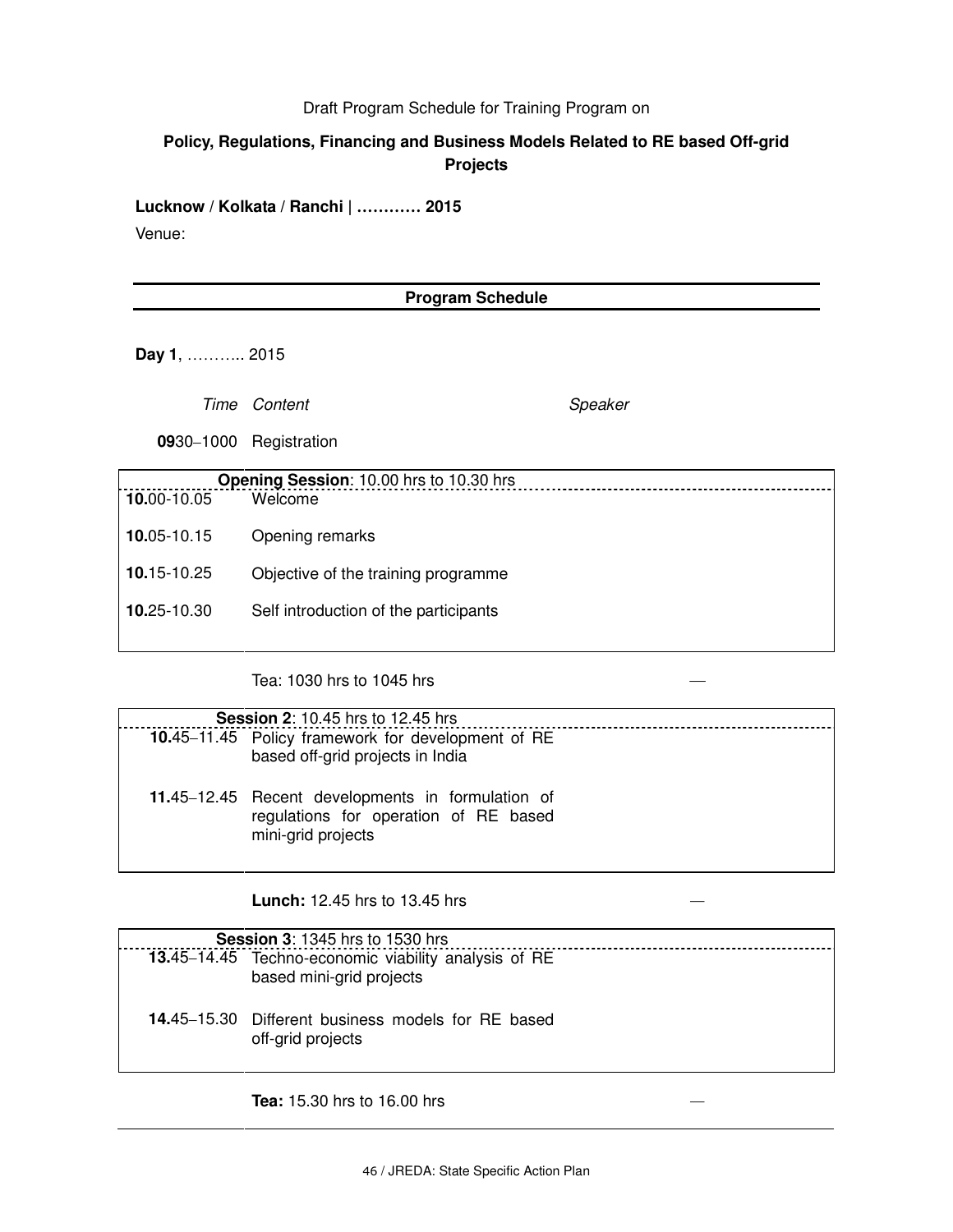| <b>Session 4: 16.00 hrs -17.30 hrs</b> |                                                                                                                                  |  |  |  |  |
|----------------------------------------|----------------------------------------------------------------------------------------------------------------------------------|--|--|--|--|
|                                        | 16.00–16.45 Best practices / selected case studies –<br>National level                                                           |  |  |  |  |
|                                        | 16.45-17.30 International best practices in operating<br>RE based off-grid projects (Bangladesh,<br>Nepal, Philippines, Lao PDR) |  |  |  |  |
|                                        | Valedictory Session: 17.30 hrs to 18.00<br>hrs                                                                                   |  |  |  |  |
| 17.30-18.00 Feedback                   | Valedictory                                                                                                                      |  |  |  |  |

**Organized by**

**World Institute of Sustainable Energy, Pune**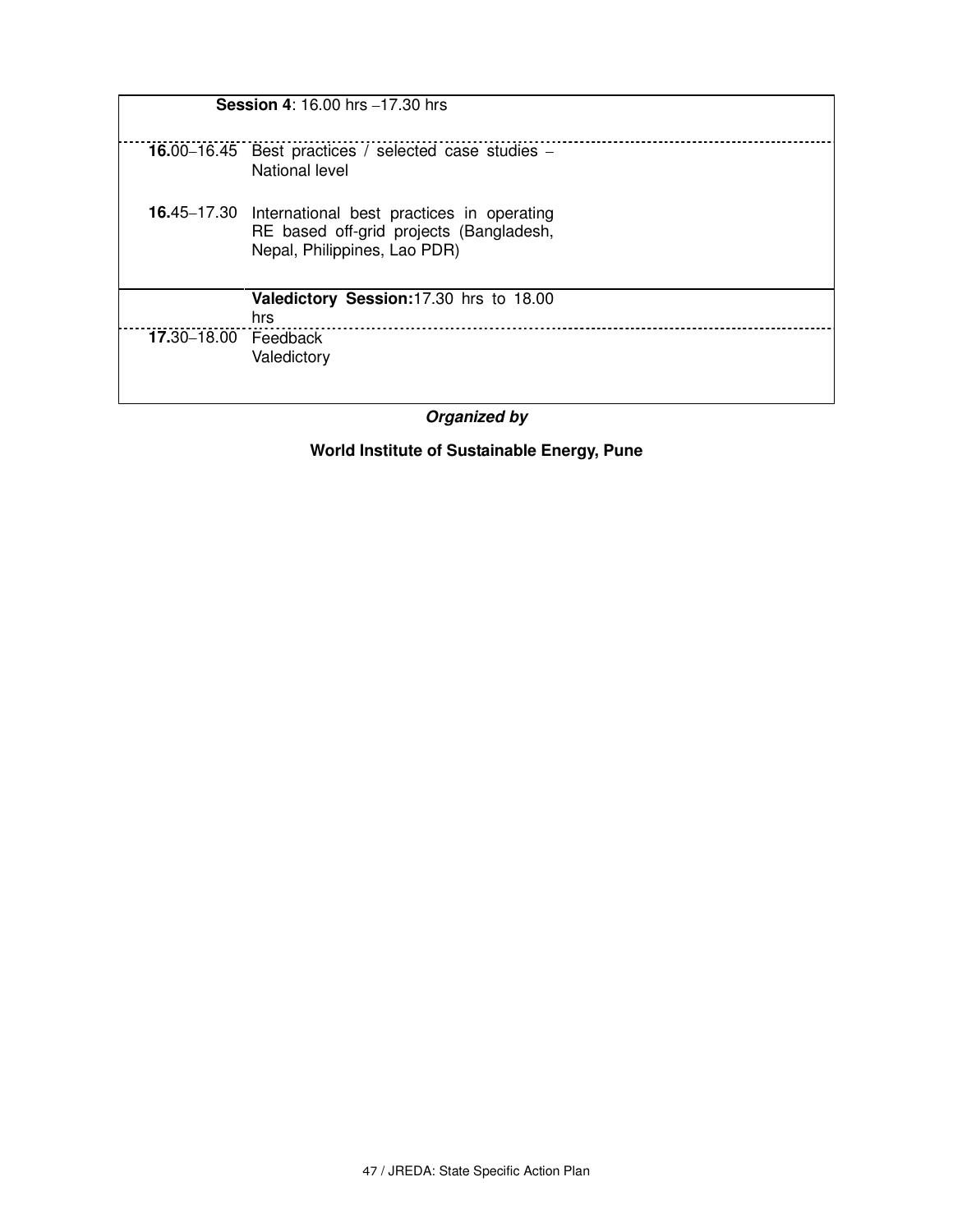## **ANNEXURE 3**

## A CASE FOR CREATION OF GREEN ENERGY FUND FOR PROMOTION OF RET BASED **PROJECTS IN JHARKHAND:**

- In order to ensure sustainable operation of the SNA and for efficient financial management, SNAs need to have sufficient corpus for their operations and for meeting the expenses. This corpus can help the SNA manage its expenses in spite of fluctuations and delays in the plan and non-plan receipts to the SNA.
- ▶ Such corpus can initially be supported by the state government. Alternatively, the state government may levy and collect a 'Green Cess' of 3 to 10 paise per unit on electricity consumed by industrial and commercial users to create a state-level clean energy fund for promoting RE. This fund can be partly utilised by the SNA for meeting its plan and non-plan expenditures and partly for creating the common infrastructures.
- In the proposed intervention, the consultant shall facilitate the SNA in implementing such a Cess in the state in Phase 2 of the study. A brief working of the same is presented herewith.
- At the national level, renewable energy or non-conventional energy, has been recognized as high priority sector as evidenced by the provisions of Section 61(h) and Section 86 (1)(e) of the Electricity Act, 2003. In addition, Section 3 & 4 of the Act envisages active role of the state governments. The Government of Jharkhand has a greater role to play in promotion of renewable energy through the enabling instruments of Electricity Act, 2003.
- Saving conventional (polluting) energy is also considered as indirect green energy. Chapter 6 and Section 57 of the Energy Conservation Act, 2001, require the state government's proactive role to implement its provisions making sufficient funds available. The Jharkhand government needs to take timely action in this sector.
- The Jharkhand State Electricity Regulatory Commission has notified the JSERC (Renewable Purchase Obligation and Compliance) Regulations, 2010 dated 21 July 2010, and specified the Renewable Purchase Obligation on the obligated entities, namely, the distribution licensees, captive consumers, and open access consumers. At present, the obligated entities are required to procure 4% of generation from renewable based power projects.
- The National Action Plan on Climate Change (NAPCC) has set a goal of 1% annual increase in renewable energy in the national grid starting from 5% in FY 2009-10 and increasing to 15% by 2020. This 15% RE by 2020 has thus effectively become a 'National RPO' though it is not legally mandated. After the announcement of the NAPCC (June 2008) and the JNNSM (November 2009), various initiatives have been taken by the Government, the Central Electricity Regulatory Commission and SERCs, to set the momentum to achieve this target. Jharkhand being one of the states having large potential in India in terms of land and solar resource availability is expected to play a major role and contribute significantly to achieve the national capacity addition goal.
- **The Jawaharlal Nehru National Solar Mission (JNNSM) aims to establish India as a global** leader in solar energy by achieving grid parity by 2022, with 20,000 MW of installed solar power capacity. Besides, for off-grid systems, 20 million sq.m. solar thermal collector area and 20 million home lights will be established by 2022.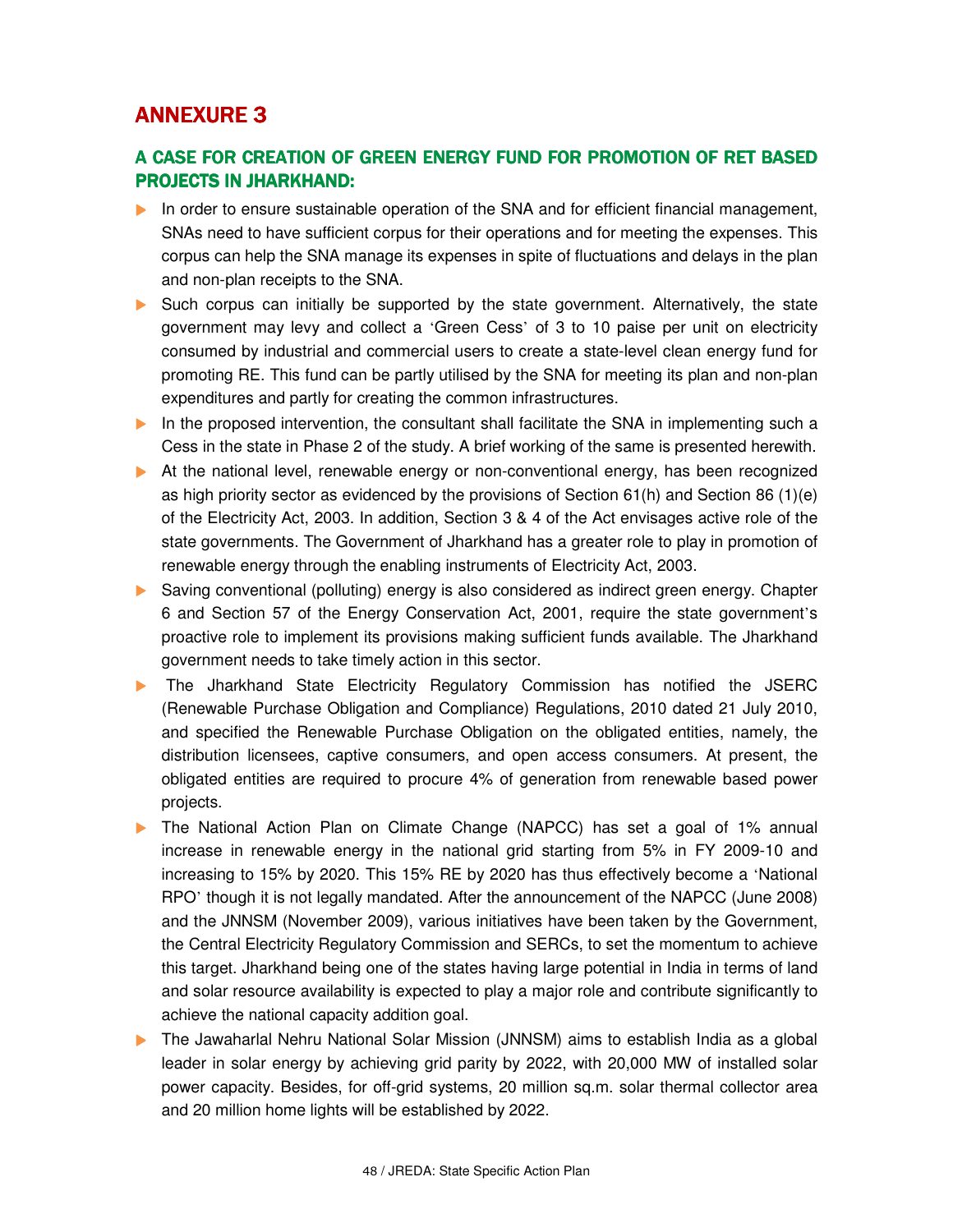- Section 8.9 of the National Rural Electrification Policy, 2006 requires institutional arrangements for back-up services and technical support to systems based on nonconventional sources of energy to be created by the state governments. The government of Jharkhand will have to take requisite steps in this direction.
- The Government of India has announced an ambitious plan to enhance the current installed RE capacity (32 GW) manifold. The solar power targets spelt out in the JNNSM has been raised from 20 GW to 100 GW by 2022. The additional 15 GW target set for wind power during 12th Five Year Plan has been revised to an additional 40 GW by 2019. Therefore, the budgetary provision needs to be enhanced by the state government for meeting towards the MNRE target.

#### **Constitutionality, Legality and Propriety of Amendment:**

- **Constitutionality:** The Constitution of India empowers the state government to make amendment in the Act vide Section 162, 166, 189, 196, 199 (a), 206, 207.
- **Legality:** 
	- $\blacksquare$  The Green Energy Cess at the rate of Rs 0.05 / per unit is proposed to be levied only on commercial and industrial consumers. Remaining consumers such as residential, agricultural and other non-commercial entities would be unaffected by this additional cess. Thus, the common man is not affected by this amendment.
	- For commercial and industrial consumers who are already paying tariff of around Rs 3.8 to 6.83 / unit, a further addition of Rs 0.05 through cess will be a minor enhancement.
	- Further, the amendment in existing act is the prerogative of the state government and does not required previous sanction or assent from the President of India as it does not attract the provisions of Articles 31(2), 31-A(1) and 31-C of the Constitution of India.
	- In addition, fundamental rights of the citizens of India remain unaffected by this amendment.

## **Propriety:**

- For the targeted RE capacity addition announced under various state government policies, considerable government funding is required for supporting the developers as well as creating the necessary evacuation infrastructure. The grants received from the state government for FY 2010-11, 11-12 and 12-13 was Rs.149.65 Cr, Rs.45.34 Cr and Rs.112.39 Cr respectively. As most of the employees are deputed from the energy department of the state government and from JSEB, their salary is being paid by the host department. However, part of these expenses along with the non-plan expenditure can be paid through the Green Energy Fund created by raising the electricity duty from commercial and industrial consumers.
- Union Budget for 2010-11, has made the provision for the imposition of Clean Energy Cess as a duty of excise on coal, lignite and peat with an effective rate of Rs.50 per ton, which has been further increased to Rs.100 per ton. Collection of even estimated Rs.3000 Cr as cess per year will be insufficient for such a vast country against the required average Rs.10,000 Cr yearly in this sector. Therefore, the state of Jharkhand needs to make its own provisions to create a Clean Energy Fund.
- Availability of an estimated Rs.76 Cr as Green Energy Cess annually has been envisaged as per the consumer-wise electricity sale figures of DISCOMs for FY 2014-15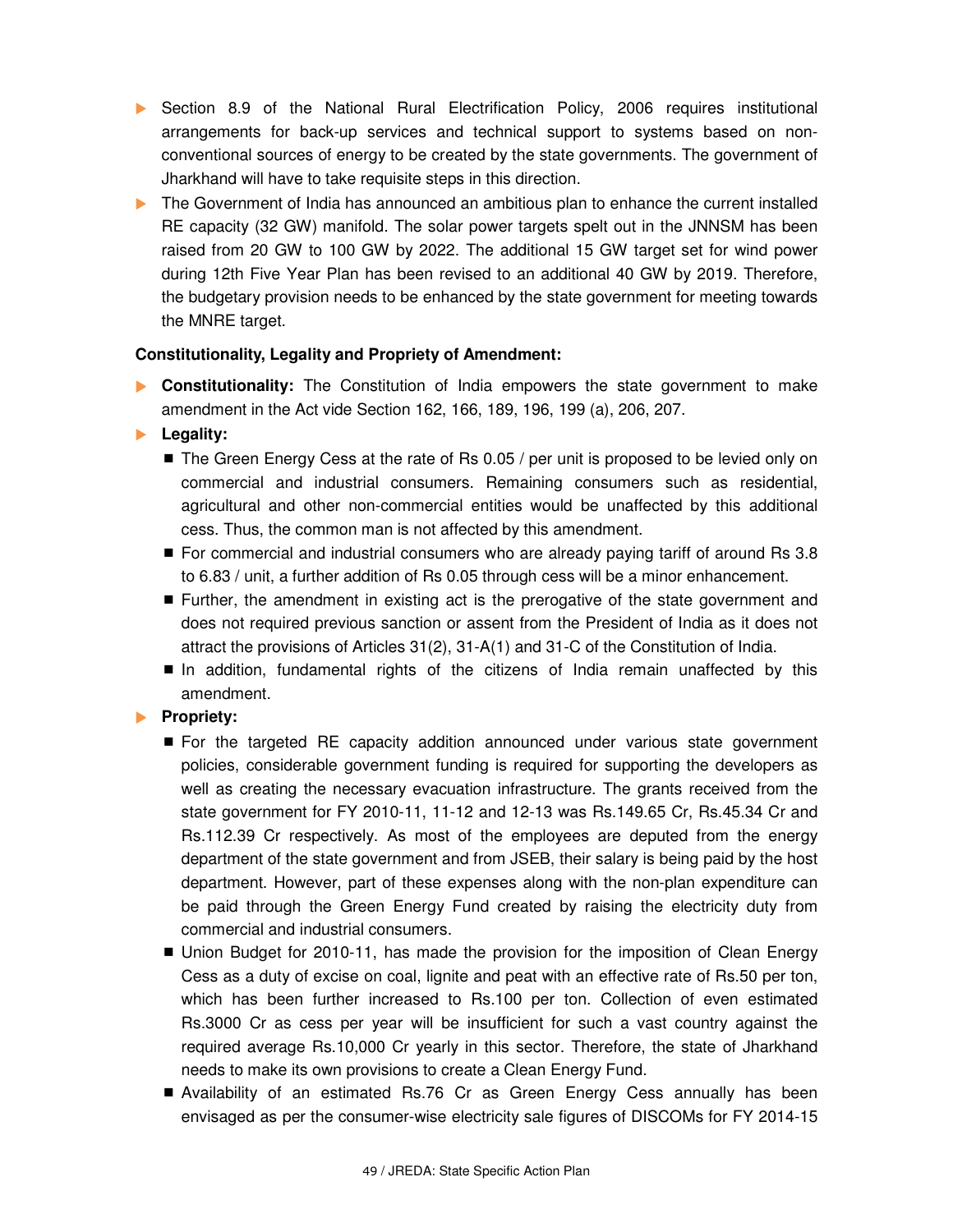/ 2015-16. The proposed amendments in the act will help avert power crises, generate employment opportunities, keeping the environment clean, and attract large private investment in the state. Thus, the cess will help the state in achieving socio-economic development.

| Tata<br><b>SAIL/Bo</b><br><b>Damodar</b><br><b>Subtotal</b><br>Jamshedpur<br><b>Steel</b><br><b>Utility and</b><br><b>Valley</b><br>karo<br>(category<br>Limited<br><b>Services</b><br><b>Steel</b><br>Corporation<br>wise)<br><b>Plant</b><br>(DVC)<br>Company<br>(JUSCO)<br><b>HTS-1 - 33 kV</b><br>8338<br>8338<br>HTS-2 (incl. traction) -<br>3608<br>3608<br>132 KV<br>HTS-3 - 220 kV<br>934<br>934<br><b>NDS</b><br>19.09<br>19.09<br><b>HTS</b><br>2.23<br>2.23<br>Commercial<br>69<br>69<br>HT I<br>29<br>29<br>HT II<br>115<br>115<br>HT III<br>2097<br>2097<br>HT IV<br>113<br>113<br>Sub total (Utility wise)<br>21.32<br>250<br>12880<br>15325<br>2423 |  |  |  |
|--------------------------------------------------------------------------------------------------------------------------------------------------------------------------------------------------------------------------------------------------------------------------------------------------------------------------------------------------------------------------------------------------------------------------------------------------------------------------------------------------------------------------------------------------------------------------------------------------------------------------------------------------------------------|--|--|--|
|                                                                                                                                                                                                                                                                                                                                                                                                                                                                                                                                                                                                                                                                    |  |  |  |
|                                                                                                                                                                                                                                                                                                                                                                                                                                                                                                                                                                                                                                                                    |  |  |  |
|                                                                                                                                                                                                                                                                                                                                                                                                                                                                                                                                                                                                                                                                    |  |  |  |
|                                                                                                                                                                                                                                                                                                                                                                                                                                                                                                                                                                                                                                                                    |  |  |  |
|                                                                                                                                                                                                                                                                                                                                                                                                                                                                                                                                                                                                                                                                    |  |  |  |
|                                                                                                                                                                                                                                                                                                                                                                                                                                                                                                                                                                                                                                                                    |  |  |  |
|                                                                                                                                                                                                                                                                                                                                                                                                                                                                                                                                                                                                                                                                    |  |  |  |
|                                                                                                                                                                                                                                                                                                                                                                                                                                                                                                                                                                                                                                                                    |  |  |  |
|                                                                                                                                                                                                                                                                                                                                                                                                                                                                                                                                                                                                                                                                    |  |  |  |
|                                                                                                                                                                                                                                                                                                                                                                                                                                                                                                                                                                                                                                                                    |  |  |  |
|                                                                                                                                                                                                                                                                                                                                                                                                                                                                                                                                                                                                                                                                    |  |  |  |
|                                                                                                                                                                                                                                                                                                                                                                                                                                                                                                                                                                                                                                                                    |  |  |  |

## **Table 8**: **Electricity Consumption (MU) by Industrial and Commercial Consumers During FY 2014-15 / 2015-16**

Source: JSERC

## **Points for Discussion:**

Following are the points for discussion for the consideration of the council:

- Levy Rs.0.05 per unit as Green Energy Cess to commercial and industrial consumers of electricity in Jharkhand by making appropriate amendments in the Jharkhand Electricity Duty Act -2011 dated 24 June 2011.
- Creation of special purpose fund namely "Clean Energy Fund" under the major head of "Taxes and Duties on Electricity", which will be utilised only for promotion of renewable energy, energy conservation and capacity building / institutional development for these sectors.

## **TENTATIVE WORK FLOW AND TIME-LINE**

#### **Table 9: Tentative Work Flow and Time Line**

| Sr.<br>No. | Actions to be taken                                   | <b>Tentative</b><br>Time<br><b>Frame</b> |
|------------|-------------------------------------------------------|------------------------------------------|
|            | 1 JREDA to get the approval of the Board of Directors | 0 date                                   |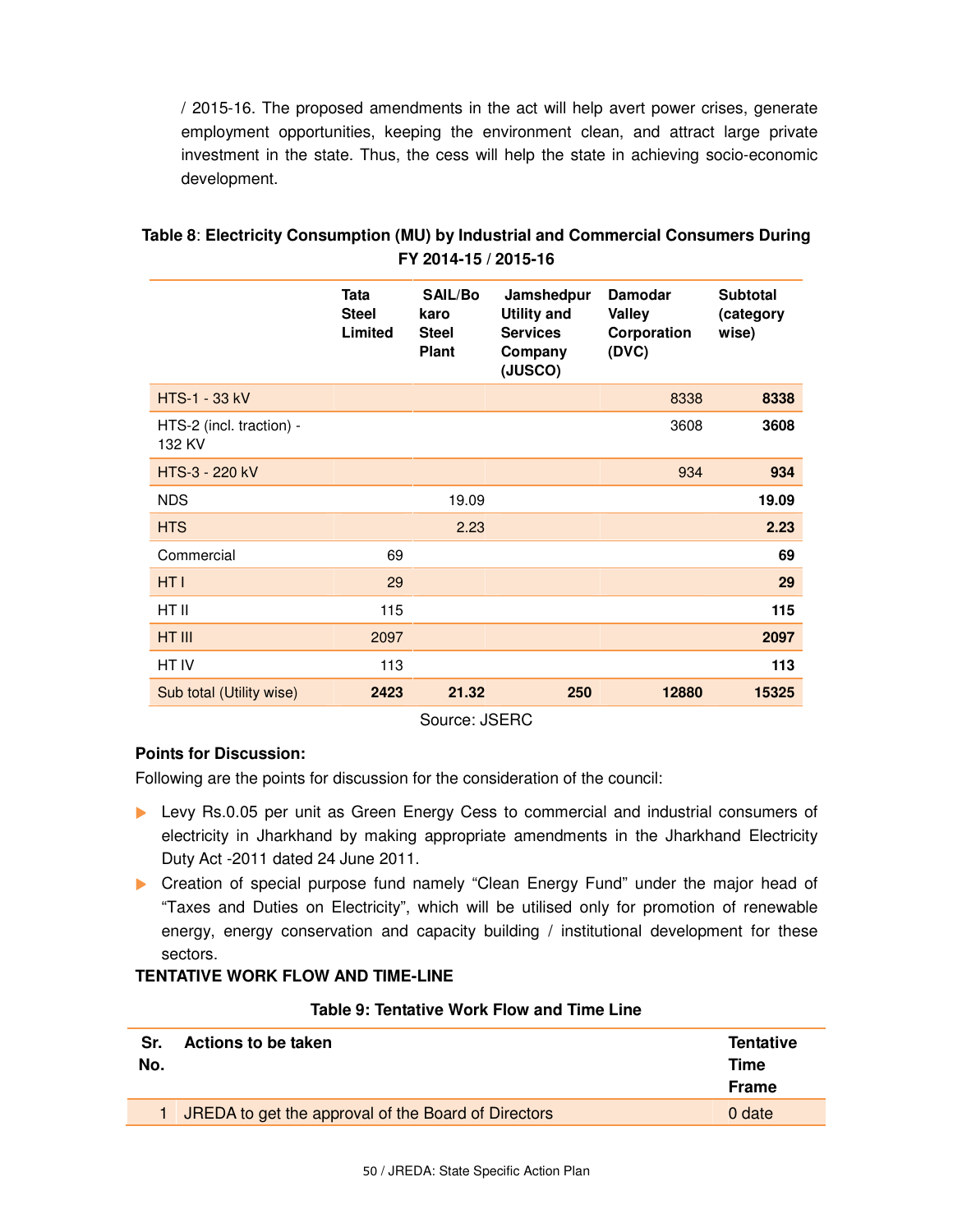| 2              | JREDA to submit proposal to the Energy Department                                                                                                                                                                                                                                     | 5 days  |
|----------------|---------------------------------------------------------------------------------------------------------------------------------------------------------------------------------------------------------------------------------------------------------------------------------------|---------|
| 3              | Energy Department to scrutinize the proposal, prepare 'Memorandum' for 20 days<br>the decision of the council, and send it to the Advisory Departments such<br>as Public Enterprises Department, Finance Department and Law<br>Department, and get the file back after their comments |         |
| 4              | Energy Department to submit final case, with comments of Advisory 25 days<br>Department, to the Law Department to prepare tentative draft bill and<br>send it to the Energy Department                                                                                                |         |
| 5              | Energy Department to get the draft bill approved from the Energy Minister                                                                                                                                                                                                             | 30 days |
| 6              | Bill to be introduced in the legislature through proper procedure, and<br>passing the bill by Legislative Assembly.                                                                                                                                                                   | 45 days |
| $\overline{7}$ | Getting assent of the Governor                                                                                                                                                                                                                                                        | 50 days |
| 8              | Law Department to cause the bill to be published in the state gazette as<br>an Act of Legislation                                                                                                                                                                                     | 55 days |
| 9              | Law Department to forward a copy of the bill as passed by the Legislative<br>Assembly to the Ministry of Home Affairs, Govt. of India, and 10 copies of<br>the Act to the Law Department under the Ministry of Law, Govt. of India.                                                   | 60 days |
| 10             | Energy Department to send 5 copies of the Act to the Ministry of Home<br>Affairs, 1 copy to the Ministry of Defence, and 1 copy to the Law<br>Department, Govt. of India                                                                                                              | 60 days |

**Note:** This proposal to the Council need not be referred to JSERC, since, as per the power and duties of SERCs in the Electricity Act, 2003, taxes and duties do not fall in their ambit, and is exclusively the prerogative of the state government. JSERC is mandated to regulate only tariff and its other ancillary matters.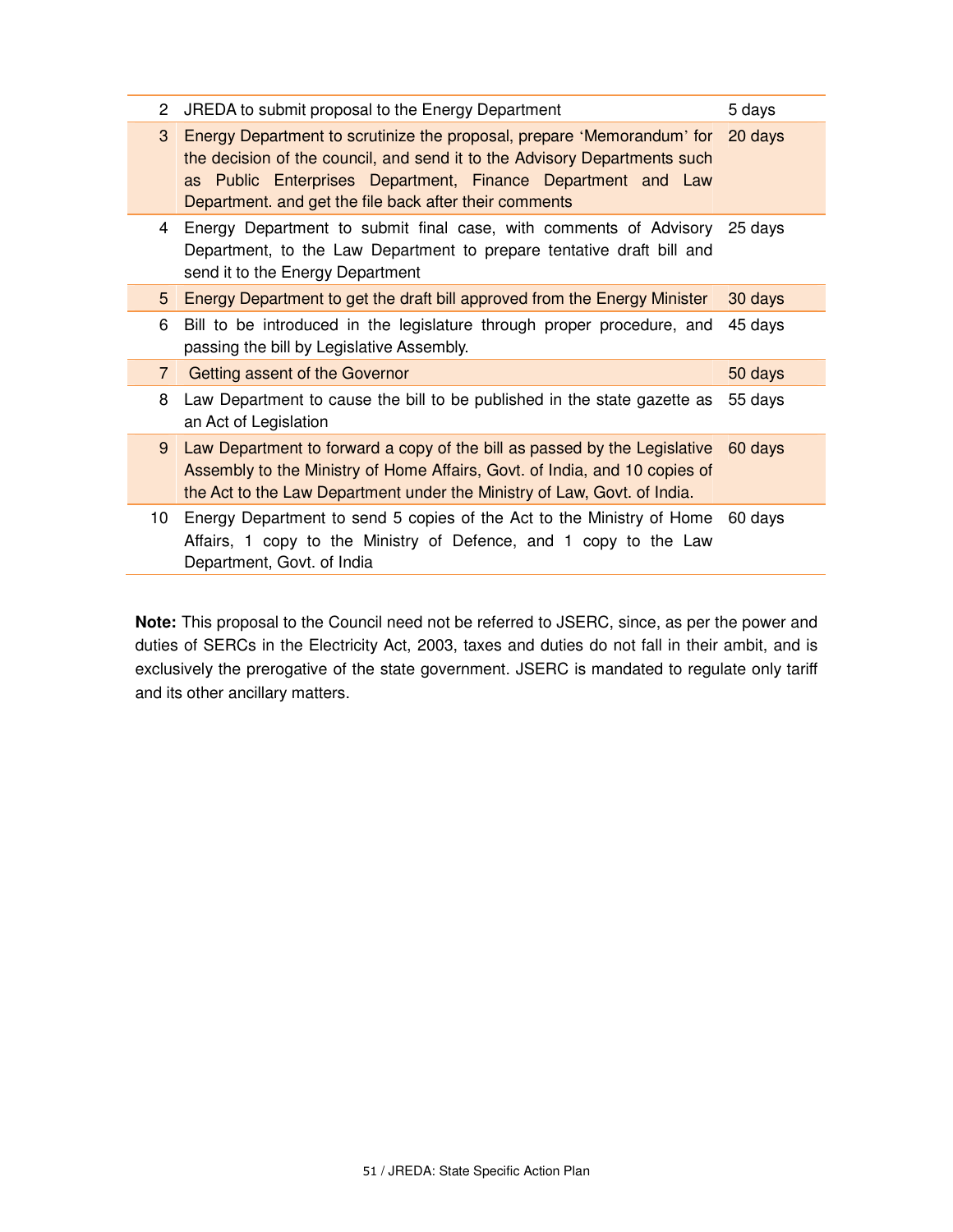## **ANNEXURE 4**

#### DRAFTING OF THE CITIZENS CHARTER:

The main objective of the SNA is to promote renewable energy based technologies/ alternate energy sources to meet the energy requirements of the respective state, which will benefit the people of the state as well as the industries. Further, the state and central governments have introduced various financial and fiscal instruments to make such systems more affordable. In order to ensure transparency, accountability and improve the quality of public services, it is necessary to issue a Citizen's Charter of the organization. This would enable the people to understand the mandate of the concerned Organization, how one can get in touch with its officials, what to expect by way of services, and how to seek remedy if something goes wrong.

The Citizen's Charter does not by itself create new legal rights, but it surely helps in enforcing existing rights. So the SNAs need to put in efforts to provide more responsive and citizenfriendly governance by announcing and displaying the Charter on their website. In the proposed intervention, the consultant shall study the Charter prepared for other organizations, and prepare a ready-to-use draft for the SNA to get final approval for implementation.